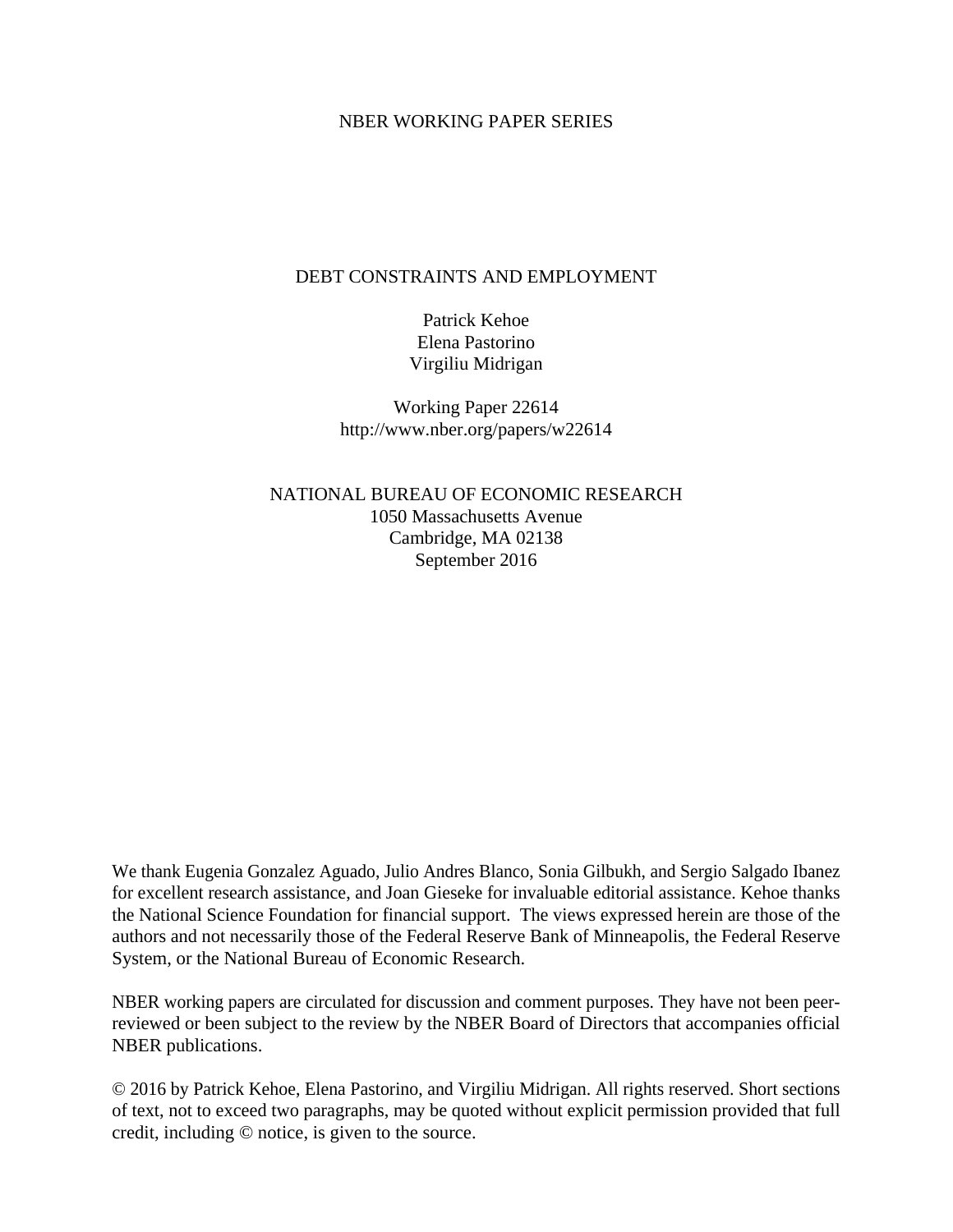Debt Constraints and Employment Patrick Kehoe, Elena Pastorino, and Virgiliu Midrigan NBER Working Paper No. 22614 September 2016 JEL No. E21,E24,E32,J21,J64

#### **ABSTRACT**

During the Great Recession, regions of the United States that experienced the largest declines in household debt also experienced the largest drops in consumption, employment, and wages. Employment declines were larger in the nontradable sector and for firms that were facing the worst credit conditions. Motivated by these findings, we develop a search and matching model with credit frictions that affect both consumers and firms. In the model, tighter debt constraints raise the cost of investing in new job vacancies and thus reduce worker job finding rates and employment. Two key features of our model, on-the-job human capital accumulation and consumer-side credit frictions, are critical to generating sizable drops in employment. On-the-job human capital accumulation makes the flows of benefits from posting vacancies long-lived and so greatly amplifies the sensitivity of such investments to credit frictions. Consumer-side credit frictions further magnify these effects by leading wages to fall only modestly. We show that the model reproduces well the salient cross-regional features of the U.S. data during the Great Recession.

Patrick Kehoe Department of Economics Stanford University 579 Serra Mall Stanford, CA 94305 and NBER patrickjameskehoe@gmail.com

Elena Pastorino Department of Economics University of Minnesota 4-101 Hanson Hall 1925 Fourth Street South Minneapolis, MN 55455 and the Federal Reserve Bank of Minneapolis epastori@umn.edu

Virgiliu Midrigan Department of Economics New York University 19 W. 4th St. New York, NY 10012 and NBER virgiliu.midrigan@nyu.edu

A data appendix is available at http://www.nber.org/data-appendix/w22614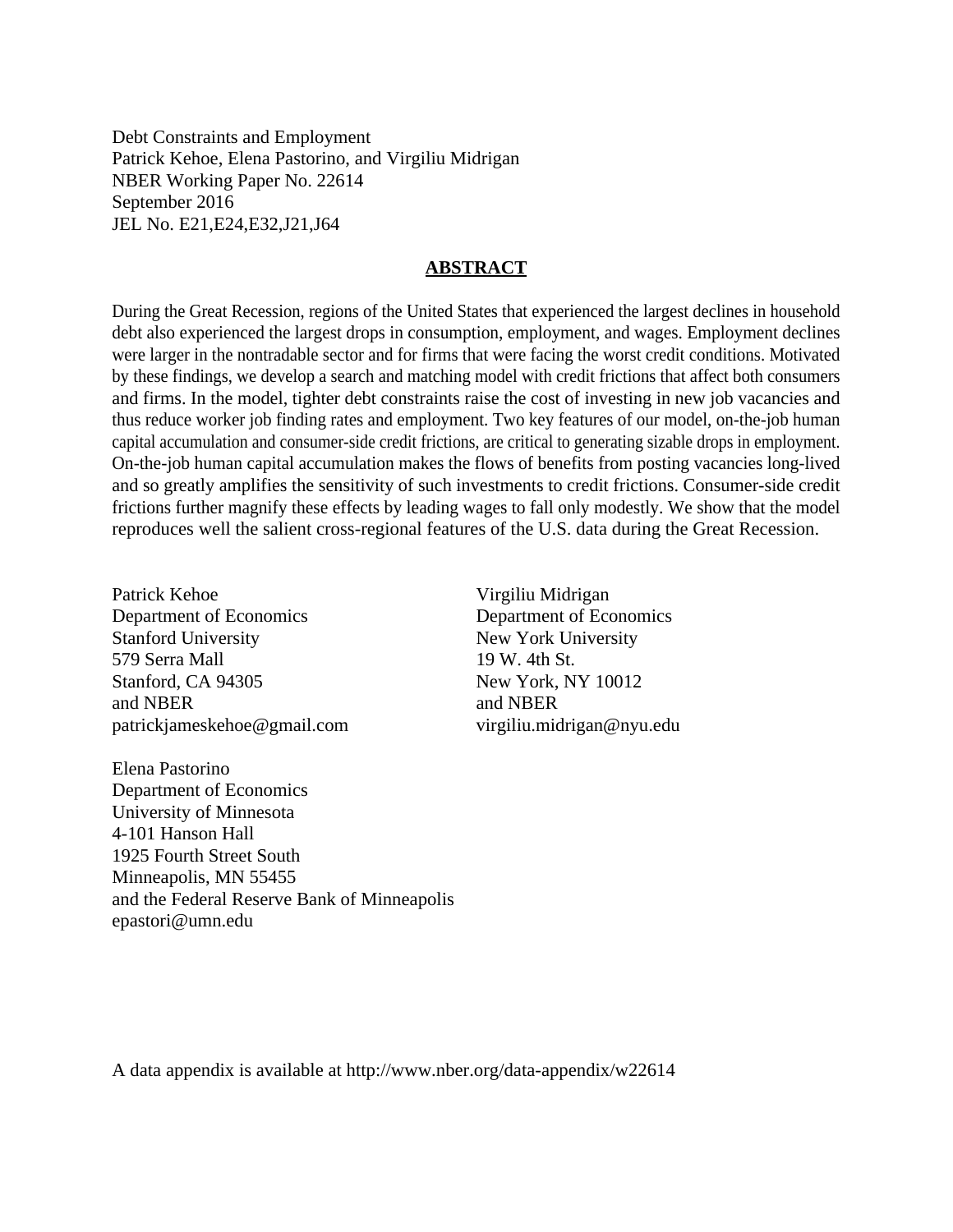A popular view of the 2007-2009 Great Recession in the United States is that large disruptions in the credit market played a critical role in generating the observed drop in output and employment. This view is motivated in part by the regional patterns documented in recent work by several authors. Mian and Sufi (2011, 2014) showed that regions of the Unites States with the largest declines in household debt and housing prices also experienced the largest declines in consumption and employment, especially nontradable employment. Beraja, Hurst, and Ospina (2016) showed that wages were moderately flexible in that they fell across regions almost as much as employment did. Finally, Giroud and Mueller (forthcoming) showed that employment fell the most in firms that were facing the worst credit conditions.

Motivated by these facts, we investigate the interplay between credit and labor market frictions, and how this interplay may have accounted for the Great Recession, by developing a version of the Diamond-Mortensen-Pissarides (DMP, henceforth) model with risk-averse agents, borrowing constraints, and human capital accumulation.

In the DMP model, hiring workers is an investment activity in that costs are paid up front, whereas benefits accrue gradually. As with any investment activity, the amount of such investments falls after a credit tightening, leading to a drop in employment. Although this force is present in any dynamic search model, the drop in employment following a tightening of credit is minuscule in the textbook version of the DMP model without human capital accumulation. This result is driven by the feature of the textbook DMP model that the flows of benefits from forming a match are very short-lived, with a (Macaulay) duration of two to three months, and is reminiscent of standard results in corporate finance that a tightening of credit has little impact on short-lived investments. (See, for example, Eisfeldt and Rampini (2007) and the references therein.)

The flows of benefits from forming a match are, in contrast, much longer-lived in the presence of on-the-job human capital accumulation, once this accumulation is calibrated so as to reproduce the evidence on how wages grow on the job and over the life cycle. With such human capital accumulation, a match not only produces current output but also raises a worker's human capital, an increase that persists far off into the future. In our model with human capital accumulation, the flows of benefits from a match are, therefore, longerlived with a duration on the order of 10 years and, hence, are much more sensitive to a credit tightening. We show that in the resulting model, the drop in employment following a tightening of credit is greatly amplified, and so the model accounts well for the regional patterns documented for the Great Recession.

To illustrate the workings of our mechanism, we first consider a one-good model. We then extend it to include tradable and nontradable goods in order to study its ability to account for the regional patterns just discussed. Specifically, we use the one-good model to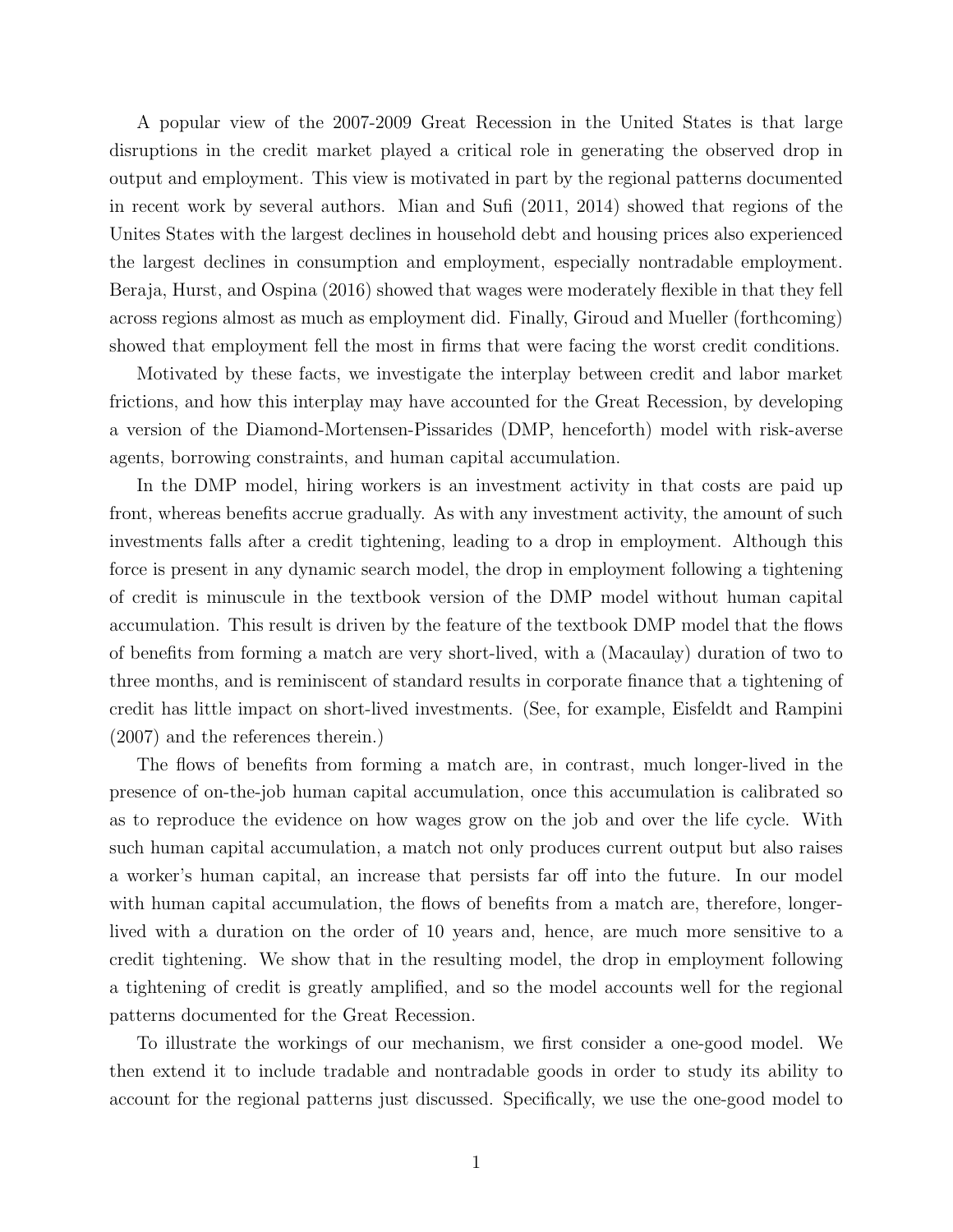show that allowing for human capital accumulation is critical for a tightening of credit to lead to a large reduction in employment. To build some intuition, consider a firm's incentives to post vacancies after a credit tightening. In response to such a tightening, consumption initially falls and then recovers, so that the marginal valuation of goods is especially high right after the shock but less so as time passes. That is, after a tightening, the shadow price of goods increases and then mean reverts. This increase in the shadow price of goods has two countervailing effects. First, it increases the effective cost of posting vacancies by raising the shadow value of the goods used in this investment. Second, it increases the benefits of doing so by raising the shadow value of the increased flow in output produced by consumers who switch from nonemployment to employment. Since the cost of posting vacancies is incurred immediately when goods are especially valuable, whereas the benefits accrue gradually in the future, the present value of the cost of posting vacancies rises by more than the present value of the benefits after a credit tightening. As a result, firms post fewer vacancies and thus employment falls.

This drop in vacancies is larger the longer the horizon over which the flow of benefits accrues. In the textbook DMP model without human capital accumulation, these benefits accrue quickly, because separation and job-finding rates are very high and, hence, an employed consumer produces more output than a nonemployed consumer for only a short period of time—a few months on average. Hence, a temporary increase in the shadow price of goods from a credit tightening increases the present value of benefits about as much as the costs, which has only a small negative effect on vacancy creation.

In our model with on-the-job human capital accumulation, in contrast, the benefits of posting vacancies accrue gradually over time. The reason is that human capital is partially transferable across matches so that its accumulation in a given match increases the output a consumer can produce in all future matches. Thus, in this model, a temporary increase in the shadow price of goods increases the present value of benefits of posting vacancies much less than their costs, and so it has a large negative effect on vacancy creation.

In sum, the textbook model is essentially static, so credit frictions have little effect. Adding human capital makes matches dynamic, so credit frictions can have large effects. Indeed, for the same tightening of credit, the model with human capital accumulation predicts a drop in employment that is 10 times larger than in the textbook model.

This discussion makes it clear that the amount of human capital acquired on the job and the extent to which human capital is transferable across matches are important determinants of the model's implications for how much employment drops following a tightening of credit. We allow human capital to be partially transferable across matches by assuming that consumers accumulate two types of human capital: general human capital that is fully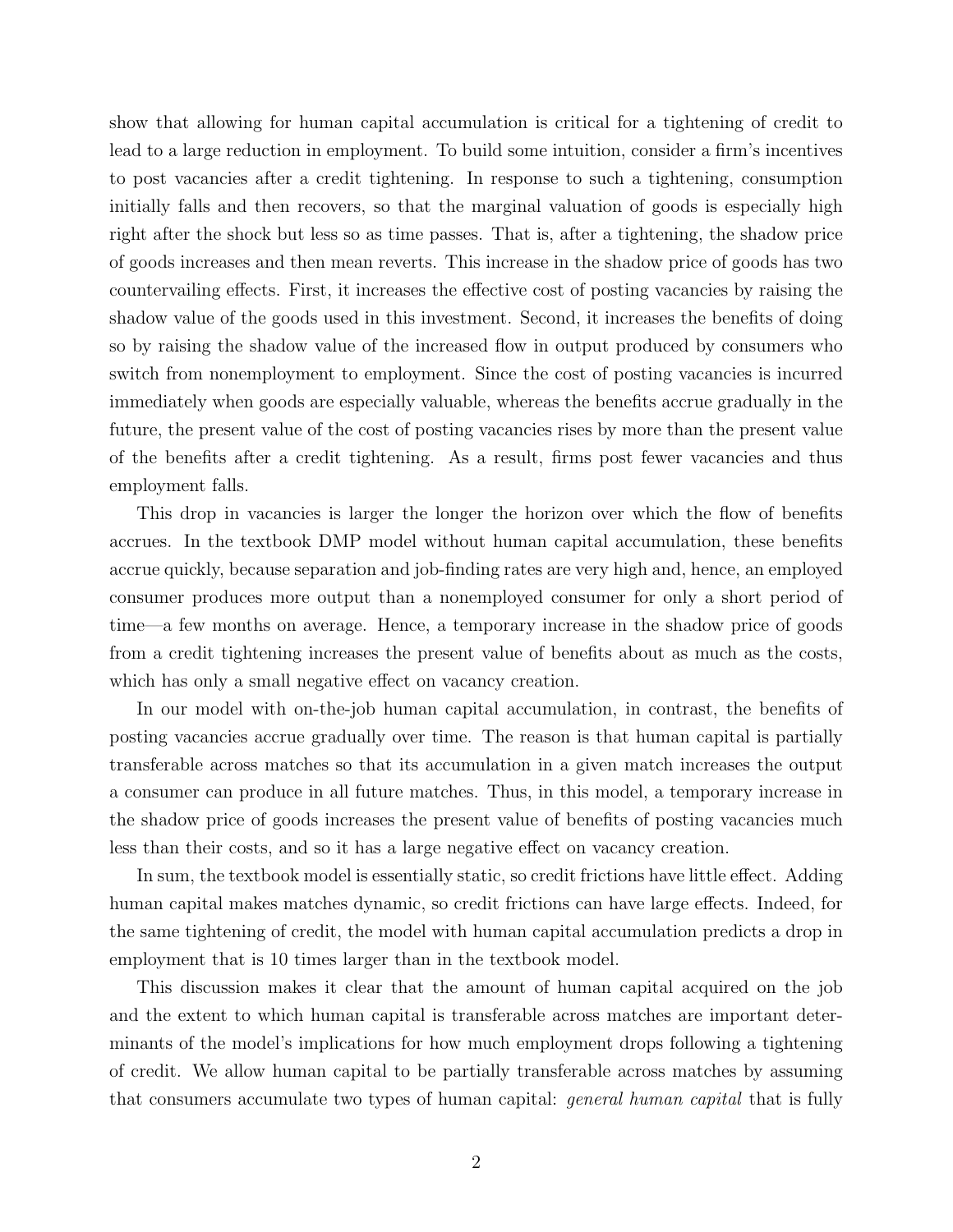transferable across matches and firm-specific human capital that fully depreciates when a match dissolves. We carefully parameterize each of these two components by requiring the model to be consistent with the existing evidence on how wages increase both on the job and over the life cycle.

In our baseline model, we quantify these parameters governing human capital accumulation by using moments derived from two sources of data: cross-sectional data from Elsby and Shapiro (2012) on how wages increase with experience and longitudinal data from Buchinsky et al. (2010) on how wages grow over an employment spell.

We show that our results are robust to using a range of estimates of wage growth in the literature, including estimates of how wages increase with experience from Rubinstein and Weiss (2006) and estimates of how wages grow over an employment spell from Altonji and Shakotko (1987) and Topel (1991). More generally, we find that in our model, the employment response to a credit tightening is determined almost entirely by the amount of overall lifecycle wage growth and is highly nonlinear. In particular, as long as life-cycle wage growth exceeds a threshold of about 1.5% per year, further increasing the amount of life-cycle wage growth has little effect on how employment responds to a credit tightening. In contrast, if life-cycle wage growth is below this threshold, further reducing the amount of life-cycle wage growth greatly diminishes the employment response to a credit tightening.

This nonlinearity stems from two of our model's implications. One, the duration of the flows of benefits from a match is a concave function of the rate of human capital accumulation. Two, a credit tightening leads to a transitory drop in consumption, so that flows received after some date in the future do not experience a large increase in their valuation, regardless of how distant they are. Because of this nonlinearity, our results are robust not only to estimates from the studies cited earlier, but also to any estimate of life-cycle wage growth above our 1.5% threshold—a threshold consistent with estimates in the literature. (See the survey by Rubinstein and Weiss (2006).)

We then use the model to examine the relative importance of consumer-side and firm-side credit frictions in accounting for movements in employment following a credit tightening. In our model, a tightening of credit to families effectively acts like a worsening of credit conditions faced by both consumers and firms. The reason is that we assume that consumers and firms belong to large families and that the credit tightening reduces a family's ability to borrow, thus raising both consumers' and firms' marginal valuation of goods.

If we assume, instead, that a credit tightening raises firms' valuations of goods, but not those of consumers, so that the latter are implicitly insulated from the credit crunch, we find that the responses of employment to the credit tightening are very modest. The reason is that following a tightening of credit that affects only firms' valuations, wages (counterfactu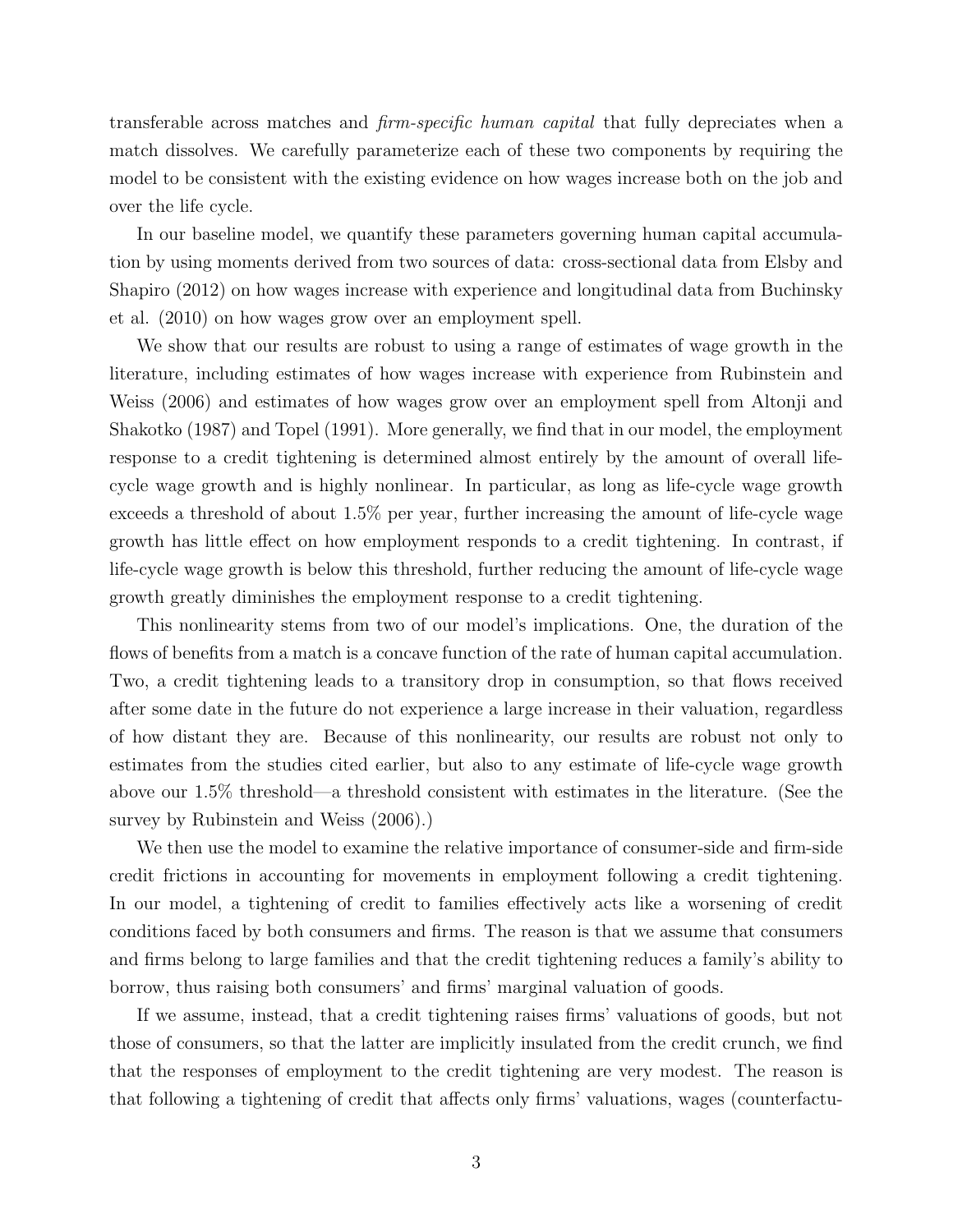ally) fall sharply. This drop in wages insulates firms from adverse credit conditions, giving them incentives to post almost as many vacancies as they did before the credit tightening. In contrast, when a credit tightening raises consumers' valuations as well, wages fall only modestly so that a firm's incentives to post vacancies are greatly reduced. Our model thus captures the idea that firms are unable to substantially lower the wages of their workers in the middle of a recession in which consumers are credit constrained.

We illustrate our results in a particularly simple model of credit frictions. We show, however, that for a large class of models, if shocks produce the same paths for consumption and, hence, the shadow prices of goods, then the models produce the same paths for labor market variables. To illustrate this point, we first show that our model has implications for employment and wages that are identical to those of an economy with housing in which debt is collateralized by the value of a house. This result allows us to rationalize the drop in employment as driven by a tightening of collateral constraints arising from a fall in the price of housing. We then show that our model has implications for employment and wages that are also identical to those of an economy with illiquid assets in which a tightening of debt constraints reduces the consumption of even wealthy households. This result allows us to think of our model as applying to (wealthy) net savers rather than only to net borrowers.

Taken together, these equivalence results show that the robust link across models is the link between consumption and labor market outcomes rather than the link between either house prices or levels of net assets and labor market outcomes. Motivated by these results, we focus our quantitative work on the link between consumption and labor market outcomes.

To confront the regional patterns discussed earlier that motivate our work, we extend our economy to include a large number of islands, each of which produces a nontradable good that is only consumed on the island and a tradable good that is consumed everywhere in the world. Each worker is endowed with one of two types of skills that are used with different intensities in the tradable and nontradable goods sectors. Labor is immobile across islands but can switch between sectors. This differential intensity of the use of skills across sectors generates a cost of reallocating workers between sectors.

In this economy, an island-specific debt tightening has two effects. The first, the *invest*ment effect, is similar to that in the one-good model: the cost of posting vacancies increases by more than the benefits, leading to a reduction in the number of vacancies and, hence, to a drop in overall employment on that island.

The second effect, the *relative demand* effect, is due to the reduction in the demand for the nontradable goods produced on the island. This drop in the demand for nontradable goods, in turn, leads to a drop in the demand for workers by that sector, which leads those workers to reallocate to the tradable goods sector. The smaller is the cost of reallocating workers,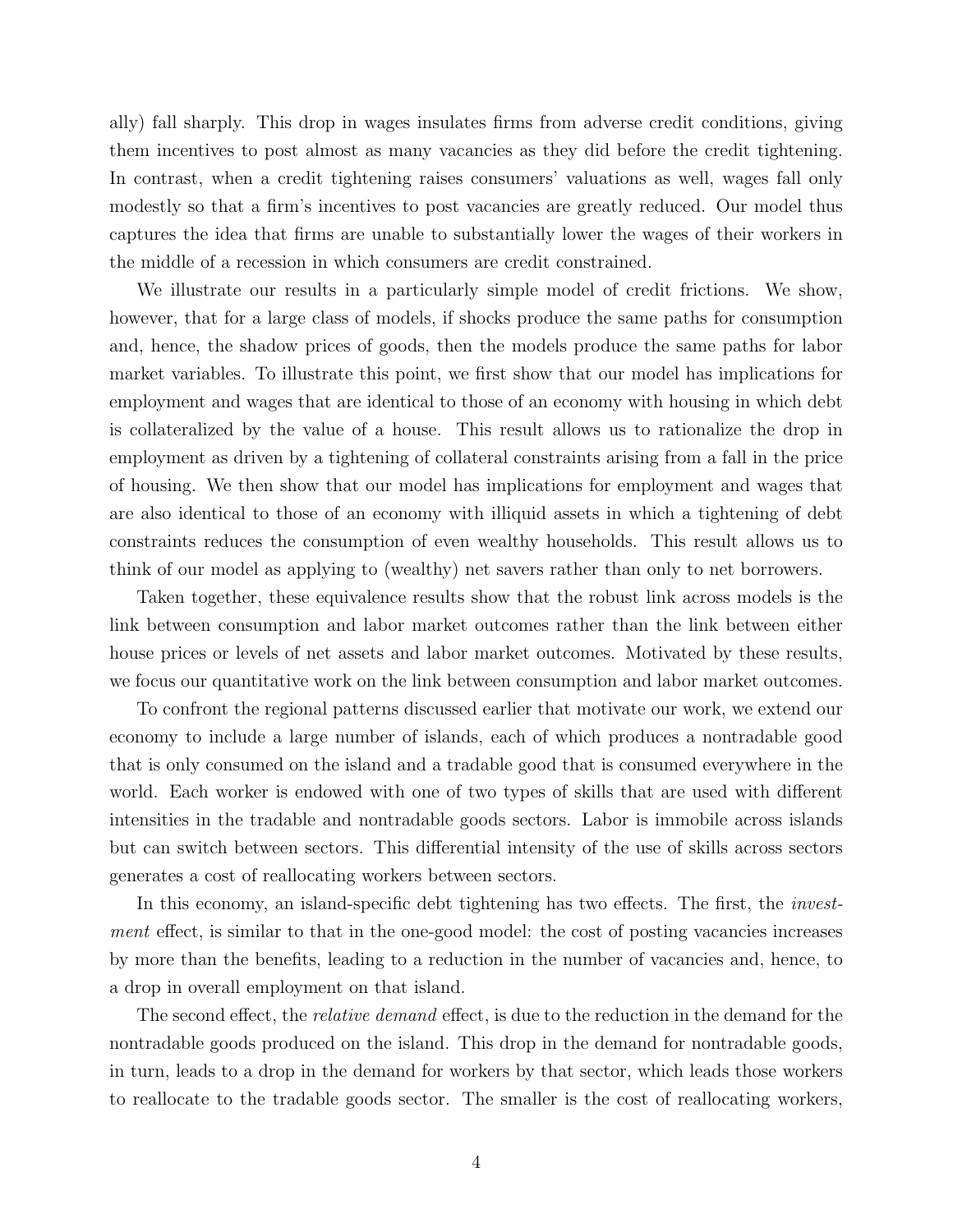the larger is the reallocation and, thus, the larger is the drop in nontradable employment and the smaller is the drop in tradable employment.

We find that our model reproduces well the regional patterns during the Great Recession discussed earlier. In particular, a credit tightening that leads to a 10% fall in consumption across U.S. states between 2007 and 2009 is associated with a fall in nontradable employment of 5.5% and a negligible increase in tradable employment of 0.3%. Our model has similar predictions: the same fall in consumption is associated with a fall in nontradable employment of 5.7% and a negligible increase in tradable employment of 0.3% across states. Our model also accounts for most of the resulting change in overall employment: such a drop in consumption is associated with a 3.8% drop in employment in the data and a 3.3% drop in the model across states.

Critically, our model is consistent with the Beraja, Hurst, and Ospina (2016) observation that in the cross section of U.S. states, wages are moderately flexible: a 10% drop in employment is associated with a fall in wages of 7.8% in both the data and the model. Thus, our model predicts sizable employment changes even though wages are as flexible as they are in the data.

Other Related Literature. In incorporating human capital accumulation into a search model, we build on the work of Ljungqvist and Sargent (1998, 2008). They extend McCall's (1970) model to include stochastic human capital accumulation on the job and depreciation off the job. Since they retain key features of the McCall model, such as linear preferences and an exogenous distribution of wages, the forces that drive our results are not present in their model. Instead, the forces that drive our results arise from embedding a related model of human capital accumulation into a general equilibrium DMP model with risk averse agents, endogenous wages, and endogenous vacancy creation.

Our work is complementary to that of Hall (2014), who studies the effects of changes in the discount rate in a search model. Hall's model features no human capital accumulation, and as such, implies short durations of the flows of benefits from matches. In contrast to our model, which assumes wages are determined through Nash bargaining, Hall (2014) assumes the bargaining protocol in Hall and Milgrom (2008), which implies that wages do not fall much in response to shocks. In our model, wages do not fall much in response to a credit tightening even with the standard Nash bargaining protocol. In this sense, our mechanism is complementary to that in Hall's work.

Our work is also closely related to that of Krusell et al. (2010) on the interaction between labor market frictions and asset market incompleteness. Their work focuses on an economy's response to aggregate productivity shocks but abstracts from human capital accumulation,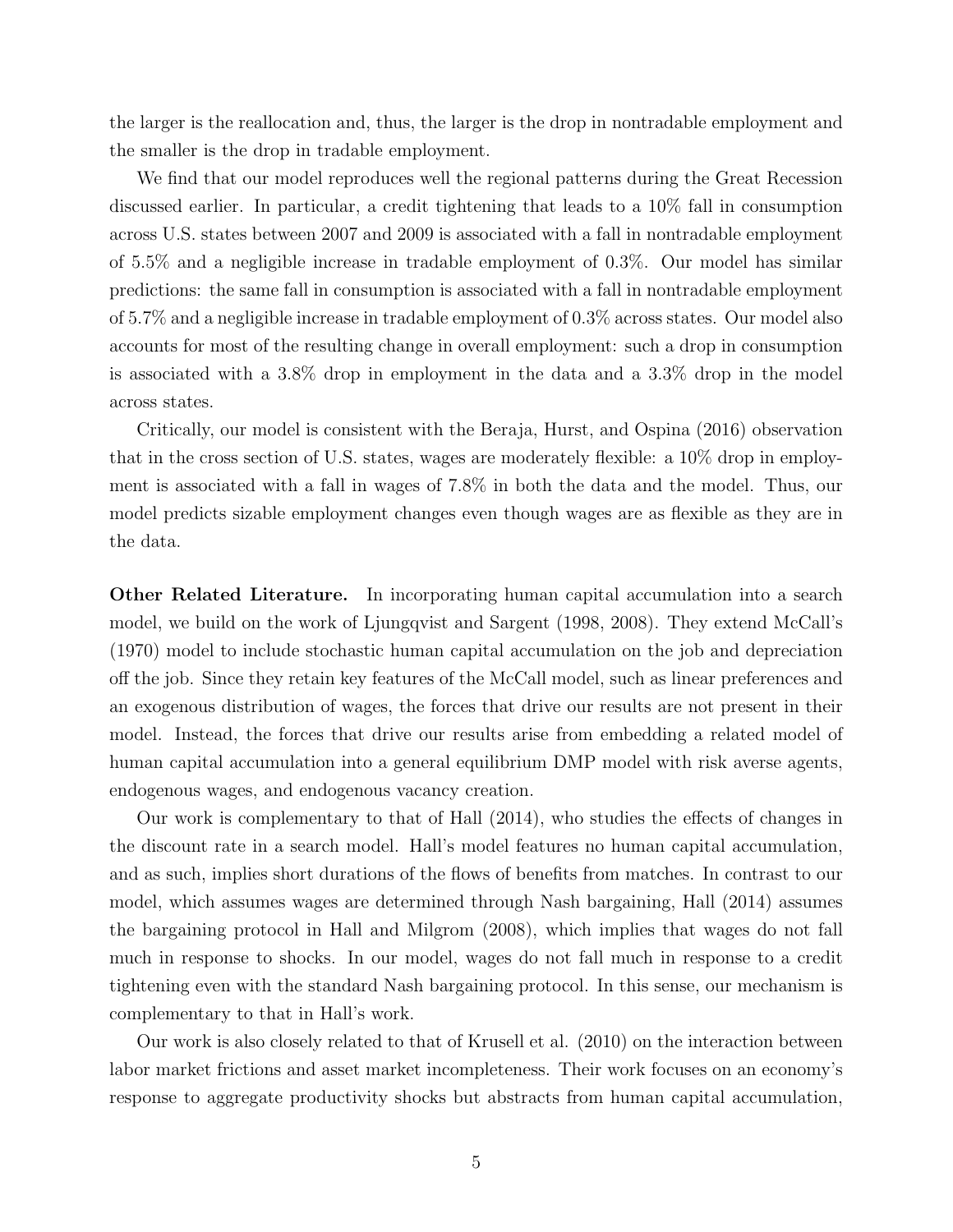whereas we focus on an economy's response to credit shocks in a model in which human capital accumulation plays a critical role.

Our work is related to a burgeoning literature that links a worsening of financial frictions on the consumer side to economic downturns. In particular, Guerrieri and Lorenzoni (2015), Eggertsson and Krugman (2012), and Midrigan and Philippon (2016) study macroeconomic responses to a household-side credit crunch. All three of these papers find that a credit crunch has only a minor, if any, negative impact on employment unless wages are sticky. Our analysis complements this work by studying a mechanism that does not impose sticky wages, but rather generates the downturn in employment within a search model in which wages are renegotiated every period through Nash bargaining.

Our model is also related to the work of Itskhoki and Helpman (2015) on sectoral reallocation in an open economy model with search frictions in the labor market, of Pinheiro and Visschers (2015) on endogenous compensating differentials and unemployment persistence in a labor market model with search frictions, as well as the work on house prices, credit, and business cycles of Ohanian (2010), Head and Lloyd-Ellis (2012), and the work comprehensively surveyed by Davis and Van Nieuwerburgh (2014).

Finally, our work is related to the large literature on financial intermediation, dating back at least to Bernanke and Gertler (1989), Kiyotaki and Moore (1997), and Bernanke, Gertler, and Gilchrist (1999). More recent work includes Mendoza (2010), Gertler and Karadi (2011), Gertler and Kiyotaki (2010), and Gilchrist and Zakrajšek (2012). This literature focuses on how credit frictions amplify the response of physical capital investment to shocks. Our work, instead, focuses on how credit shocks amplify employment responses in a model with labor market frictions and human capital. Moreover, this literature studies the overall effects of aggregate shocks, whereas we focus on the effects of regional shocks.

# 1 A One-Good Economy

We consider a small open economy, one-good DMP model. The economy consists of a continuum of firms and a continuum of consumers with stochastic lifetimes. Each consumer survives from one period to the next with probability  $\phi$ , and in each period a measure  $1 - \phi$  of new consumers is born, so that there is a constant measure 1 of consumers. Individual consumers accumulate general and firm-specific human capital and are subject to idiosyncratic shocks. Firms post vacancies in markets indexed by a consumer's human capital. Consumers are organized in families that insure idiosyncratic risks and own firms. Each family is subject to time-varying debt constraints.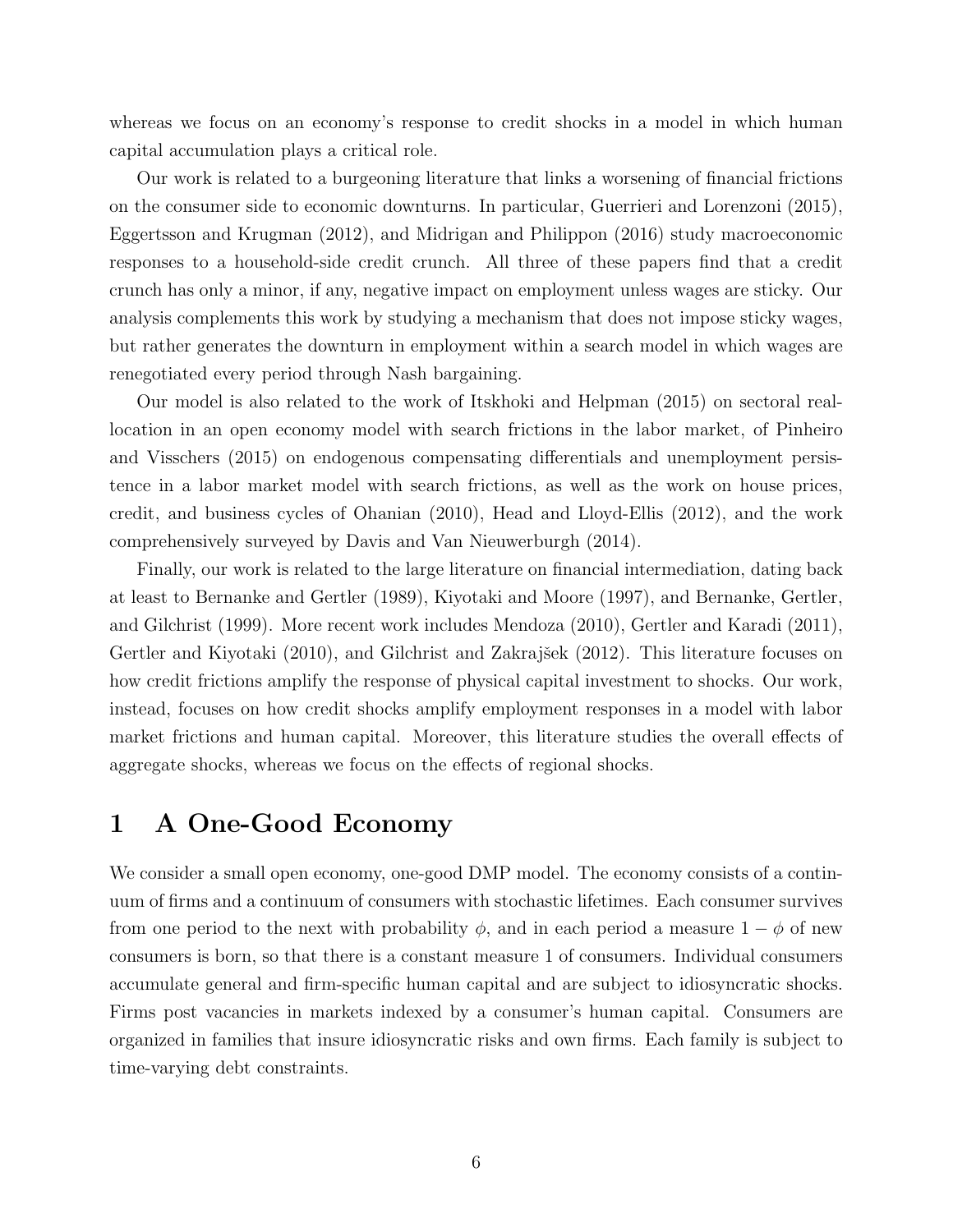#### 1.1 Technologies

Consumers are indexed by two state variables that summarize their ability to produce output. The variable  $z_t$ , referred to as *general human capital*, captures returns to experience and stays with the worker even after a job spell ends. The variable  $h_t$ , referred to as  $\lim\limits_{n\to\infty}$  specific human capital, captures returns to tenure and is reset every time a job spell ends. A consumer with state variables  $(z_t, h_t)$  produces  $z_t h_t$  when employed and  $b(z_t)$  when not employed. General human capital thus affects a consumer's productivity both on the job and off the job.

Human capital evolves as follows. When the consumer is employed, general human capital evolves according to

<span id="page-8-0"></span>
$$
\log z_{t+1} = (1 - \rho) \log \bar{z}_e + \rho \log z_t + \sigma_z \varepsilon_{t+1},\tag{1}
$$

where  $\varepsilon_{t+1}$  is distributed normally with mean zero and variance 1, whereas when the consumer is not employed, it evolves according to

<span id="page-8-1"></span>
$$
\log z_{t+1} = (1 - \rho) \log \bar{z}_u + \rho \log z_t + \sigma_z \varepsilon_{t+1}.
$$
\n(2)

We assume that  $\bar{z}_u < \bar{z}_e$ . Newborn consumers start nonemployed with general human capital z, where  $\log z$  is drawn from  $N(\log \bar{z}_u, \sigma_z^2/(1-\rho_z^2))$ . This specification of human capital is in the spirit of that in Ljungqvist and Sargent (1998). We denote the Markov processes in [\(1\)](#page-8-0) and [\(2\)](#page-8-1) as  $F_e(z_{t+1}|z_t)$  and  $F_u(z_{t+1}|z_t)$  in what follows. The consumer's firm-specific human capital starts at  $h_t = 1$  whenever a job spell begins and then evolves on the job according to

<span id="page-8-2"></span>
$$
\log h_{t+1} = (1 - \rho) \log \bar{h} + \rho \log h_t,\tag{3}
$$

with  $h > 1$ . Both human capital components increase on average when a consumer is employed. The assumption that  $\bar{z}_u < \bar{z}_e$  implies that when a consumer is employed, on average, the variable  $z_t$  drifts up toward a high level of productivity  $\bar{z}_e$  from the low average level of productivity  $\bar{z}_u$  of newborn workers. Similarly, when the consumer is not employed, on average, the variable  $z_t$  depreciates and hence drifts down toward a low level of productivity,  $\bar{z}_u$ , which we normalize to 1. The assumption that  $\bar{h} > 1$  implies that when the consumer is employed, firm-specific human capital increases from  $h = 1$  toward  $\bar{h}$  over time.

The parameter  $\rho$  governs the rate at which general and firm-specific human capital converge toward their means. For simplicity, we assume that these rates are the same for all three laws of motion mentioned earlier. Allowing for idiosyncratic shocks  $\varepsilon_{t+1}$  to general human capital allows the model to reproduce the dispersion in wage growth rates observed in the data. For simplicity only, we assume that the process for accumulating firm-specific capital is deterministic.

We represent the insurance arrangements in the economy by imagining that each consumer belongs to one of a large number of identical families, each of which has a continuum of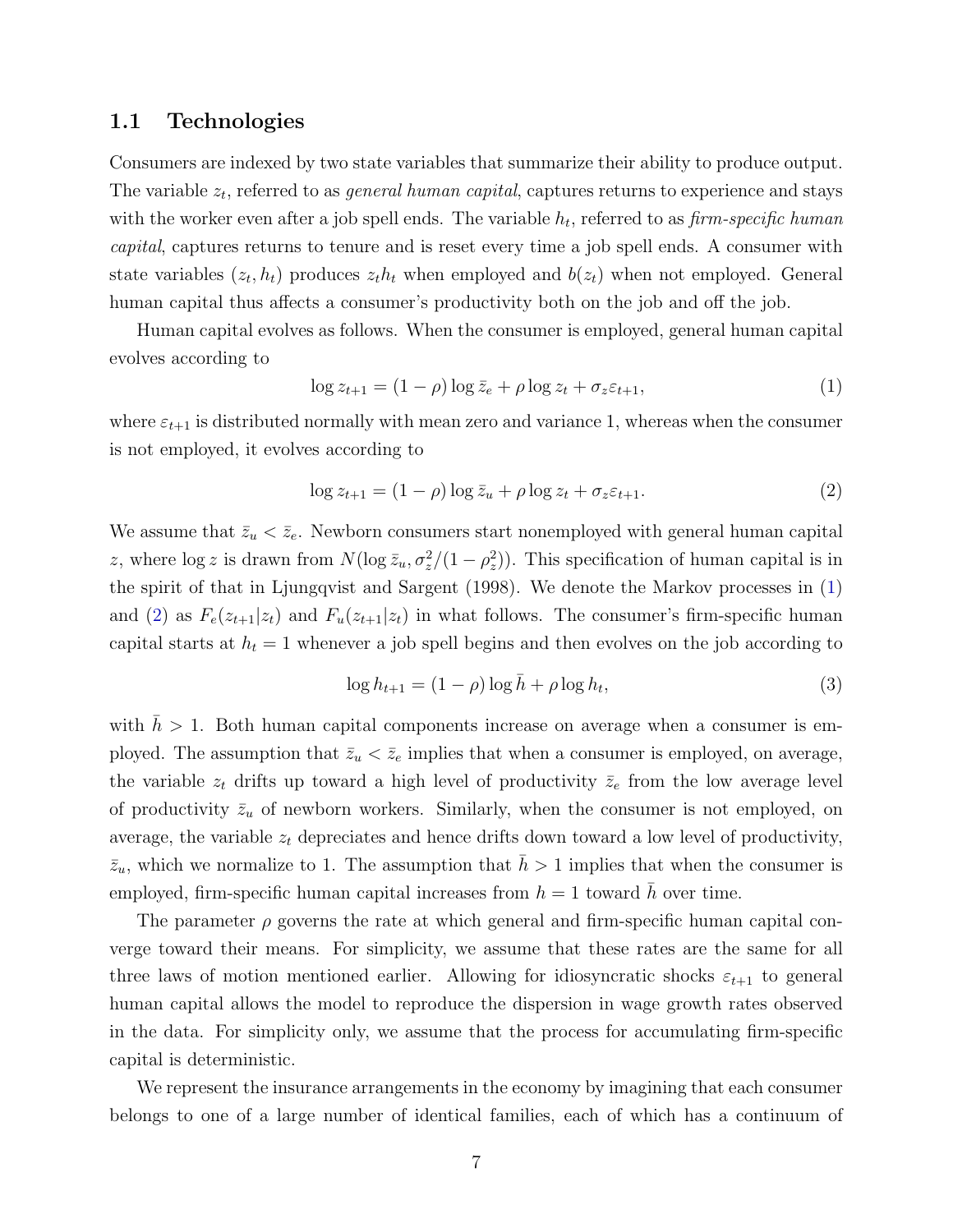household members who experience idiosyncratic shocks. The family as a whole receives a deterministic amount of income in each period from the income generated by its working and nonworking members. Risk sharing within the family implies that at date  $t$ , each household member consumes the same amount of consumption goods,  $c_t$ , regardless of the idiosyncratic shocks that such a member experiences. (This type of risk-sharing arrangement is familiar from the work of Merz (1995) and Andolfatto (1996).) The family as a whole is subject to time-varying debt constraints that limit the total amount of borrowing by the family.<sup>[1](#page-9-0)</sup>

Given this setup, we can separate the problem of the family into two parts. The first part determines the common consumption level of every family member. The second part consists of the vacancy creation problem of each firm owned by the family.

### 1.2 Consumption Choices

We purposely consider a particularly simple model of a family's consumption-savings choice in order to focus attention on the interaction between credit and labor market frictions. In this model, the family trades a single risk-free security and faces exogenously-varying debt constraints. We later show that the model's implications for consumption, employment, and wages are equivalent to those of richer models in which debt is collateralized by housing, debt constraints tighten as house prices fall, and families are debt constrained even though they have savings in an illiquid asset.

Consider the consumption allocation problem of a family in the simple version of our model given by

<span id="page-9-3"></span>
$$
\max_{c_t, a_{t+1}} \sum_{t=0}^{\infty} \beta^t u(c_t) \tag{4}
$$

subject to a budget constraint

<span id="page-9-1"></span>
$$
c_t + qa_{t+1} = y_t + d_t + a_t \tag{5}
$$

and a debt constraint

<span id="page-9-2"></span>
$$
a_{t+1} \geqslant -\chi_t. \tag{6}
$$

Here  $\beta$  is the discount factor of the family,  $c_t$  is consumption,  $a_{t+1}$  are savings,  $y_t$  represents the total income from the wages of the employed members of the family and home production of its nonemployed members, and  $d_t$  are the profits from the firms the family owns. The family

<span id="page-9-0"></span><sup>&</sup>lt;sup>1</sup>We also solved a version of the model similar to that in Krusell et al.  $(2010)$  in which consumers can only save with uncontingent bonds. This model has an unappealing feature. Because of human capital accumulation, the wage that solves the Nash bargaining problem is nonmonotonic in individual assets. In particular, there is a region of the parameter space in which higher assets reduce wages. Anticipating this effect, some consumers are deterred from saving because greater savings decrease their wages. This feature leads to odd patterns of wages and savings, and sometimes to the nonexistence of equilibrium.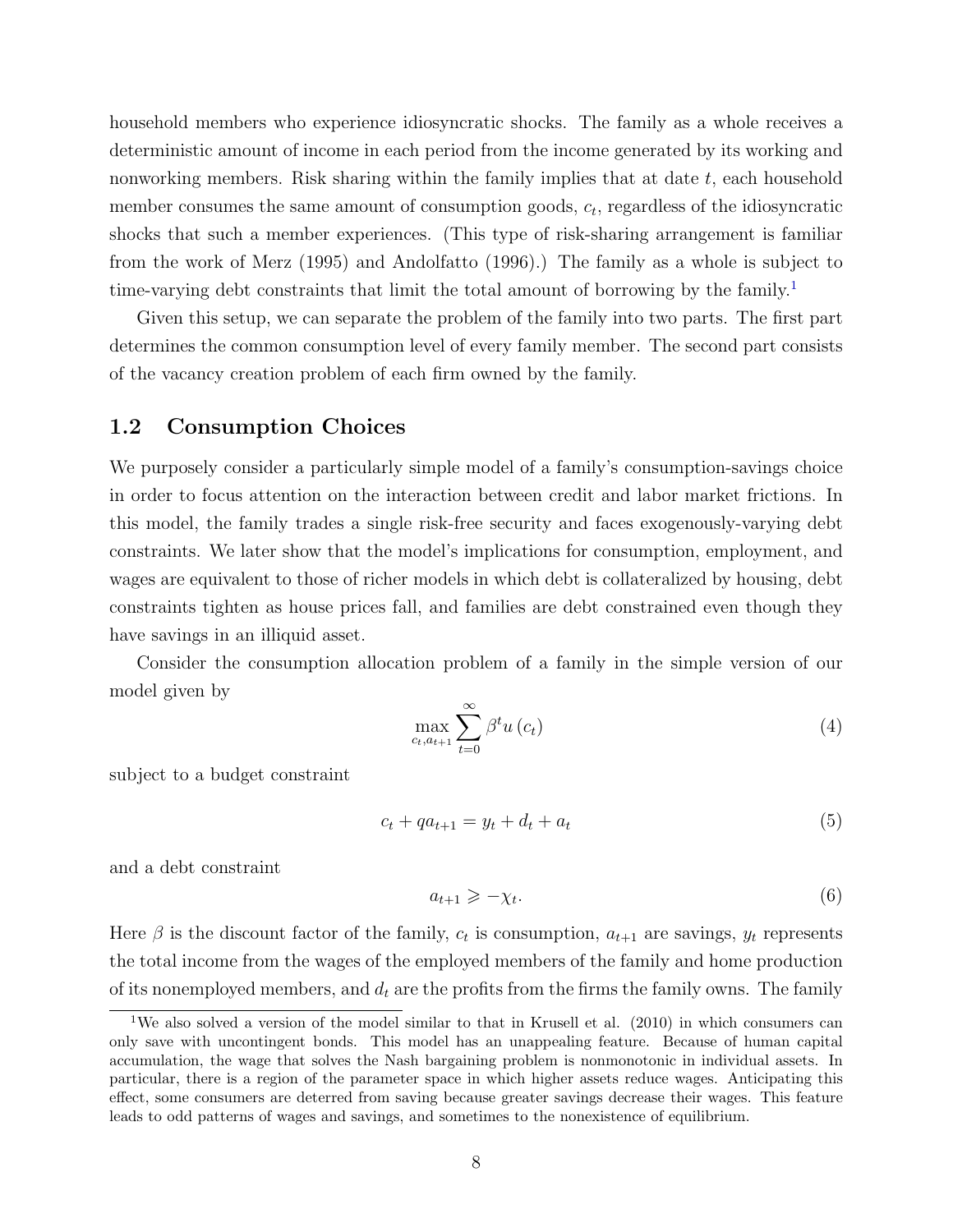saves or borrows at a constant world bond price  $q > \beta$  subject to an exogenous deterministic sequence  $\{\chi_t\}$  of borrowing limits. Because the bond price and debt limits are deterministic, and there is a continuum of family members who face only idiosyncratic risk, the family's problem is deterministic.

The family values one unit of goods at date t at the shadow price of  $Q_t = \beta^t u'(c_t)/u'(c_0)$ units of date 0 goods. The Euler equation for consumption is

$$
qQ_t = Q_{t+1} + \theta_t,
$$

where  $\theta_t$  is the multiplier on the debt constraint. Hence, a tightening of debt constraints (a fall in  $\chi_t$ ) raises the value of date t consumption goods by forcing the family to repay its debt and thus cut consumption temporarily.

We next describe the second part of the family problem, which consists of firms' choices of vacancy creation and match creation and destruction, as well as consumers' values of employment and nonemployment.

### 1.3 An Individual Firm's Problem

We posit and then later characterize the equilibrium wages as the outcome of a (generalized) Nash bargaining problem that yields a wage  $w = \omega_t(z, h)$ . For a given wage w, the present value of profits earned by a firm matched with a worker with human capital levels  $z$  and  $h$ , expressed in date 0 consumption units, is given by

<span id="page-10-0"></span>
$$
\tilde{J}_t(w, z, h) = Q_t(zh - w) + (1 - \sigma) \phi \int \max [J_{t+1}(z', h'), 0] dF_e(z'|z).
$$
 (7)

The flow profits are simply the difference between the amount  $zh$  the firm produces and the wage w it pays the worker. Since the firm is owned by the family, it values date t profits using the family's shadow price  $Q_t$ . Given the function  $w = \omega_t(z, h)$  from the Nash bargaining problem, the firm's value is defined as  $J_t(z, h) = \tilde{J}_t(\omega_t(z, h), z, h)$ .

The max operator on the right side of [\(7\)](#page-10-0) reflects the option to destroy an unprofitable match. Let

$$
\psi_t(z, h) = 1 \quad \text{if} \quad J_t(z, h) \ge 0 \tag{8}
$$

denote matches that the firm chooses to continue and  $\psi_t(z, h) = 0$  denote matches that it chooses to destroy. Likewise,  $\psi_t(z, 1)$  indicates whether a firm chooses to employ a newly matched worker.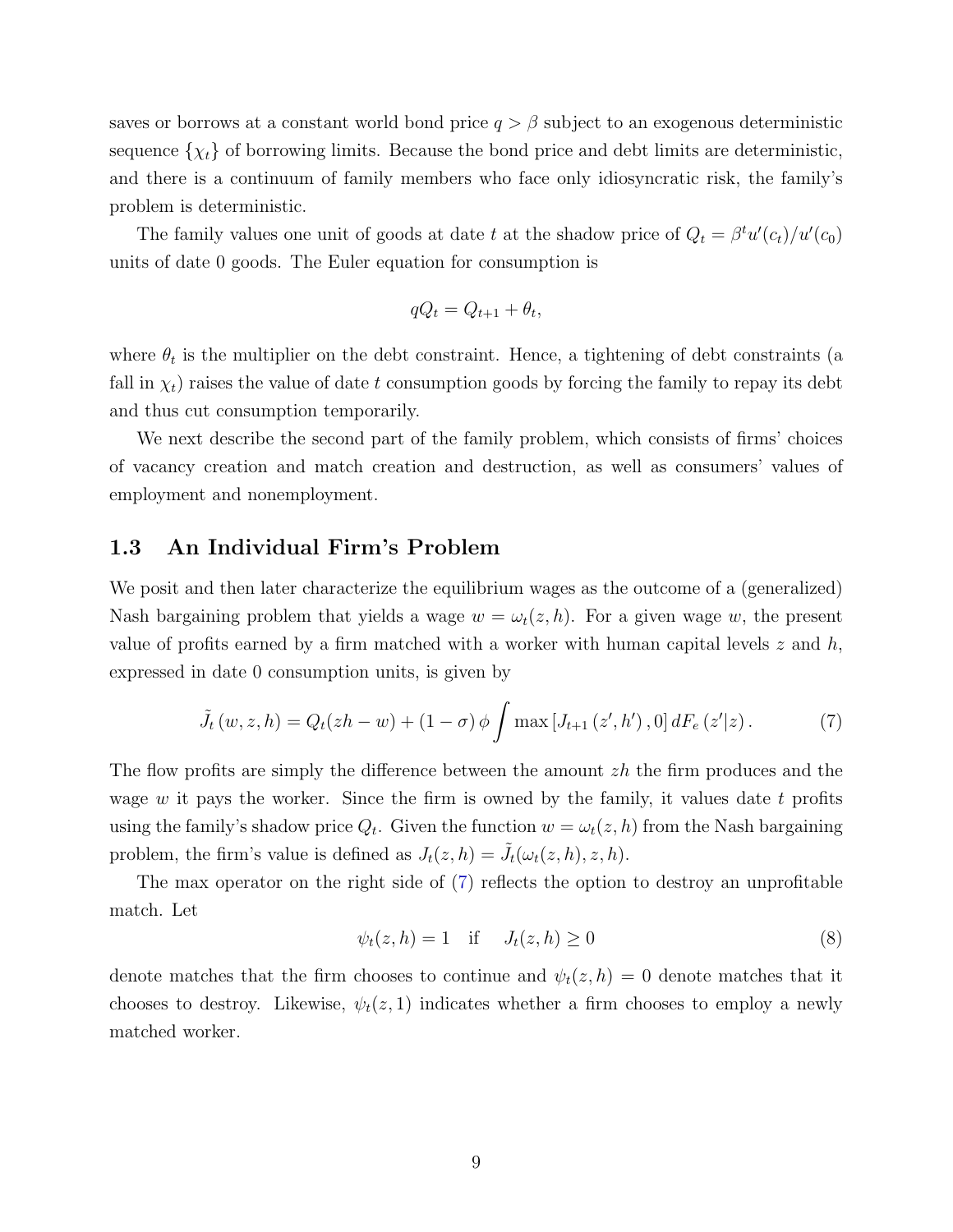### 1.4 An Individual Consumer's Values

The consumer's value in any date depends on whether the consumer is employed or not. The present value of an employed consumer's earnings, expressed in date 0 consumption units, is

<span id="page-11-0"></span>
$$
\tilde{W}_t(w, z, h) = Q_t w + \phi (1 - \sigma) \int \psi_{t+1}(z', h') W_{t+1}(z', h') dF_e (z'|z) \n+ \phi \int \{ (1 - \sigma) [1 - \psi_{t+1}(z', h')] + \sigma \} U_{t+1}(z') dF_e (z'|z) ,
$$
\n(9)

where general human capital evolves according to the law of motion  $F_e(z'|z)$  in [\(1\)](#page-8-0) and firmspecific human capital evolves according to the law of motion in [\(3\)](#page-8-2). The continuation value reflects the consumer's survival probability  $\phi$ , the exogenous separation probability  $\sigma$ , as well as the firm's choice of whether to continue a match next period,  $\psi_{t+1}(z', h')$ . If the match is dissolved for exogenous reasons or by the firm, the consumer enters the nonemployment state with a value of  $U_{t+1}(z')$ . Given the function  $w = \omega_t(z, h)$  from the Nash bargaining problem, the consumer's value of working is defined as  $W_t(z, h) = \tilde{W}_t(\omega_t(z, h), z, h)$ .

The present value of a nonemployed consumer's earnings, expressed in date 0 consumption units, is

<span id="page-11-1"></span>
$$
U_{t}(z) = Q_{t}b(z) + \phi \lambda_{wt}(z) \int \psi_{t+1}(z', 1) W_{t+1}(z', 1) dF_{u}(z'|z)
$$
  
+ 
$$
\phi \int {\lambda_{wt}(z) [1 - \psi_{t+1}(z', 1)] + 1 - \lambda_{wt}(z) } U_{t+1}(z') dF_{u}(z'|z).
$$
 (10)

Here  $\lambda_{wt}(z)$ , described further later, is the probability that a consumer with general human capital z is matched with a firm at date t, in which case the consumer's state at  $t+1$  consists of general human capital  $z'$  and firm-specific human capital  $h' = 1$ .

In both [\(9\)](#page-11-0) and [\(10\)](#page-11-1), we have used the implication of Nash bargaining that a firm employs a worker if, and only if, the worker prefers employment to nonemployment, that is,  $\psi_{t+1}(z',h') = 1$  if, and only if,  $W_{t+1}(z',h') \ge U_{t+1}(z')$ . The continuation value reflects the consumer's survival probability  $\phi$ , the consumer's matching rate  $\lambda_{wt}(z)$ , as well as the firm's choice of whether to not accept the match and employ the workers in the next period,  $\psi_{t+1}(z', 1)$ . In our quantitative analysis, most matches are indeed accepted.

Notice that the consumer matches with the firm at date  $t$ , but does not begin to work until date  $t + 1$ , by which time the consumer's general human capital has evolved to  $z'$  according to the law of motion  $F_u(z'|z)$  for the unemployed, described in [\(2\)](#page-8-1).

## 1.5 Matching, Nash Bargaining, and Vacancy Creation

We now consider the matching technology, the determination of wages through Nash bargaining, and the vacancy creation problem of firms.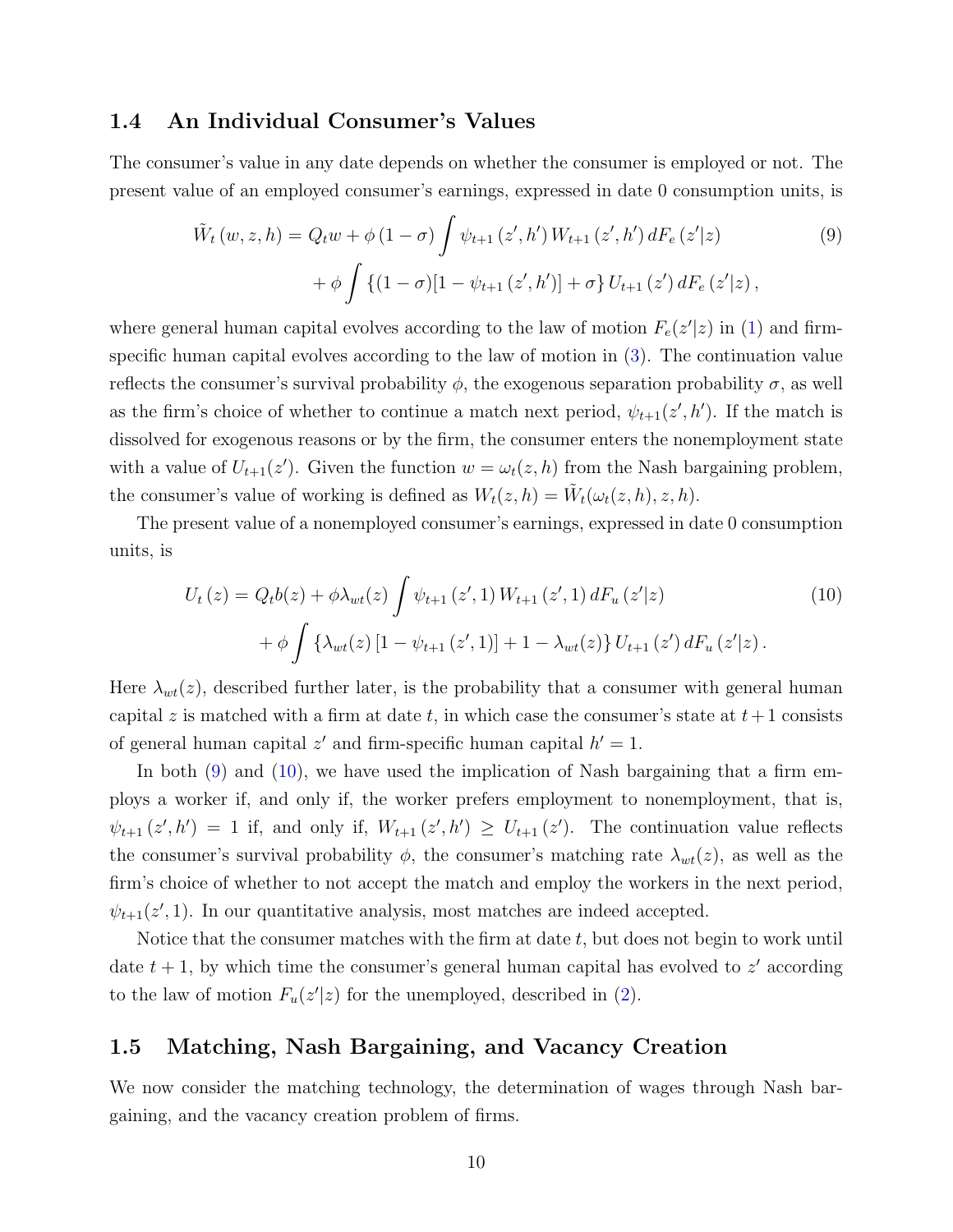**Matching.** Firms can direct their search for consumers submarket by submarket, by posting vacancies for consumers of a given level of general human capital z. Let  $u_t(z)$  be the measure of nonemployed consumers with human capital z and  $v_t(z)$  the corresponding measure of vacancies posted by firms for consumers in submarket z. The measure of matches in this submarket is generated by the matching function

$$
m_t(z) = u_t(z) v_t(z) / [u_t(z)^{\eta} + v_t(z)^{\eta}]^{\frac{1}{\eta}},
$$

as in den Haan, Ramey, and Watson (2000) and Hagedorn and Manovskii (2008). We use this matching function to ensure that job finding rates are between 0 and 1. Specifically, the probability that a nonemployed consumer of type  $z$  matches with a firm in submarket  $z$  is then

$$
\lambda_{wt}(z) = m_t(z) / u_t(z) = \theta_t(z) / [1 + \theta_t(z)^{\eta}]^{\frac{1}{\eta}},
$$

where  $\theta_t(z) = v_t(z)/u_t(z)$  is the vacancy to nonemployment ratio for consumers of type z, and the parameter  $\eta$  governs the sensitivity of  $\lambda_{wt}(z)$  to  $\theta_t$ . The probability that a firm posting a vacancy in submarket z matches with a consumer in this submarket is

$$
\lambda_{ft}(z) = m_t(z) / v_t(z) = 1/[1 + \theta_t(z)^{\eta}]^{\frac{1}{\eta}}.
$$

Nash Bargaining. Consider next the Nash bargaining problem, which determines the wage  $w = \omega_t(z, h)$  in any given match. The problem is

$$
\max_{w} \left[ \tilde{W}_t \left( w, z, h \right) - U_t \left( z \right) \right]^\gamma \tilde{J}_t(w, z, h)^{1 - \gamma},
$$

where  $\gamma$  is a worker's bargaining weight. Defining the surplus of a match with a consumer with human capital z as

$$
S_t(z, h) = W_t(z, h) - U_t(z) + J_t(z, h),
$$

Nash bargaining implies that firms and consumers split this surplus according to

$$
W_t(z, h) - U_t(z) = \gamma S_t(z, h)
$$
 and  $J_t(z, h) = (1 - \gamma) S_t(z, h)$ .

Vacancy Creation. Consider finally the firm's choice of vacancy creation. The cost of posting a vacancy in any submarket z is  $\kappa$  units of goods. The free-entry condition in submarket z is given by

<span id="page-12-0"></span>
$$
Q_{t}\kappa \geq \lambda_{ft}(z)\,\phi \int \max\left[J_{t+1}\left(z',1\right),0\right]dF_{u}\left(z'|z\right) \tag{11}
$$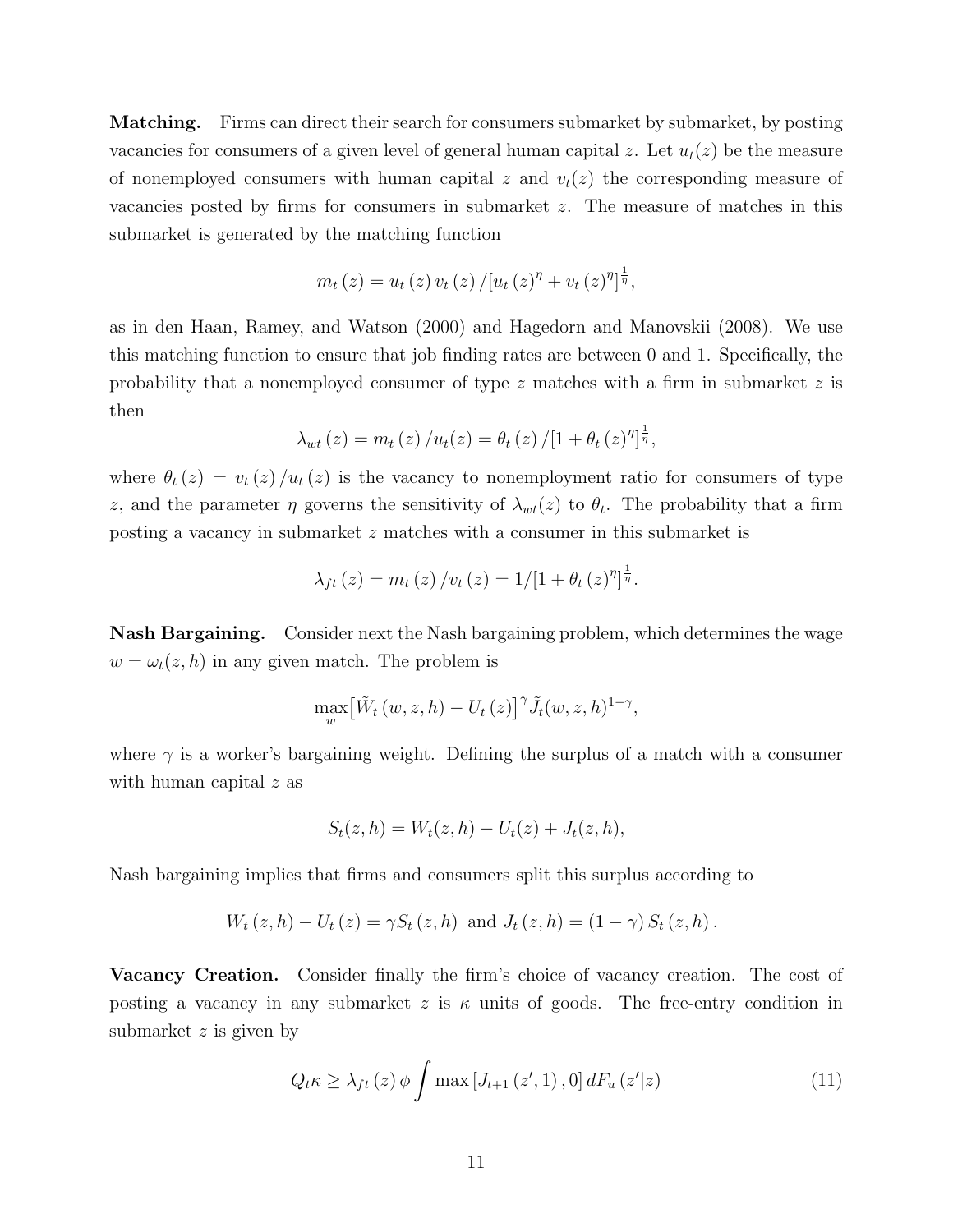with equality if vacancies are created in submarket z in that  $v_t(z) > 0$ . Clearly, no vacancies are created in submarket  $z$  if the value of expected profits conditional on matching is sufficiently low in that submarket. This occurs for all values of  $z$  such that even if a vacancy leads to a match for a firm with probability 1, expected profits are lower than the vacancy posting cost, that is,  $Q_t \kappa > \phi \int \max [J_{t+1}(z', 1), 0] dF_u(z'|z)$ .

Since the surplus from a match increases with  $z$ , and the firm's value is proportional to the surplus, there is a cutoff level of general human capital  $z_t^*$  such that firms post vacancies in all submarkets with  $z \geq z_t^*$  and none in all submarkets with  $z < z_t^*$ .

### 1.6 The Workings of the Model

Here we provide some discussion about how our model works. We first describe the model's steady-state properties and then the responses to a debt tightening.

Steady State Properties. Panels A and B of Figure 1 display the steady-state measures of the employed  $e(z)$  and nonemployed  $u(z)$  as a function of general human capital, whereas panels C and D of this figure display the firm and consumer matching probabilities in submarket z. We generate these figures by using the parameter values described later.

As discussed, there is a cutoff level of z, say  $z^*$ , such that in submarkets  $z \leq z^*$ , firms post no vacancies and consumers have a zero matching probability. For  $z \leq z^*$ , even if a firm meets a consumer of type  $z$  with probability 1, the expected discounted stream of profits from such a match is below the vacancy posting cost  $\kappa$ . To the right of  $z^*$ , the consumer jobfinding probability increases with  $z$ . The reason is that firms matched with consumers with higher levels of  $z$  earn higher profits and thus have greater incentives to post vacancies aimed at attracting such consumers. These incentives ensure that market tightness  $v_t(z)/u_t(z)$ increases with  $z$  and the firm matching probability falls with  $z$  so that the expected value of posting a vacancy is the same in all active submarkets and equal to the cost of posting a vacancy.

Notice also that employed consumers have more general human capital on average than nonemployed consumers, for two reasons. First, there is a selection effect in that a consumer's job-finding probability increases with the consumer's general human capital. Second, on-thejob general human capital accumulation means that z increases on average over time for employed consumers.

A Tightening of Debt Constraints. Consider next how a tightening of debt constraints affects firms' incentives to post vacancies and thus equilibrium employment. As we discuss later, such a tightening leads to a temporary decrease in the family's consumption as the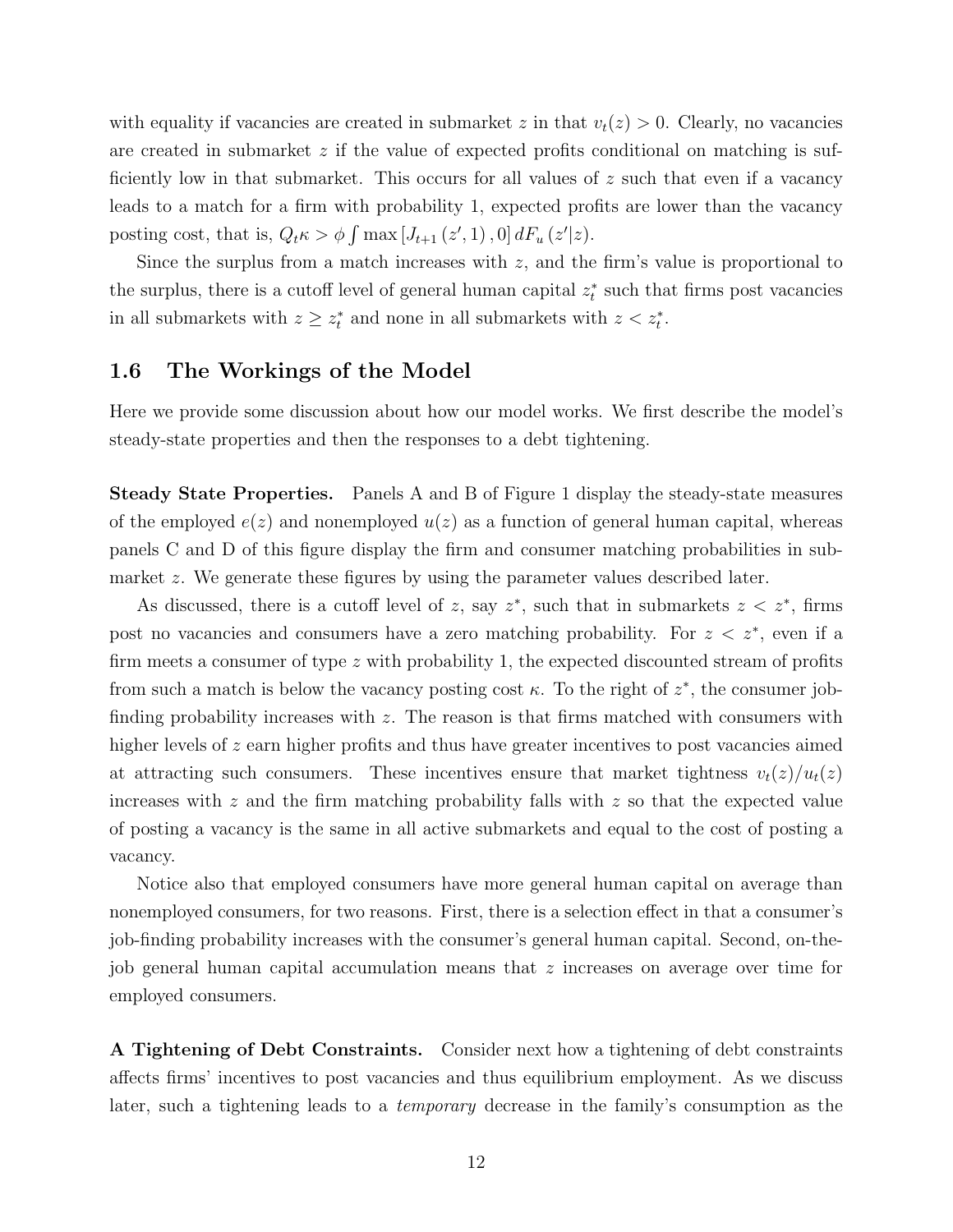family reduces its debt position to a new lower level. Hence, the debt tightening leads to a temporary increase in the family's marginal utility of consumption and thus the shadow price of goods  $Q_t$ . Because the drop in consumption is transitory, the sequence of shadow prices  $Q_t, Q_{t+1}, Q_{t+2}, \ldots$ , starts high and then reverts back to its steady-state level as consumption increases to its new steady-state level.

To understand how this temporary increase in the shadow price  $Q_t$  affects firms' incentives to post vacancies, consider the free-entry condition. Since Nash bargaining implies that a firm's value is a constant fraction of match surplus, we can write the free-entry condition for active submarkets as

$$
Q_t \kappa = \lambda_{ft}(z)\phi(1-\gamma) \int \max\left[S_{t+1}\left(z', 1\right), 0\right] dF_u\left(z'|z\right). \tag{12}
$$

Here the cost of posting vacancies on the left side is equal to the benefit, namely the product of the firm's matching probability  $\lambda_{ft}(z)$ , a decreasing function of market tightness  $\theta_t(z)$  =  $v_t(z)/u_t(z)$ , and a term proportional to the expected surplus from a match.

The temporary increase in  $Q_t$  has two effects on the free-entry condition. First, it raises the benefits of posting vacancies by increasing the expected surplus from a match. The surplus increases because a match produces a greater flow of output than does nonemployment, and the family values this net flow more when its consumption is lower. Second, a higher  $Q_t$ directly raises the cost of posting vacancies,  $Q_t \kappa$ .

Importantly, the second effect dominates the first, so that the cost increases more than the benefit. The reason is that the cost is paid at t, when consumption is the lowest and goods are most valuable, but the benefits accrue in future periods when consumption is higher and thus goods are less valuable than they are at date t. Because the cost of posting vacancies increases more than the expected surplus from the match, the firm's matching probability  $\lambda_{ft}(z)$  must increase after a debt tightening to ensure that the free-entry condition holds. Intuitively, firms post fewer vacancies because the cost of investing in new vacancies increases by more than the returns to such investments. This is a familiar effect from a large class of models in which a worsening of financial frictions leads to lower investment.

# 2 Equivalence Results

So far we have described a simple version of an economy with debt constraints. The labor market outcomes in the model, including employment, nonemployment, vacancies, and wages, are uniquely determined by the sequence of shadow prices  $\{Q_t\}$ . Because of this feature, there are many alternative setups for the family problem that yield equivalent outcomes for consumption and the associated shadow prices of goods and hence all labor market outcomes,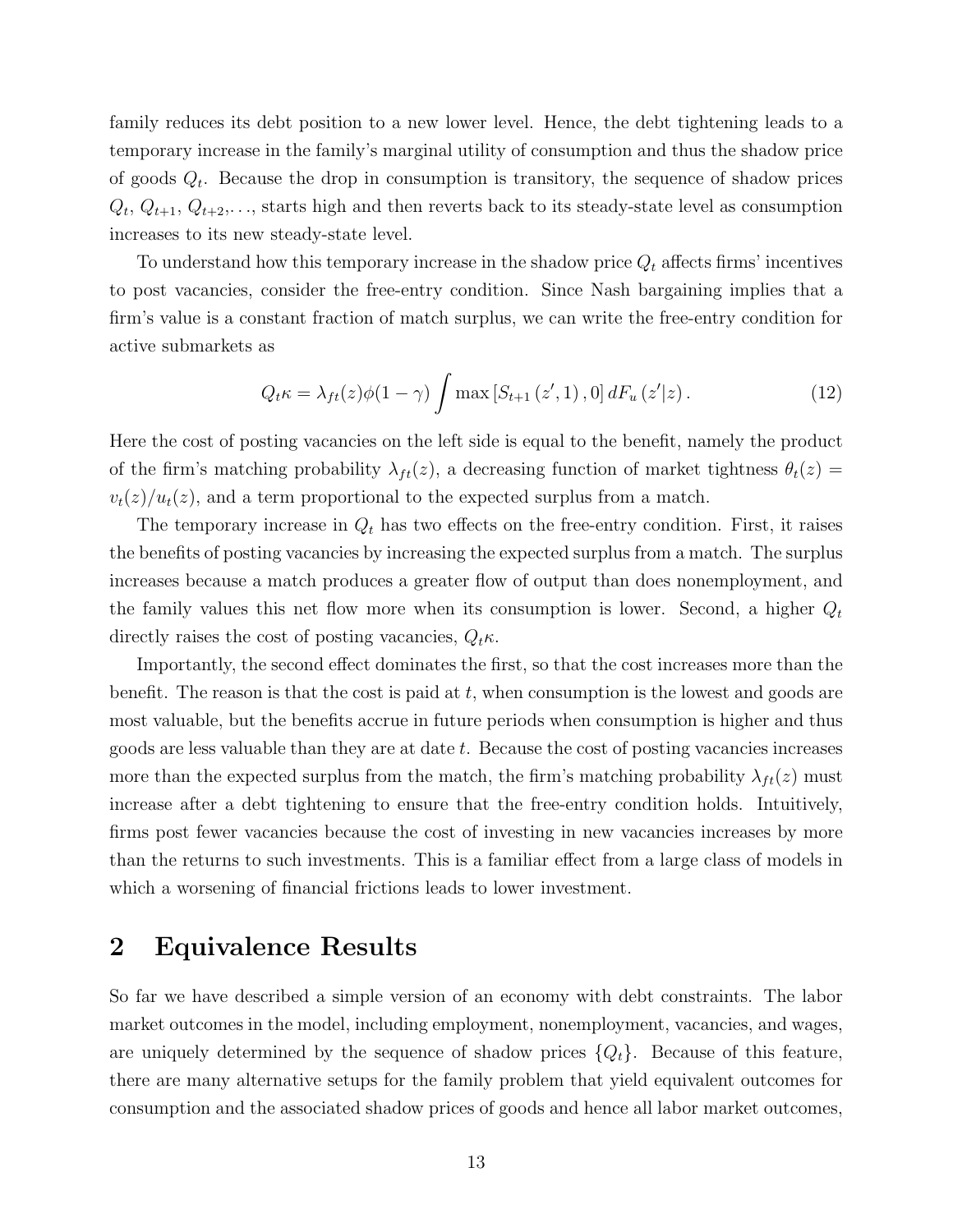although they may have different implications for other variables. To illustrate this point, we show the equivalence between our economy and two other economies: an *economy with* housing and an economy with illiquid assets.

In our economy with housing, debt is collateralized by the value of a house. Our equivalence result allows us to rationalize the drop in consumption and associated labor market outcomes in our baseline economy as actually driven by a tightening of collateral constraints arising from a fall in the price of housing, as many have argued.

In our economy with illiquid assets, consumers are net savers with the rest of the world rather than net borrowers as in our baseline model. Nevertheless, since savings are illiquid, a tightening of debt constraints reduces consumption because of liquidity constraints, as in the work of Kaplan and Violante (2014) on wealthy but liquidity-constrained households. Our equivalence result allows us to rationalize the drop in consumption and associated labor market outcomes in our baseline economy as arising in a model in which consumers are net savers.

These results make clear that for a large class of models, if the shocks produce the same paths for consumption as our simpler model, then they produce the same paths for labor market variables. In this sense, the robust link across models is the link between consumption and labor market outcomes, not the link between either house prices or levels of net asset positions and labor market outcomes. Motivated by these results, in our quantitative work we choose sequences of state-level shocks to reproduce the state-level consumption paths observed in the data and then study the corresponding labor market outcomes.

### 2.1 An Economy with Housing

Consider an economy in which families own houses and families' borrowing is subject to collateral constraints based on the value of their houses. The preferences of the family are

<span id="page-15-0"></span>
$$
\max_{c_t, h_{t+1}} \sum_{t=0} \beta^t [u(c_t) + \psi_t v(h_t)], \qquad (13)
$$

where  $c_t$  is the consumption of any of its members and  $h_t$  is the amount of housing consumed in date t. The family faces a budget constraint,

$$
c_t + qa_{t+1} + p_t h_{t+1} = y_t + d_t + a_t + p_t h_t, \tag{14}
$$

which is similar to that in [\(5\)](#page-9-1) except that here a family owns a house of size  $h_t$  with value  $p_th_t$ and chooses its next period's housing level  $h_{t+1}$ . Here, instead of facing the debt constraint [\(6\)](#page-9-2), the family faces a collateral constraint that limits the amount it can borrow to a fraction  $\bar{\chi}$  of the value of the family's house:

$$
a_{t+1} \geqslant -\bar{\chi} p_t h_{t+1},
$$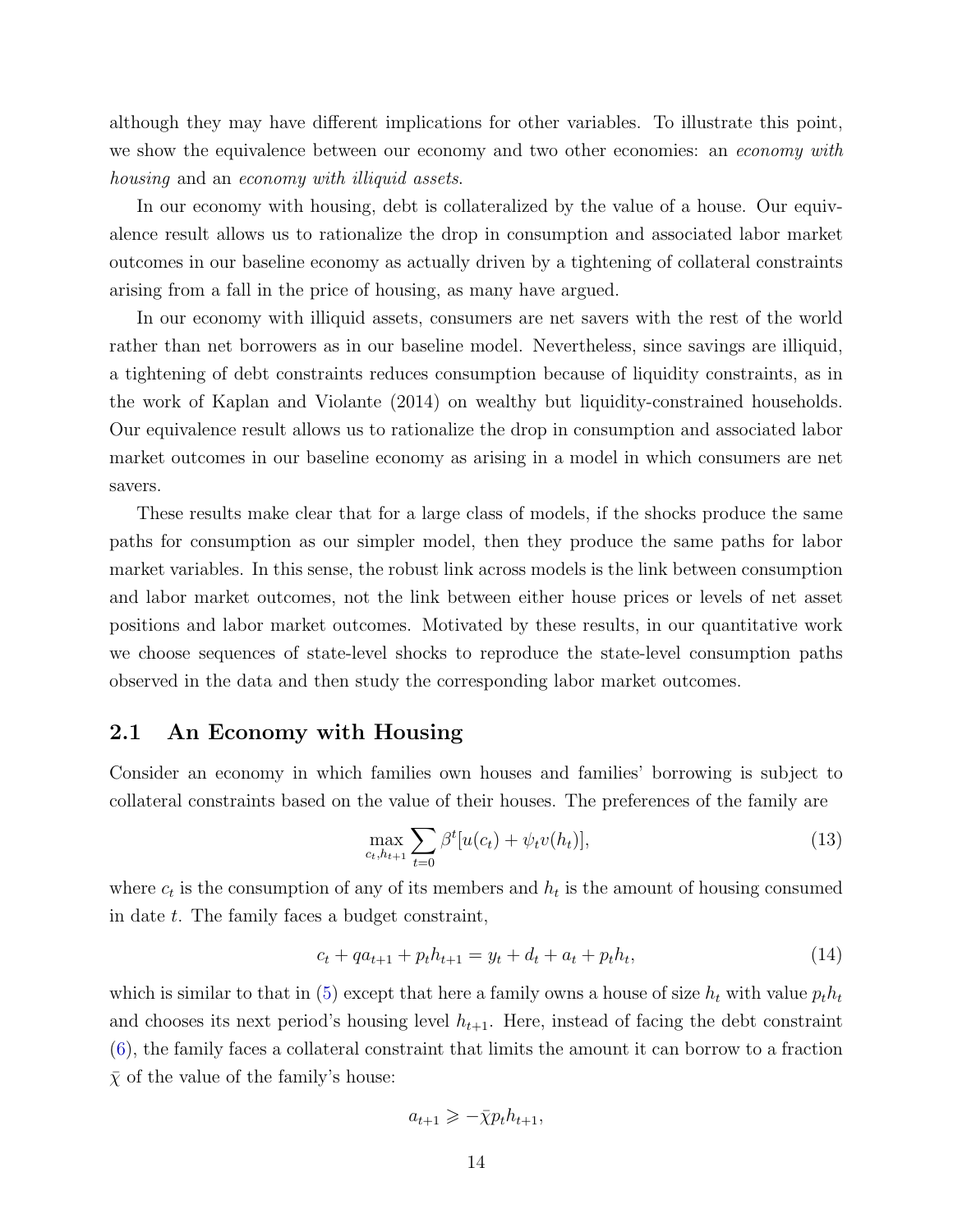where  $\bar{\chi}$  is the maximum loan-to-value ratio. The housing supply is fixed, and each unit of housing delivers one unit of housing services each period. The parameter  $\psi_t$  in the utility function [\(13\)](#page-15-0) governs the relative preference for housing. This parameter varies over time and is the source of changes in house prices and thus, through the collateral constraint, in the amount the family can borrow.

Let  $\{Q_t\}$  denote the sequence of shadow prices that results from the debt constraint economy for some given sequence of debt constraints  $\{\chi_t\}$ . Clearly, there exists a sequence of taste parameters  $\{\psi_t\}$  that gives rise to this same sequence of shadow prices in the economy with housing. Given these shadow prices, the search side of the economy with housing is identical to that of the economy with debt constraints. Hence, consumption, labor allocations, and wages in the two economies coincide. Likewise, given the sequence of shadow prices that results from the economy with housing, there exists a sequence of debt constraints in the debt constraint economy that gives rise to these same shadow prices. We show these results formally in the Appendix (online) and summarize this discussion with a proposition.

**Proposition 1.** The debt constraint economy is equivalent to the economy with housing in terms of consumption, labor allocations, and wages.

### 2.2 An Economy with Illiquid Assets

Here we consider an economy with illiquid assets. Each family can save in assets that have a relatively high rate of return but are illiquid and can borrow at a relatively low rate. The budget constraint is

<span id="page-16-0"></span>
$$
c_t + q_a a_{t+1} - q_b b_{t+1} = y_t + d_t + a_t - b_t - \phi(a_{t+1}, a_t),
$$
\n
$$
(15)
$$

where  $a_{t+1}$  denotes assets and  $b_{t+1}$  denotes debt. We assume that  $q_a = 1/(1 + r_a) < q_b$  $1/(1 + r_b)$  so that the return on assets,  $1 + r_a$ , is higher than the interest on debt. We interpret  $r_a$  and  $r_b$  as after-tax interest rates. We imagine a situation in which even though the before-tax rate on debt is higher than on assets, the after-tax rate is lower due to the tax deductibility of interest payments. For simplicity, we assume that  $\beta = q_a$ . The function  $\phi(a_{t+1}, a_t)$  represents the cost of adjusting assets from  $a_t$  to  $a_{t+1}$  and captures the idea that assets are illiquid. Borrowing is subject to the debt constraint

<span id="page-16-1"></span>
$$
b_{t+1} \le \tilde{\chi}_t,\tag{16}
$$

where  $\{\tilde{\chi}_t\}$  is a sequence of exogenous maximal amounts of borrowing. The consumption problem of the family is to choose  $\{c_t, a_{t+1}, b_{t+1}\}$  to maximize the utility function in [\(4\)](#page-9-3) subject to the budget constraint [\(15\)](#page-16-0) and debt constraint [\(16\)](#page-16-1).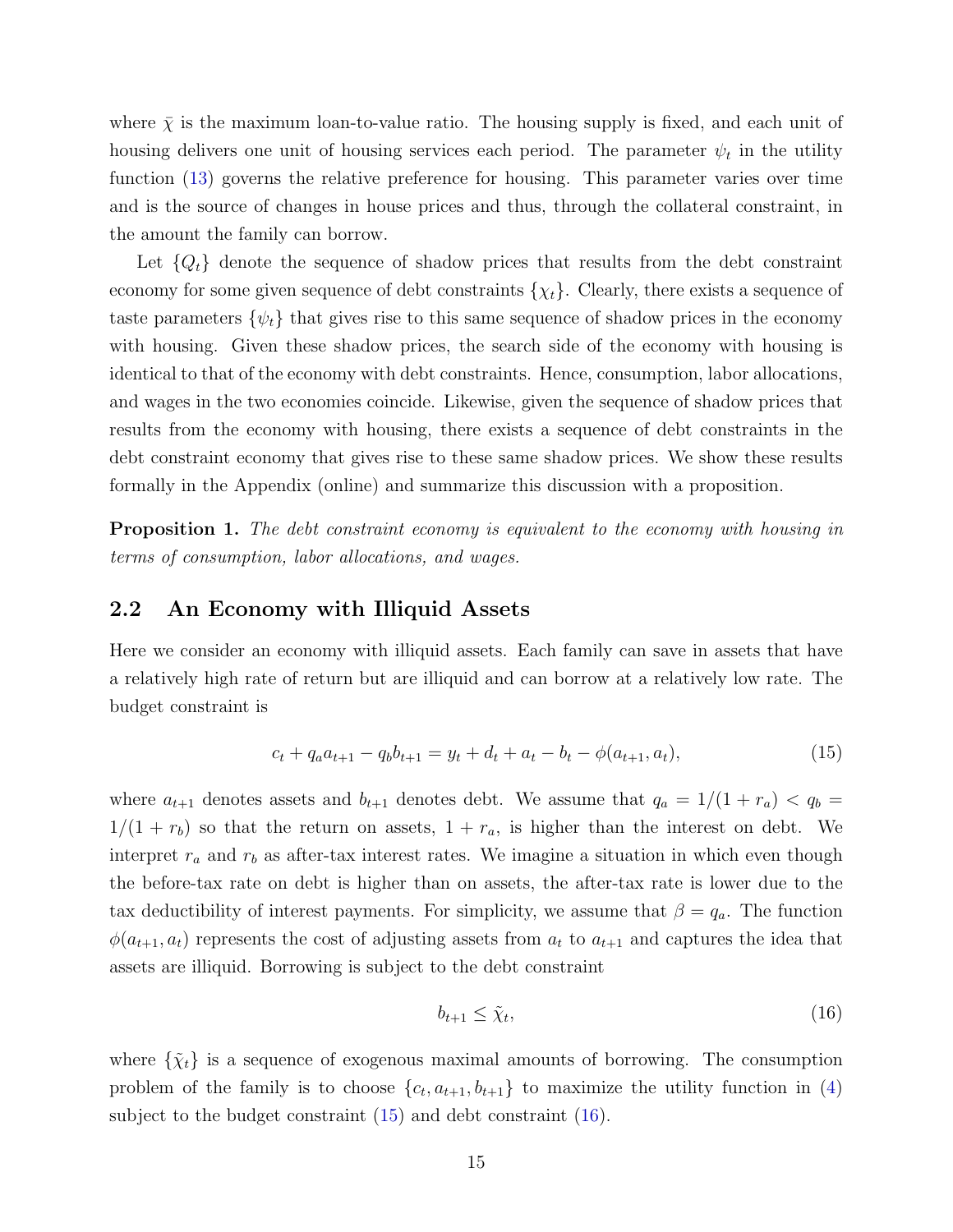We assume that the interest rate on borrowing is sufficiently low in the illiquid asset economy that the borrowing constraint binds in the illiquid asset economy at the shadow prices constructed from the debt constraint economy. That is, condition

<span id="page-17-0"></span>
$$
q_b = \frac{1}{1+r_b} > \frac{Q_{t+1}}{Q_t} \tag{17}
$$

holds, where the right side of  $(17)$  is evaluated at the consumption allocations in the debt constraint economy. In the Appendix, we prove an analogous equivalence result to that in Proposition 1 that we summarize in the following proposition.

**Proposition 2.** Under  $(17)$ , the debt constraint economy is equivalent to the economy with illiquid assets in terms of consumption, labor allocations, and wages.

## 3 Quantification

We next describe how we choose parameters for our quantitative analysis and the model's steady-state implications.

Assigned Parameters. The model is monthly. The utility function is  $u(c_t) = c_t^{1-\alpha}/(1-\alpha)$ . A large literature finds that the elasticity of intertemporal substitution is very low—on the order of 0.1 to 0.2—when estimated using data on households. (See Guvenen (2006) and the references therein.) We follow this literature and set this elasticity,  $1/\alpha$ , equal to 0.2. We found that the responses of employment to a credit shock are approximately linear in the size of the shock: doubling the value of  $\alpha$  would lead to doubling the employment responses. The discount factor  $\beta$  is  $(.96)^{1/12}$ , the world bond price q is  $(.98)^{1/12}$ , and the survival rate  $\phi$  is set so that consumers are in the market for 40 years on average. The bargaining weight  $\gamma$  is set to 1/2. The separation rate  $\sigma$  is set to 2.6% per quarter, in the mid-range of the estimates reported in Krusell et al. ([2](#page-17-1)011).<sup>2</sup> Home production is parameterized by  $b(z) = b_0 + b_1z$ . We set the slope parameter  $b_1$  equal to 0.25 and later discuss how we set the intercept  $b_0$ . It turns out that our results are not very sensitive to the choice of  $b_1$ .

**Endogenously Chosen Parameters.** We jointly choose the remaining parameters,  $\vartheta$  =  $(b_0, \eta, \kappa, \sigma_z, \rho, \bar{z}_e, \bar{h})$ , using the method of simulated moments by requiring that the model

<span id="page-17-1"></span> $2$ This figure is lower than the 3.6% used by Shimer (2005) because Shimer includes job-to-job transitions, whereas we focus solely on employment-to-nonemployment transitions. We also experimented with a recalibration in which we used the higher separation rate from Shimer and found very similar results. As will become evident later, the employment responses in our model are determined by the duration of the benefit flows from a match, which is primarily influenced by the amount of general human capital accumulation of workers, rather than the length of time a worker spends attached to a particular firm.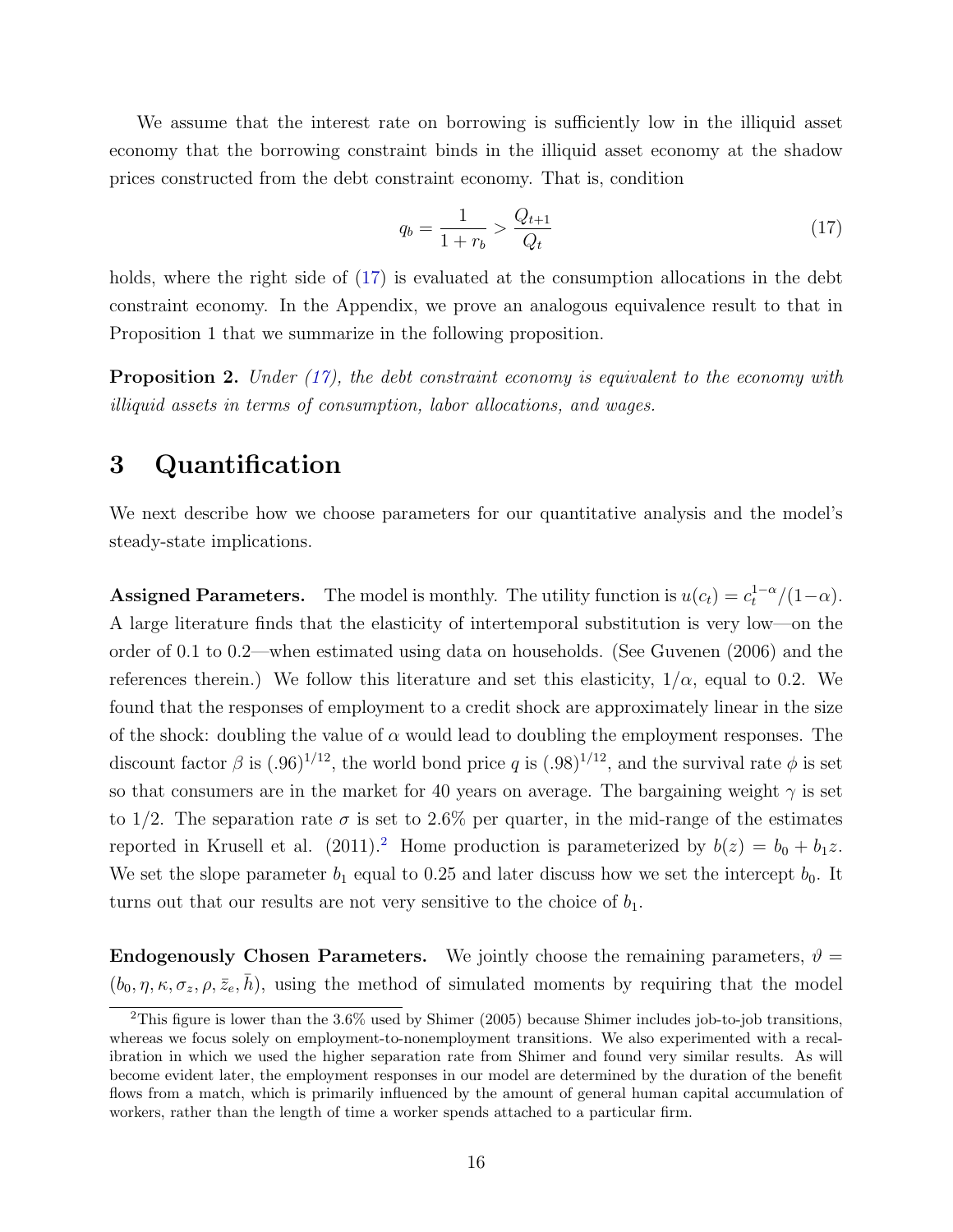matches as closely as possible 10 moments. We can group these parameters into two sets:  $\vartheta_1 = (b_0, \eta, \kappa, \sigma_z)$  and  $\vartheta_2 = (\rho, \bar{z}_e, \bar{h})$ . For a given set of parameters  $\vartheta_2$ , the parameters in  $\vartheta_1$  are pinned down by the following four moments: an employment-population ratio of 0.63, corresponding to the 2006 Current Population Survey estimate for people aged 16 and older; a job-finding rate of 0.45 from Shimer (2005); a vacancy cost as a fraction of monthly match output of 0.15 from Hagedorn and Manovskii (2008); and a standard deviation of wage changes in the Panel Study of Income Dynamics of 0.21, as in Floden and Linde (2001). Intuitively, the home production parameter  $b_0$  is pinned down by the employment rate, the matching function elasticity  $\eta$  is pinned down by the job-finding rate, the vacancy posting cost  $\kappa$  is pinned down by the cost of posting a vacancy as a fraction of output, and the standard deviation of shocks  $\sigma_z$  is pinned down by the volatility of changes in wages.

The parameters in  $\vartheta_2$  determine how consumers accumulate human capital and are pinned down by moments that describe how wages grow on the job and over the life cycle. As we show later, the amount of on-the-job human capital accumulation is an important ingredient in the model's quantitative predictions. We therefore describe in detail how we quantify these parameters.

Parameters of Human Capital Processes. We quantify these parameters using moments and estimates derived from two sources of data on high school graduates: crosssectional data from Elsby and Shapiro (2012) on how wages increase with experience and longitudinal data from Buchinsky et al. (2010) on how wages grow during an employment spell. Later in our robustness analysis, we show that our results change little if we use alternative values for these moments and estimates.

The key moment we use from the cross-sectional data is the 1.21 difference in log wages between workers with 30 years of experience and those just entering the labor market. This difference corresponds to an average increase in wages of 4.1% per year of experience. This moment is calculated from the Elsby and Shapiro (2012) data on full-time workers from the census in years 1970, 1980, and 1990.<sup>[3](#page-18-0)</sup>

The five moments we use from the longitudinal data are those on how wages grow during an employment spell. These are calculated from the parameter estimates of the wage equation estimated by Buchinsky et al. (2010) using PSID data from 1975 to 1992 for high school graduates. These moments are the average annual growth rate of wages during an employment spell for workers with different levels of experience. These growth rates are equal to 10%, 8%, 6%, 5%, and 7% for workers with 1 to 10, 11 to 20, 21 to 30, 31 to 40, and 1 to 40 years

<span id="page-18-0"></span><sup>3</sup>Elsby and Shapiro (2012) use data on earnings. Since they focus on full-time workers working 35 or more hours per week for 50 or more weeks, we interpret their numbers as corresponding to wages in our model.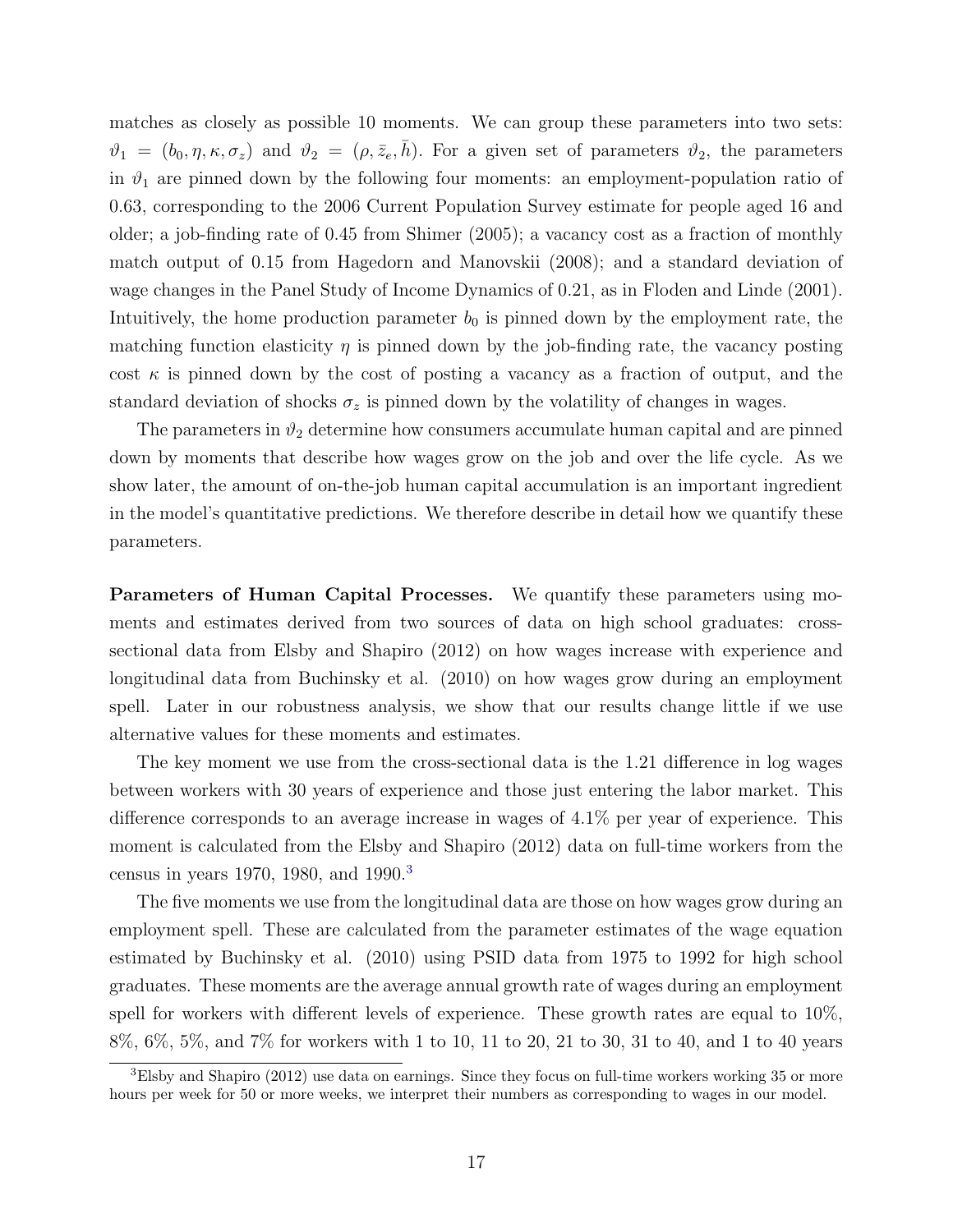of experience, respectively.

We turn to explaining how Buchinsky et al.  $(2010)$  estimate their wage equation and how we use their parameter estimates to quantify the parameters of our human capital process. Buchinsky et al. (2010) estimate a structural model of worker labor market participation, mobility decisions, and wages that allows for rich sources of heterogeneity. In particular, they estimate the parameters of an equation that relates workers' wages to their demographic characteristics and history of past employment, as well as current tenure (number of years with a given firm) and experience (number of years in the labor market). The equation describing an individual  $i$ 's wages at date  $t$  is

<span id="page-19-0"></span>
$$
\log w_{it} = z_{it}'\beta + f(\text{experience}_{it}) + g(\text{tenure}_{it}) + \varepsilon_{it},\tag{18}
$$

where  $z_{it}$  captures individual characteristics as well as the history of that individual's past employment. The functions  $f(\cdot)$  and  $g(\cdot)$  are fourth-order polynomials in experience and tenure.

We use the parameter estimates from [\(18\)](#page-19-0) as follows. For a given parameterization  $\vartheta$  of our model, we simulate paths for wages, experience, and tenure for a panel of individuals. Given the simulated experience and tenure profiles from our model, we compute the annualized wage growth predicted by [\(18\)](#page-19-0). The last five moments we use to calibrate our model are the predicted growth rates for the five experience groups listed earlier. We choose parameters so that in our model wages grow during an employment spell at the same rates as those implied by the Buchinsky et al. (2010) estimates for workers with different levels of experience.

We show later in our robustness analysis that our model's implications for the labor market responses to a credit tightening are robust to using alternative evidence on how wages grow over the life cycle from Rubinstein and Weiss (2006) and how wages grow on the job from Altonji and Shakotko (1987) and Topel (1991).

Intuition for Identification. We now provide some intuition for how we separately identify the parameters  $(\rho, \bar{z}_e, h)$  governing general and firm-specific human capital accumulation. While increases in  $\bar{z}_e$  and  $\bar{h}$  lead to similar increases in on-the-job wage growth, an increase in  $\bar{z}_e$  leads to a much larger increase in life-cycle wage growth than does an increase in h. The reason is twofold: firm-specific human capital is lost after each transition into nonemployment, whereas general human capital is not, and workers typically experience multiple employment and nonemployment spells over their lifetimes. Finally, a decrease in  $\rho$  makes the wages of young workers grow faster than the wages of older workers and, hence, helps the model account for the differential on-the-job wage growth of workers with different levels of experience. Hence, the combination of the cross-sectional evidence in Elsby and Shapiro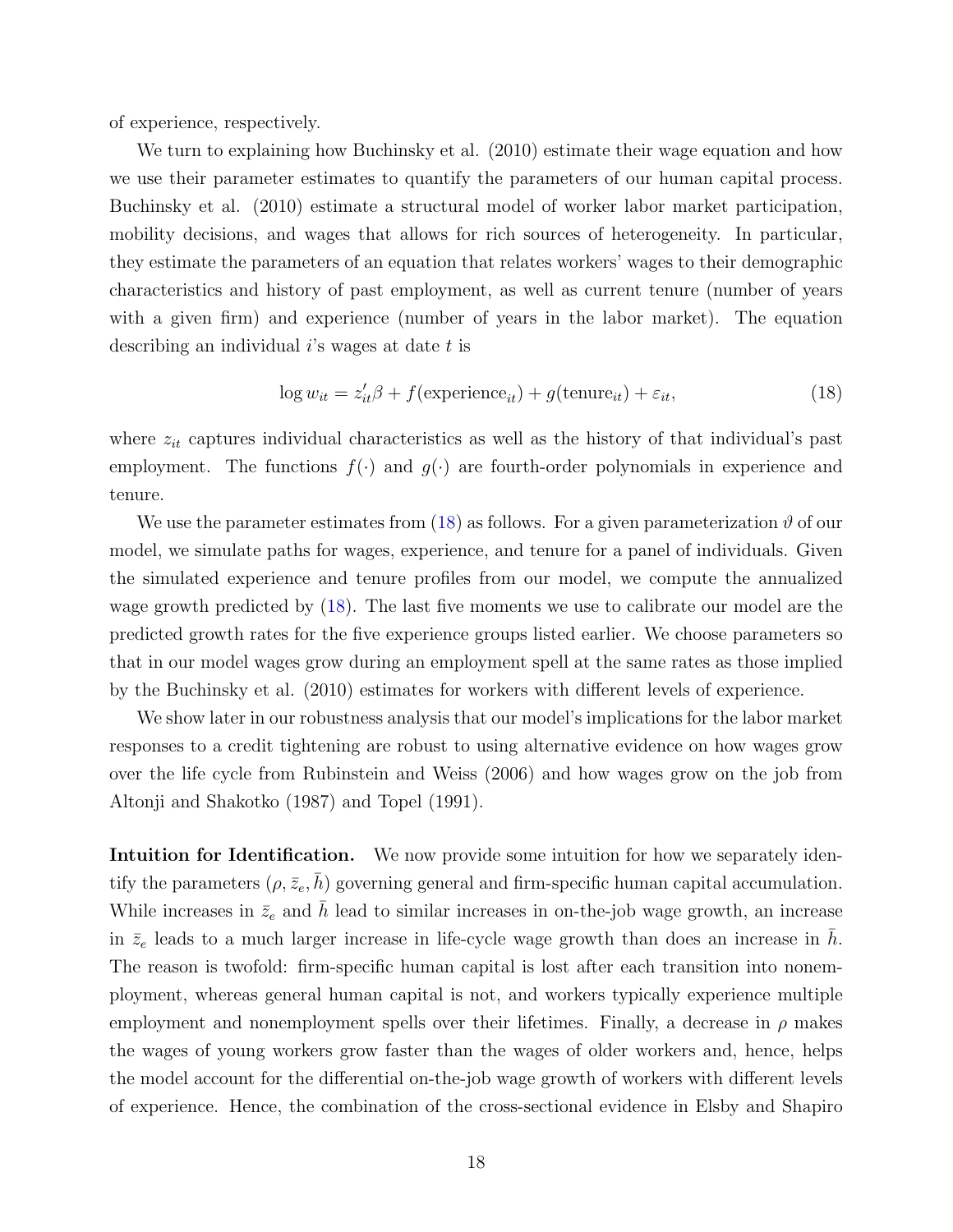(2012) and the longitudinal evidence summarized by the Buchinsky et al. (2010) parameter estimates jointly identifies these three parameters.

Recall that the cross-sectional evidence shows that life-cycle annual wage growth is equal to 4.1%, whereas the longitudinal data imply an overall on-the-job wage growth of 7%. To understand how the model can simultaneously account for these two facts, consider Figure 2, which shows the path of wages of a typical worker in our model. This worker experiences several employment and nonemployment spells over the life cycle and, for simplicity, no shocks to human capital. Note that wages drop after each transition into nonemployment, owing to the loss in firm-specific human capital. Thus, even though wages rise relatively rapidly on the job, they rise less rapidly over the life cycle, due to the wage declines associated with transitions into nonemployment. As we discuss later, our model's implications for the loss in wages after a transition into nonemployment are in line with the data.

Summary and Additional Implications. Table 1, panels A and B, summarizes our parameterization strategy: it shows the moments used in our calibration, the parameters that we assign, and those that we endogenously choose. As Table 1 shows, the model exactly matches the first set of four moments that pin down the parameters in  $\vartheta_1$  and closely reproduces the remaining wage growth moments that pin down the parameters in  $\vartheta_2$ . Table 1, panel B, also reports the implied parameter values. Notice that the parameter  $b_0$  that determines how much nonemployed consumers produce is about 42% of the average amount produced by employed consumers. The parameter governing the drift of general human capital accumulation,  $\log \bar{z}_e$ , is equal to 2.44, whereas that governing firm-specific human capital accumulation,  $\log h$ , is equal to 0.82.

To see what our parameter estimates imply about the relative importance of the two types of human capital, consider an alternative version of the model in which firm-specific human capital is constant at  $\bar{h} = 1$  and the other parameters are unchanged. The resulting model generates an average annual on-the-job wage growth of 5%, thus about 1/3 lower than that implied by our baseline model, but it implies a difference in the log wages of workers with 30 years of experience and workers just entering the labor market of 1.02, which is only slightly lower than the 1.19 difference implied by the baseline model. Taken together, these numbers imply that firm-specific human capital accumulation accounts for about 1/3 of on-the-job wage growth but for only 16% of life-cycle wage growth.

Table 2 shows additional steady-state implications of the model for moments not explicitly targeted in our calibration. Recall from Table 1 that 37% of consumers in our model are not working. As Table 2 shows, however, only 4% of the consumers who are not working have a positive job-finding rate. For this last group, as Table 1 shows, the average job-finding rate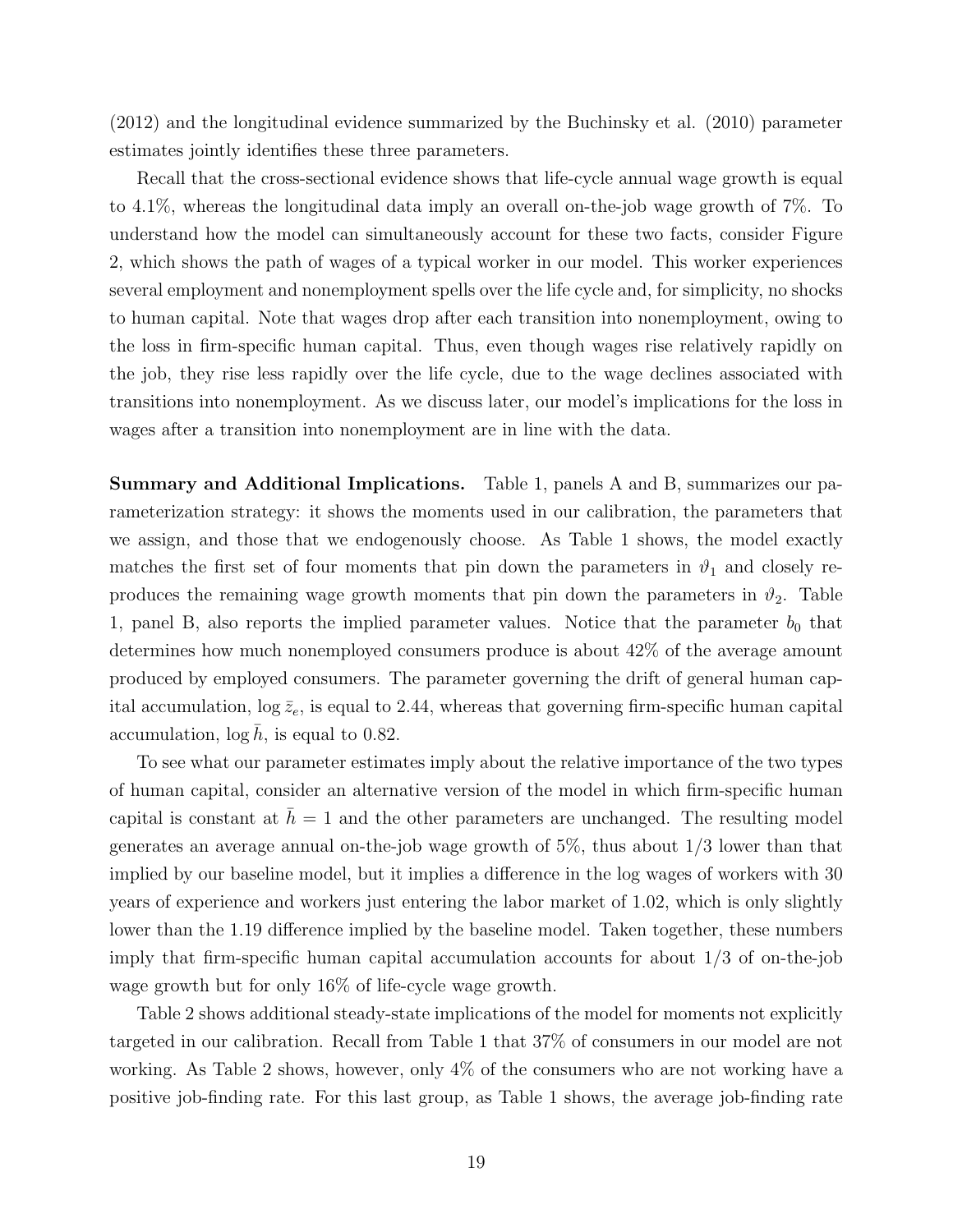is 45% per month on average. Heterogeneity in job-finding rates thus allows our model to simultaneously replicate the large number of nonemployed in the data and the modest flows out of nonemployment into employment.

As Table 2 also shows, the average amount produced by nonemployed consumers is about 48% of the average wage of employed consumers, in the mid-range of typical parameterizations of the DMP model. To put this number into perspective, recall that the corresponding number in Shimer (2005) is 40% and that in Hagedorn and Manovskii (2008) is 96%. Endogenous separations occur infrequently and account for only 0.02% of all separations. The standard deviation of log wages in the cross section of employed consumers is equal to 0.82, only slightly less than the range of numbers reported by Song et al. (forthcoming). The profit share of revenue is 6%, in line with the estimates of the profit share in the aggregate U.S. data. The average drop in wages after a nonemployment spell is 5%, a number in line with the estimate of 5.6% we obtain using the PSID sample of Buchinsky et al. (2010).

## 4 Response of Employment to a Tightening of Credit

We next illustrate how employment responds to a tightening of credit and then explain the role of human capital accumulation and consumer-side credit frictions in accounting for this response.

## 4.1 Impulse Responses to a Tightening of Credit

To build intuition for how the model works, we conduct an experiment in which we assume an unanticipated tightening of the debt constraint. We describe the response of consumption and employment, decompose the drop in employment into the components arising from the overall job-finding rate and separation rate, and then discuss why the drop in employment is persistent.

The Response of Employment and Consumption. We assume that this credit tightening is unexpected prior to the first period and that consumers have perfect foresight afterward. We choose a sequence of debt limits  $\{\chi_t\}$  so that consumption drops by 5% on impact and then reverts to its original steady state at a rate of 10% per quarter. This mean-reversion rate is chosen so as to match the speed of postwar consumption recoveries in the data. The shadow price  $Q_t$  increases proportionately to the drop in consumption and reverts to its original steady state at the same rate as consumption.

Figure 3 displays the path for employment relative to that of consumption in this experiment. The 5% fall in consumption is accompanied by a 2.7% maximal drop in employment.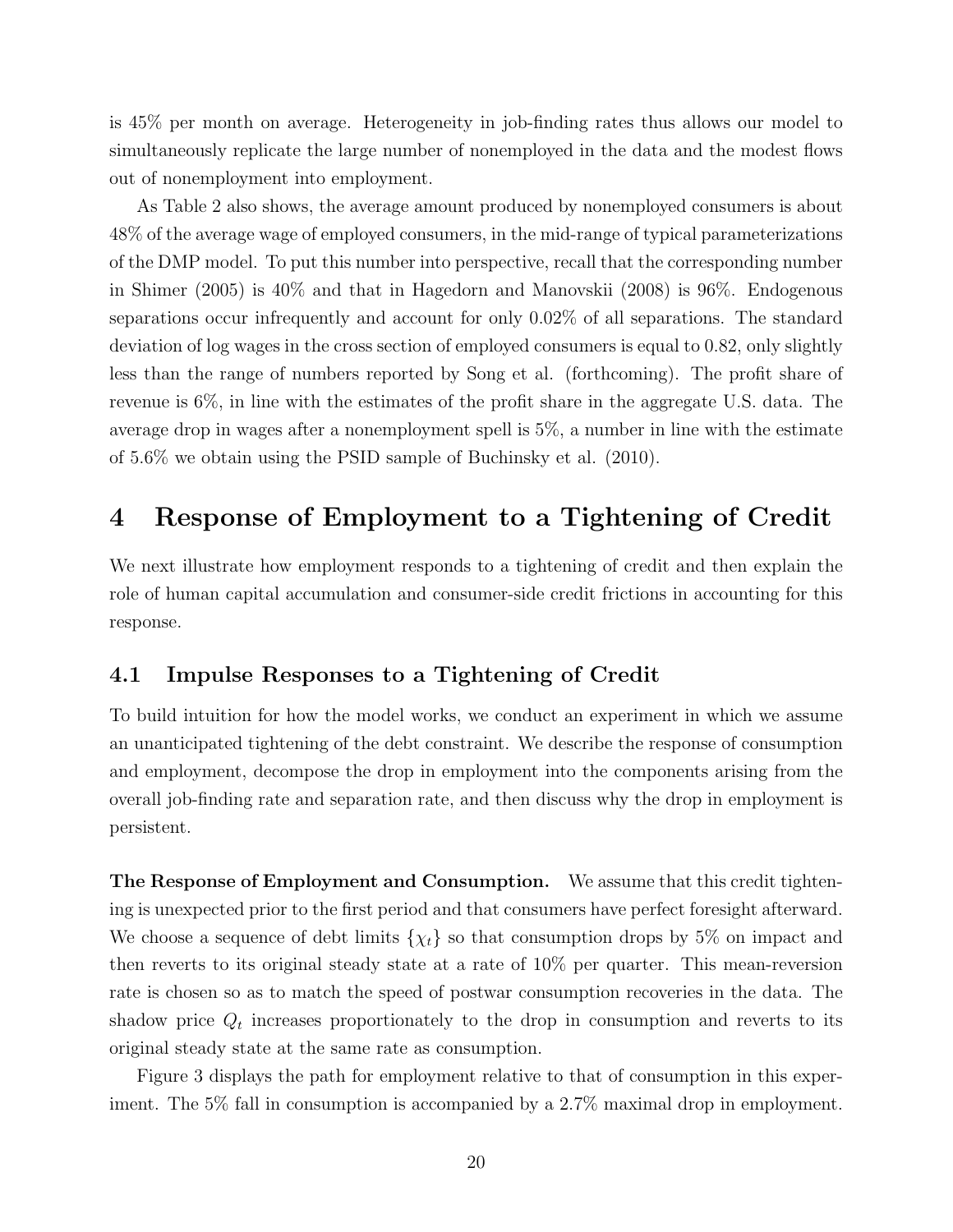Note that the drop in employment is gradual because, as we show later, it is driven mainly by a drop in the job-finding rate, rather than by an increase in the separation rate: declines in the job-finding rate reduce the flow of consumers out of nonemployment and therefore only slowly reduce the stock of employed consumers.

The Shimer Decomposition of Employment. We next shed light on the mechanism behind the impulse response for employment. The drop in employment is due to the combination of the drop in the job-finding rates and the increase in the endogenous component of separation rates. Quantitatively, the main force leading to the decline in employment is the decline in the job-finding rates.

To quantify the importance of these two factors in accounting for the employment drop, we build on the approach in Shimer (2012). Note that the transition law for total employment can be written as  $e_{t+1} = (1 - s_t)e_t + f_t(1 - e_t)$ , where  $e_t$  is the overall employment rate;  $s_t$ is the overall separation rate, equal to the sum of exogenous and endogenous separations; and  $f_t$  is the overall job-finding rate. We construct two counterfactual employment series in which we vary  $s_t$  and  $f_t$  one at a time while leaving the other at its steady-state value.

In Figure 4 we see that the component of the employment drop arising from the change in the separation rate accounts for a small part of the initial drop in employment. The reason is that the separation rate increases a bit on impact, because firms find it optimal to dissolve marginal matches. The vast bulk of the decline in employment, however, is due to the decline in the job-finding rate. As we discussed earlier, the job-finding rate falls because posting vacancies requires paying an up-front cost at a time when consumption is especially low and hence goods are especially valuable, namely in the immediate aftermath of the credit tightening. In contrast, the benefits to posting vacancies accrue gradually over time when consumption recovers. The family's desire to smooth consumption thus leads to a drop in investment in vacancy creation and thus employment.

The Persistent Drop in Employment. Note that the employment drop in our model is more persistent than the consumption drop. One way to see this is to note that even though on impact the fall in employment is lower than that in consumption, the cumulative impulse response of employment in the first four years is 0.9 times as large as that of consumption.

The employment drop is persistent because of an endogenous deterioration of the general human capital of nonemployed consumers along the transition. Since employment produces human capital, the initial drop in employment leads to a persistent reduction in the overall amount of human capital in the economy and, thus, to a worsening of the skill levels of the nonemployed. The average skill levels of the nonemployed return to their steady-state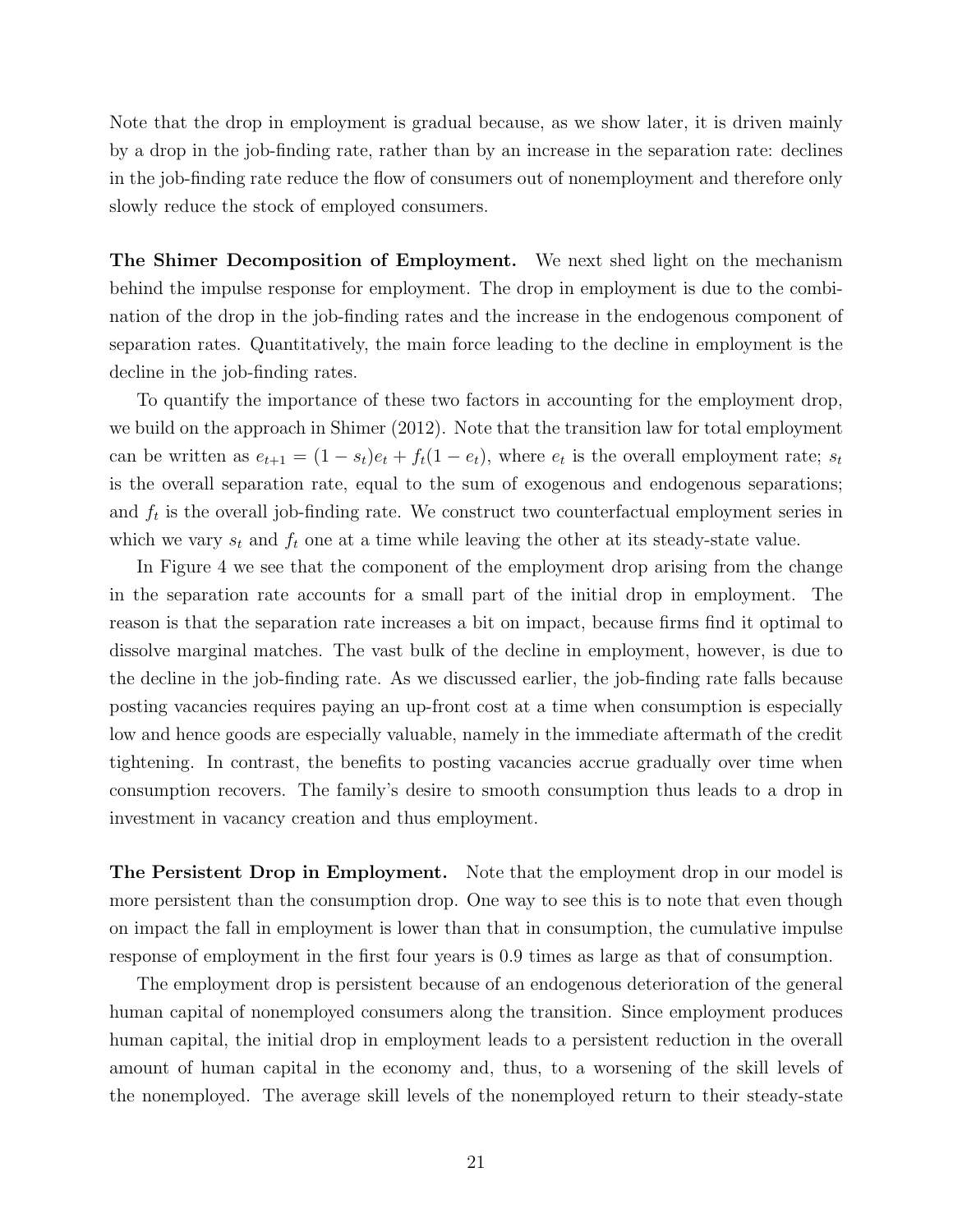values only gradually. Hence, even after the shadow price  $Q_t$  has returned to its steady state, firms post fewer vacancies because the average nonemployed consumer is less productive and, hence, makes for a less profitable match.

A simple moment that illustrates this worsening of the skill level of the nonemployed is the productivity of the median active nonemployed consumer at any point in time. Figure 5 shows that while on impact this productivity level increases because of the spike in the separation rate of workers, it decreases in a persistent way over time. Even 10 years after the initial credit tightening, the median productivity level is still 3% below its steady-state value. Productivity falls because the entire distribution of nonemployed workers drifts to the left. This drift is due to consumers spending less time employed during the downturn and, hence, accumulating less human capital.

Notice that, in contrast to the standard DMP search model, this novel propagation mechanism allows our model to generate a reduction in employment that is more persistent than the underlying shock and can help account for the scarring effects of recessions.

### 4.2 Key Ingredients of Our Model

We have introduced two ingredients in an otherwise standard search and matching model: on-the-job human capital accumulation and debt constraints that affect consumer-side and firm-side valuations. We argue next that each of these ingredients is critical in generating sizable employment responses to a credit crunch.

On-the-Job Human Capital Accumulation. Consider first the role of on-the-job human capital accumulation. We compare the implications of our model with those of an alternative model with no growth in either general or firm-specific human capital in which we set  $\bar{z}_e = 1$ and  $\bar{h} = 1$ . We choose the four parameters in  $\vartheta_1$  in this version of the model to ensure that the model exactly reproduces the first four moments in panel A of Table 1. Since credit market conditions can be summarized by their effect on the shadow prices  $\{Q_t\}$ , we choose the amount of credit tightening in this version of the model to generate the same path for these shadow prices as in the baseline model.

Figure 6 shows that in the economy without human capital accumulation, employment responds very little to the debt tightening: it falls by only about one-tenth of the amount it does in our baseline model. (Notice that although this model has no growth in general human capital z, it features heterogeneity in z because of the shocks to human capital accumulation. We also considered a simpler version of the model without such heterogeneity, in which all consumers have the same fixed level of general human capital, and found similar results.)

We next provide some intuition for this result by examining the firm's incentives to post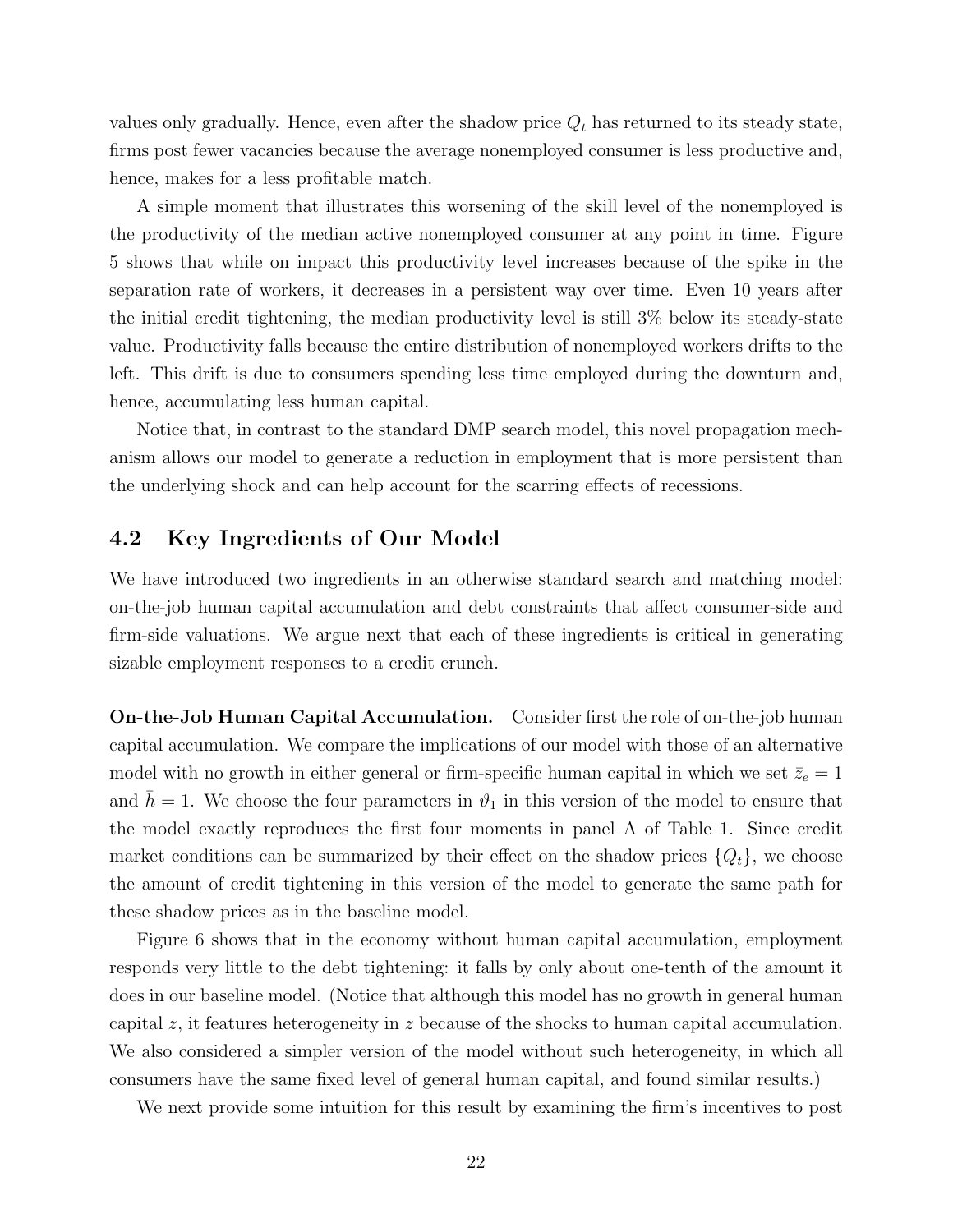vacancies in the two versions of the model. As the earlier discussion of the workings of the model made clear, the size of the fall in employment depends on the relative size of the increase in the cost of posting vacancies,  $Q_t \kappa$ , and the increase in the expected surplus from a match.

Since the increase in the cost of posting vacancies is the same in the two models, the key to understanding the different responses is the differential increase in the surplus from a match in the two models. Since the shadow price  $Q_t$  increases the most immediately and then mean reverts, the amount by which surplus increases depends on when exactly the returns to a match accrue. In the model without human capital accumulation, these returns accrue almost immediately after the credit tightening, and hence their valuation increases almost as much as  $Q_t$  does. In contrast, in the model with human capital accumulation, these returns accrue gradually over time, and hence their valuation increases much less than  $Q_t$  does.

To understand precisely why the timing of when the flow surplus is accrued matters, write the free-entry condition for a given submarket z as

<span id="page-24-0"></span>
$$
Q_t \kappa = \lambda_{ft}(z) \times \left[ Q_{t+1} s_{t+1}(z) + Q_{t+2} s_{t+2}(z) + Q_{t+3} s_{t+3}(z) + \ldots \right],\tag{19}
$$

where  $s_{t+j}(z)$  is the component of the *expected flow surplus* produced by this match that accrues in date  $t + j$ . The expectation takes into account all the uncertainty concerning this match, including the possibility that a match dissolves because of death or exogenous separations, and the shocks to general human capital. (See the Appendix for details on how we compute these components.)

After a credit tightening at date t, the cost of a match, given by the left side of  $(19)$ , increases one-for-one with  $Q_t$ . Consider next the surplus from a match, given by the term in brackets on the right side of [\(19\)](#page-24-0). In the model without human capital accumulation, most of the returns from a match accrue in the first few periods after the match is formed. To see this, consider the standard measure of how long-lived the flows from an investment are, namely, the Macaulay duration. This duration is given by  $\sum_{k=1}^{\infty} k \omega_k$ , where  $\omega_k$  is the fraction of the present value of the flow of benefits accrued  $k$  periods after the investment is made. Here,

$$
\omega_k = \frac{Q_{t+k} s_{t+k}(z)}{Q_{t+1} s_{t+1}(z) + Q_{t+2} s_{t+2}(z) + Q_{t+3} s_{t+3}(z) + \dots}.
$$

In the model without human capital, this duration is equal to 2.8 months on average, so that the returns to a match accrue quickly. During the first few months following a credit tightening,  $Q_t$  has not reverted much to its mean, and hence the surplus increases almost as much as the cost and, thus, employment falls little.

In contrast, in the model with human capital accumulation, the returns to a match are long-lived. A similar calculation shows that the Macaulay duration is equal to almost 10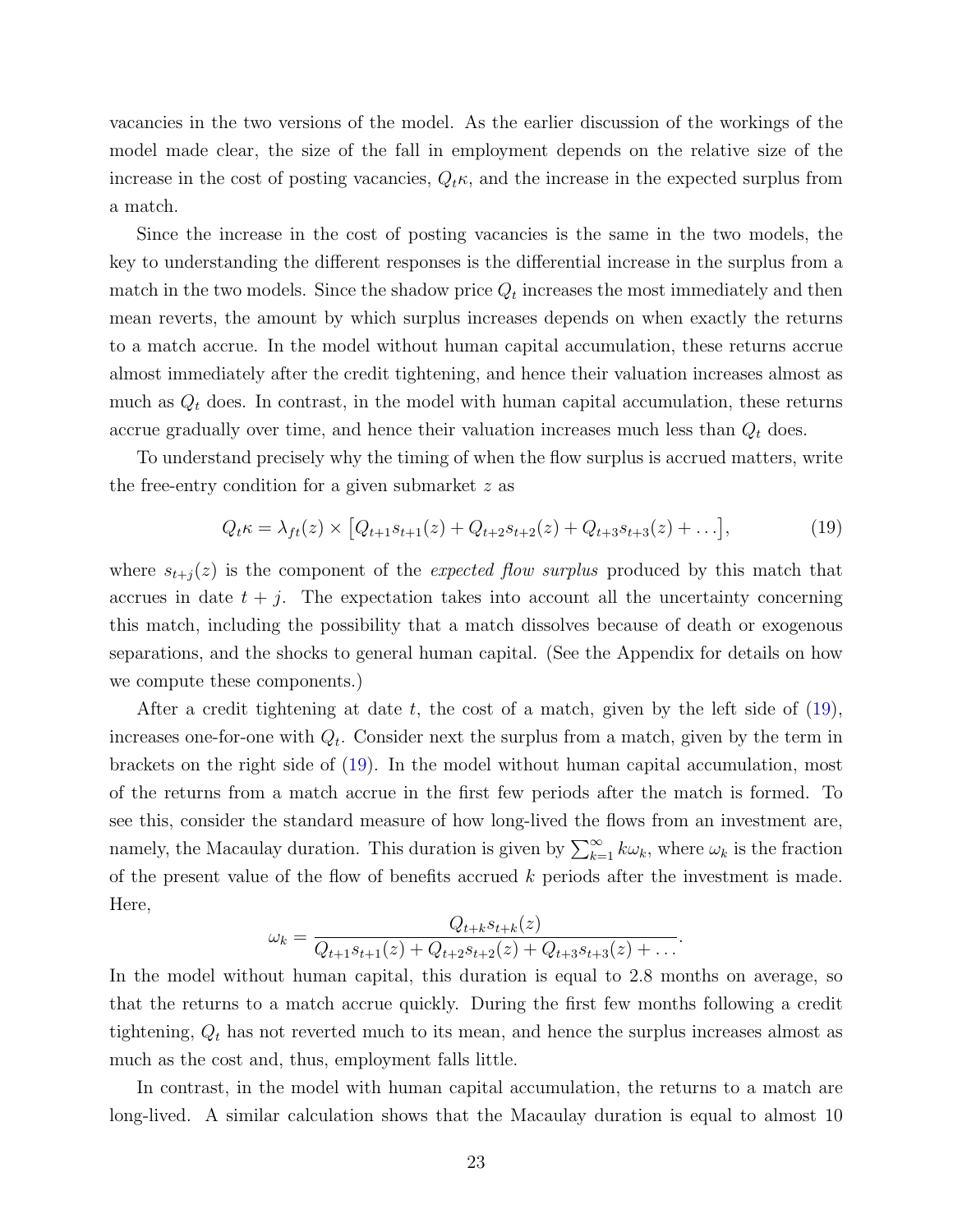years on average. Since the shadow price  $Q_t$  mean reverts after only a few years, the present value of these benefits flows from a match, given by the term in brackets on the right side of [\(19\)](#page-24-0), increases by much less than the cost. Hence, firms post many fewer vacancies and employment falls a lot.

We next explain why the textbook model without human capital accumulation implies such short durations of benefit flows from a match. We do so by setting  $\bar{h} = 1$ , so there is no firm-specific human capital accumulation, and by setting  $F_e(z'|z)$  equal to  $F_u(z'|z)$ , so that there is no general human capital accumulation on the job. When we do so we can write the expression for match surplus recursively as

$$
S_t(z) = Q_t[z - b(z)] + [1 - \sigma - \lambda_{wt}(z) \gamma] \phi \int \max[S_{t+1}(z'), 0] dF(z'|z), \quad (20)
$$

where  $F(z'|z)$  is the common law of motion of human capital among employed and nonemployed consumers. This expression, familiar from the textbook model, is simply the discounted sum of the difference between what a consumer produces when employed, z, and when not employed,  $b(z)$ . As is well understood, the return from a match accrues almost immediately in the textbook model because it is discounted by the factor  $1 - \sigma - \lambda_{wt}(z)\gamma$ , which is low due to the relatively high separation,  $\sigma$ , and job-finding probabilities,  $\lambda_{wt}$ , in the data. Intuitively, the fact that these probabilities are high implies that an employed consumer produces more output than a nonemployed consumer for only a few months on average. Hence, the duration of benefit flows is very short.

Consider next why our model with human capital accumulation implies such long durations of benefit flows from a match. Here, match surplus can be written recursively as

<span id="page-25-0"></span>
$$
S_{t}(z,h) = Q_{t}[zh - b(z)] + [1 - \sigma - \lambda_{wt}(z)\gamma]\phi \int \max\left[S_{t+1}(z',h'),0\right]dF_{e}(z'|z)
$$
\n
$$
+ \phi \int U_{t+1}(z')\left[dF_{e}(z'|z) - dF_{u}(z'|z)\right]
$$
\n
$$
+ \lambda_{wt}(z)\gamma\phi \left[\int \max\left[S_{t+1}(z',h'),0\right]dF_{e}(z'|z) - \int \max\left[S_{t+1}(z',1),0\right]dF_{u}(z'|z)\right],
$$
\n(21)

where the value of a nonemployed consumer is

$$
U_{t}(z) = Q_{t}b(z) + \lambda_{wt}(z)\,\gamma\phi\int\max\left[S_{t+1}(z',1),0\right]dF_{u}(z'|z) + \phi\int U_{t+1}(z')\,dF_{u}(z'|z). \tag{22}
$$

Equation [\(21\)](#page-25-0) shows that the surplus from a match is the sum of two components. The first component, given by the right side in the first line of [\(21\)](#page-25-0), is essentially identical to that in the model without human capital accumulation. The second component comes from the second and third lines in [\(21\)](#page-25-0) and reflects human capital accumulation. Since human capital grows faster when the consumer is employed, the surplus also includes the difference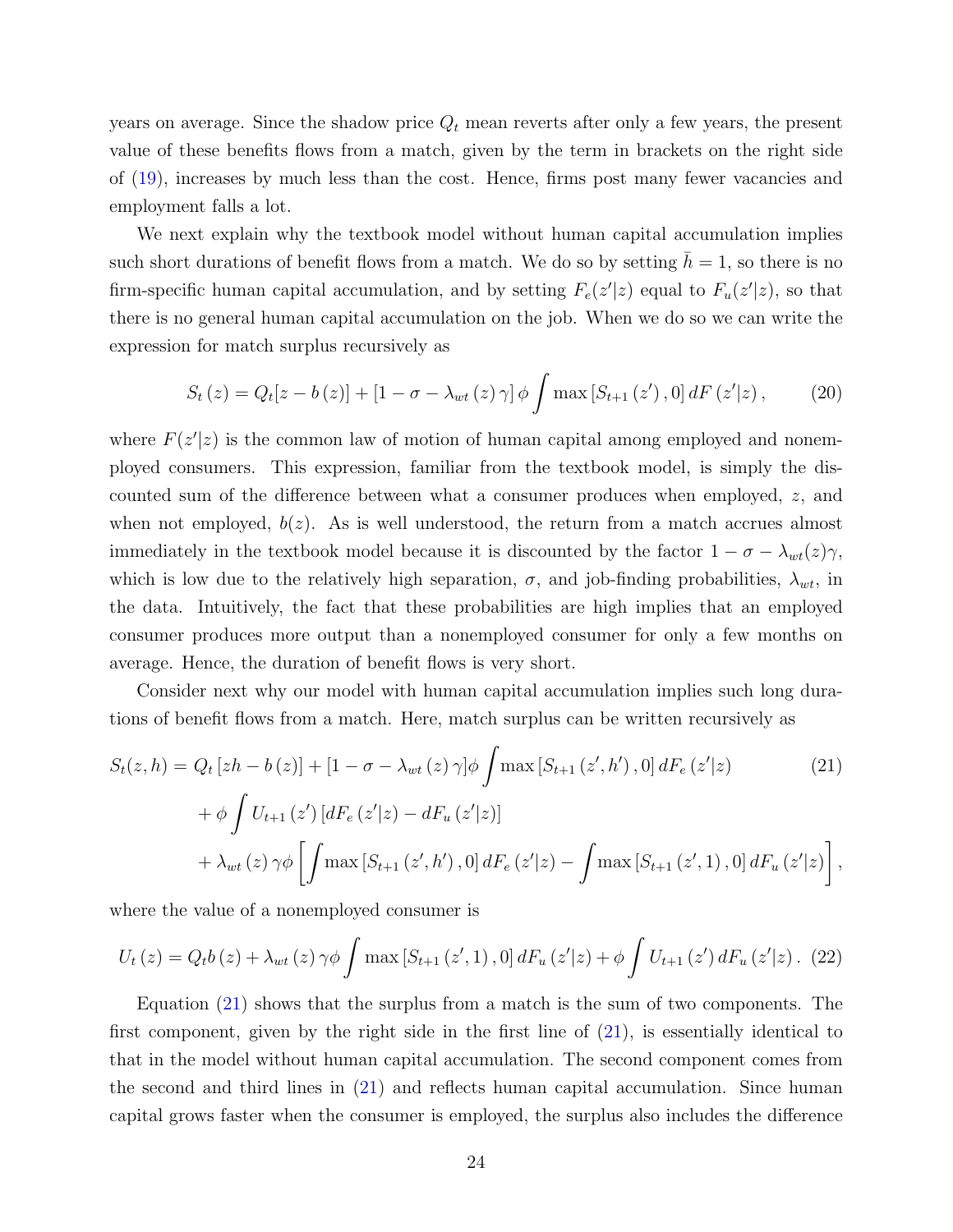between the two laws of motion of general human capital accumulation for employed and nonemployed consumers,  $dF_e(z'|z) - dF_u(z'|z)$ , as well as the difference between firm-specific human capital  $h'$  for continuing matches and new matches,  $h = 1$ . Since general human capital is transferable across matches, the general human capital earned in the current match will be used by the consumer in all of its future matches. Hence, this component of match surplus is long-lived.

Consumer-Side Credit Frictions. A second key ingredient of our model is that a debt tightening at the level of the family acts like a simultaneous tightening of both firm-side and consumer-side credit frictions. This ingredient is not present in a sizable literature in macroeconomics that focuses solely on the effect of firm-level credit frictions. We next conduct an experiment that shows that consumer-side credit frictions are critical to generating the large drop in employment in our baseline model.

To isolate the effects of consumer-side credit frictions from firm-side credit frictions, we allow the shadow prices in the consumer and firm problem to differ. Let  $Q_{ct}$  denote the shadow price in the consumer's problem [\(9\)](#page-11-0) and [\(10\)](#page-11-1), and let  $Q_{ft}$  denote the shadow price in the firm's problem [\(7\)](#page-10-0). We then conduct a credit tightening experiment on the firm side only, by keeping  $Q_{ct}$  unchanged at  $q^t$  and letting  $Q_{ft}$  follow the same path as  $Q_t$  in our baseline model.

One interpretation of this experiment is that the economy consists of two types of families. One type of families has consumers who supply labor but own no firms, have discount factors  $\beta = q$ , and face no debt constraint. The second type of families consists of entrepreneurs who supply no labor and earn income only through their ownership of firms. We imagine a credit tightening that reduces the consumption of entrepreneurs and thus increases their shadow price  $Q_{ft}$  by the same amount by which we increased  $Q_t$  in our baseline model.

Figure 7 shows that such a firm-side credit tightening leads to only a modest drop in employment, less than 1/10 that in our baseline model. To see why this is the case, note that when firms and consumers have different marginal valuations of goods, the Nash bargaining solution implies a surplus sharing rule of the form

$$
J_t = \frac{(1 - \gamma)Q_{ft}(W_t - U_t)}{\gamma Q_{ct}}.
$$

Thus, when a firm's shadow price increases but a consumer's does not, the fraction of match surplus received by the firm increases, thus offsetting the increased cost of posting vacancies. In equilibrium, wages fall a lot in this version of the model, thus insulating firms from adverse credit conditions. In contrast, in our baseline model,  $Q_{ct}$  and  $Q_{ft}$  increase proportionately, since both firms and consumers are effectively subject to debt constraints. This proportional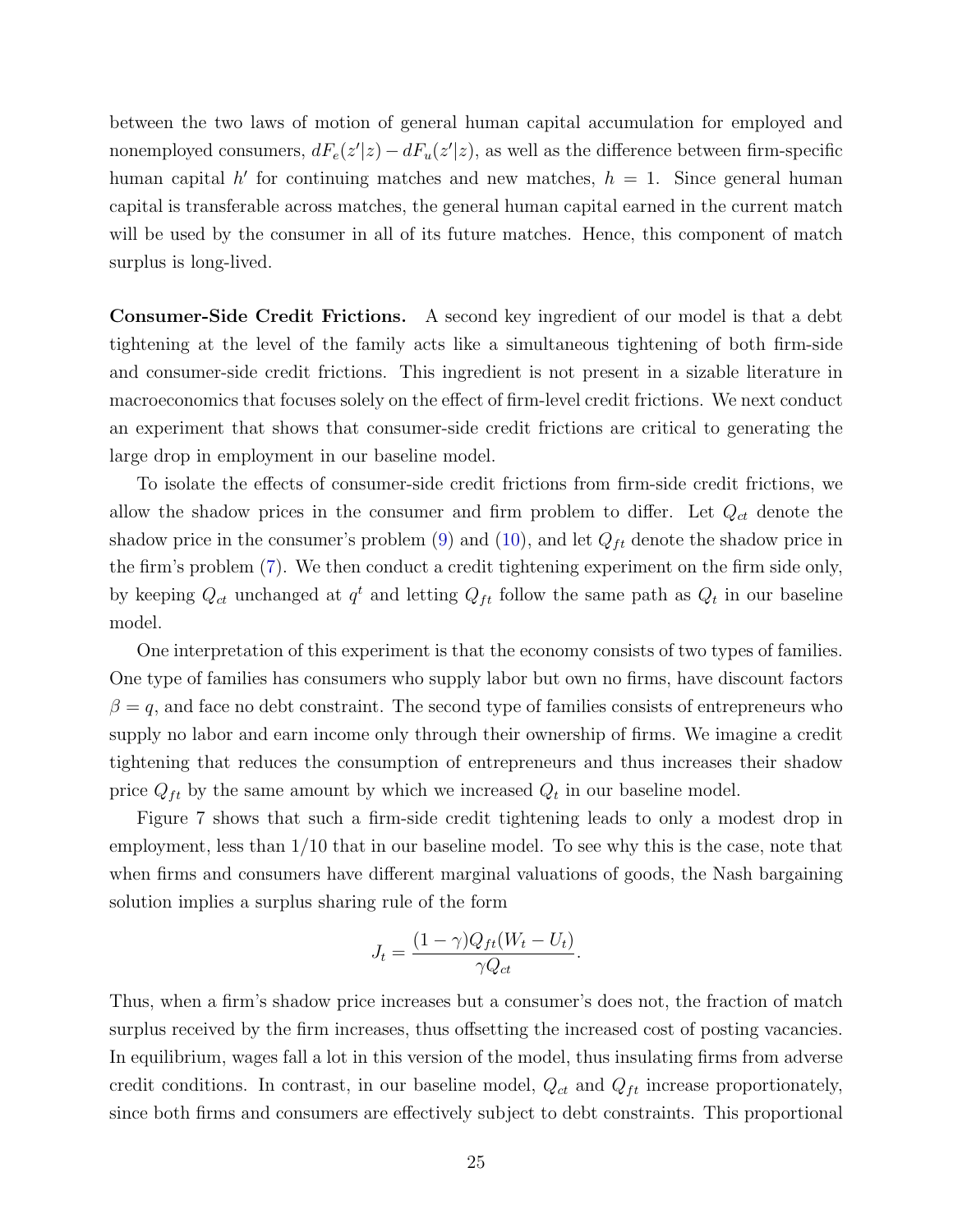increase prevents wages from falling too much, thus leading to a much larger drop in vacancies and employment.

We think of this experiment as a way to decompose the effect of the two sides of credit frictions in our baseline model, rather than as an interesting alternative to that model. The reason is that we interpret Mian and Sufi (2011, 2014) as having documented the importance of consumer-side credit frictions and Giroud and Mueller (forthcoming), among many others, as having documented the importance of firm-side credit frictions during the Great Recession. To be consistent with these observations, our model has both consumer-side and firm-side credit frictions.

#### 4.3 Robustness to Alternative Estimates of Wage Growth

In our quantification of the human capital processes, we have used estimates of wage growth based on Elsby and Shapiro (2012) and Buchinsky et al. (2010). The literature has provided a range of such estimates. Here we show that our results on how the economy responds to a credit tightening are robust to using alternative estimates. We then report how our results change for a wide range of values for the parameters governing the rate of human capital accumulation.

Alternative Estimates of Wage Growth. Consider first how wages increase with experience in the cross section. Recall that Elsby and Shapiro (2012) document that the wage differential between workers with 30 years of experience and those entering the labor market is 1.21 log points. In contrast, Rubinstein and Weiss (2006) report a range of values for this wage differential centered around 0.80 log points. In the two robustness experiments that follow, we target this lower wage differential.

Consider next the estimates of on-the-job wage growth. Whereas the Buchinsky et al. (2010) estimates of the wage equation in [\(18\)](#page-19-0) imply an average on-the-job wage growth of 7% per year, the earlier literature finds smaller numbers. Accordingly, we consider two alternative parameterizations derived from the estimated wage equations of the influential studies of Altonji and Shakotko (1987) and Topel (1991).

As earlier, for a given parameterization of our model, we simulate paths for wages, experience, and tenure for a panel of individuals. Given the simulated experience and tenure profiles from our model, we compute the annualized wage growth predicted by the estimated wage equations in Altonji and Shakotko (1987) and Topel (1991). We then choose parameters in our model to ensure that our model's implications for wage growth at various levels of experience are consistent with the implications of these estimates.

Table 3A shows the moments from the data and the model for these alternative sets of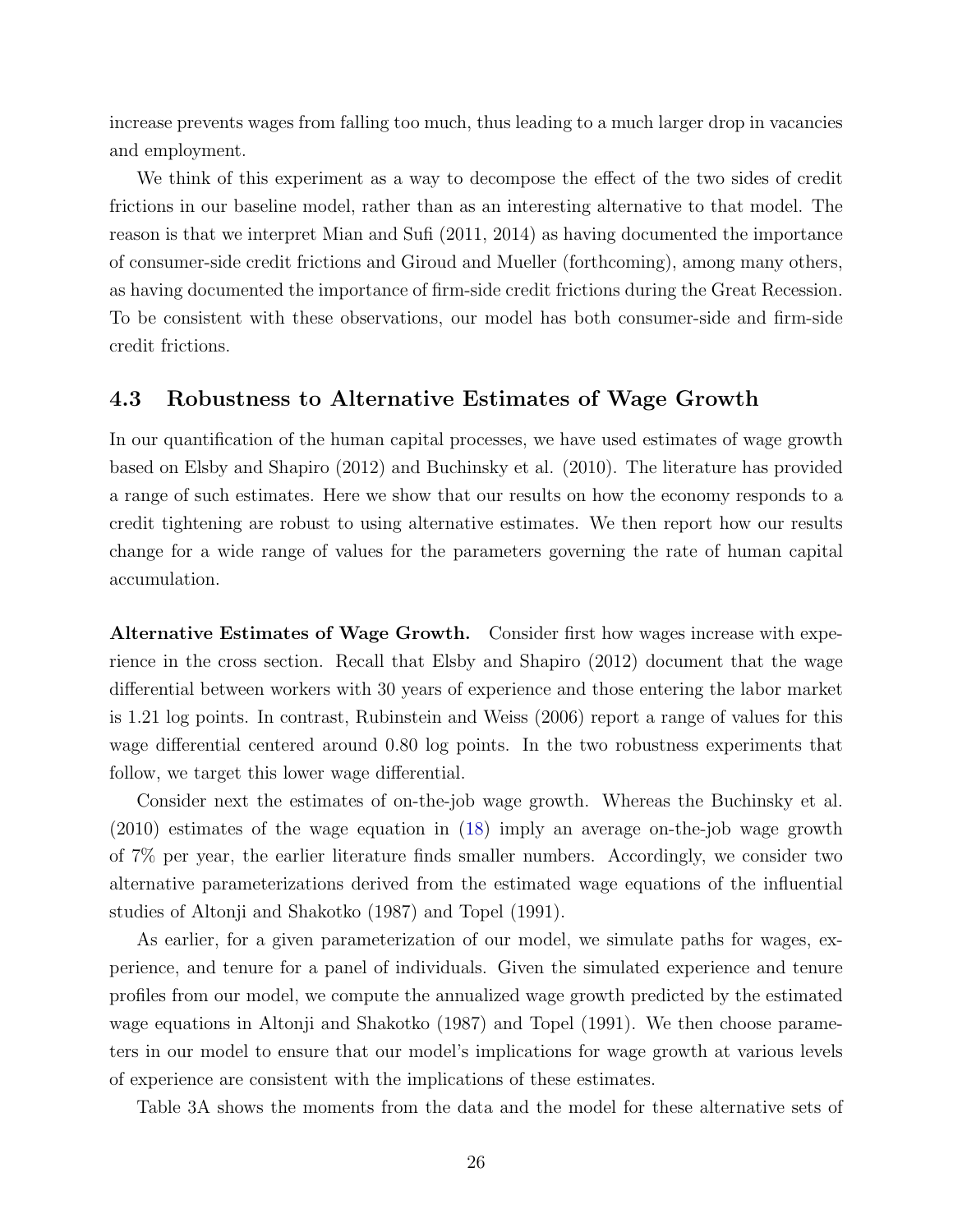estimates. For simplicity, we refer to the first robustness experiment that uses estimates of the parameters of wage growth from Altonji and Shakotko (1987) as the Altonji-Shakotko experiment, and refer to the second robustness experiment that uses estimates of the parameters of wage growth from Topel (1991) as the Topel experiment. The first five moments are common to both experiments. In particular, we use the cross-sectional log-wage differential from Rubinstein and Weiss (2006, Figure 3a, page 9), as well as the employment rate, jobfinding rate, vacancy posting cost, and standard deviation of wage changes from our baseline model.

Notice that we match all of these moments almost perfectly. Importantly, on-the-job wage growth rates are now substantially smaller than in our baseline model. For example, the average on-the-job wage growth for workers with 1 to 40 years of experience is 7% in our baseline model but only 3% in the Altonji-Shakotko experiment and 5% in the Topel experiment.

Table 3B shows the resulting parameter values and compares them with those in the baseline model. Notice that the parameters governing the rate of human capital accumulation  $\bar{z}_e$  and  $\bar{h}$  are substantially smaller in these two robustness experiments than in our baseline model. Nevertheless, both of these alternatives imply a sizable amount of general human capital accumulation, as indicated by  $\log \bar{z}_e$  being substantially greater than 0. In these experiments, all other parameters, which are chosen with the method of simulated moments, adjust appropriately for the model to replicate all remaining targeted moments.

Figure 8 shows how employment responds to a debt tightening that leads to the same 5% drop in consumption as in our baseline model. Note that the maximal drop in employment is slightly larger than in our baseline: it is 2.7% in our baseline and about 3% in both of these alternative experiments. Also note that both of these alternative experiments predict that the employment drop is very persistent. In particular, the cumulative impulse response of employment relative to that of employment after four years is 0.91 in the Altonji-Shakotko parameterization and 0.98 in the Topel parameterization, which are both larger than the corresponding 0.9 statistic in the baseline parameterization.

So far we have focused on estimates of life-cycle wage growth and on-the-job wage growth for high school graduates. We also repeated our exercise for analogous estimates from Elsby and Shapiro (2012) and Buchinsky et al. (2010) for individuals with less than a high school education and for individuals with a college education. We found that for both sets of estimates, the maximal employment drop and the cumulative employment drop were similar to those in our baseline model.

We thus conclude that our results are robust to alternative estimates of wage growth in the literature.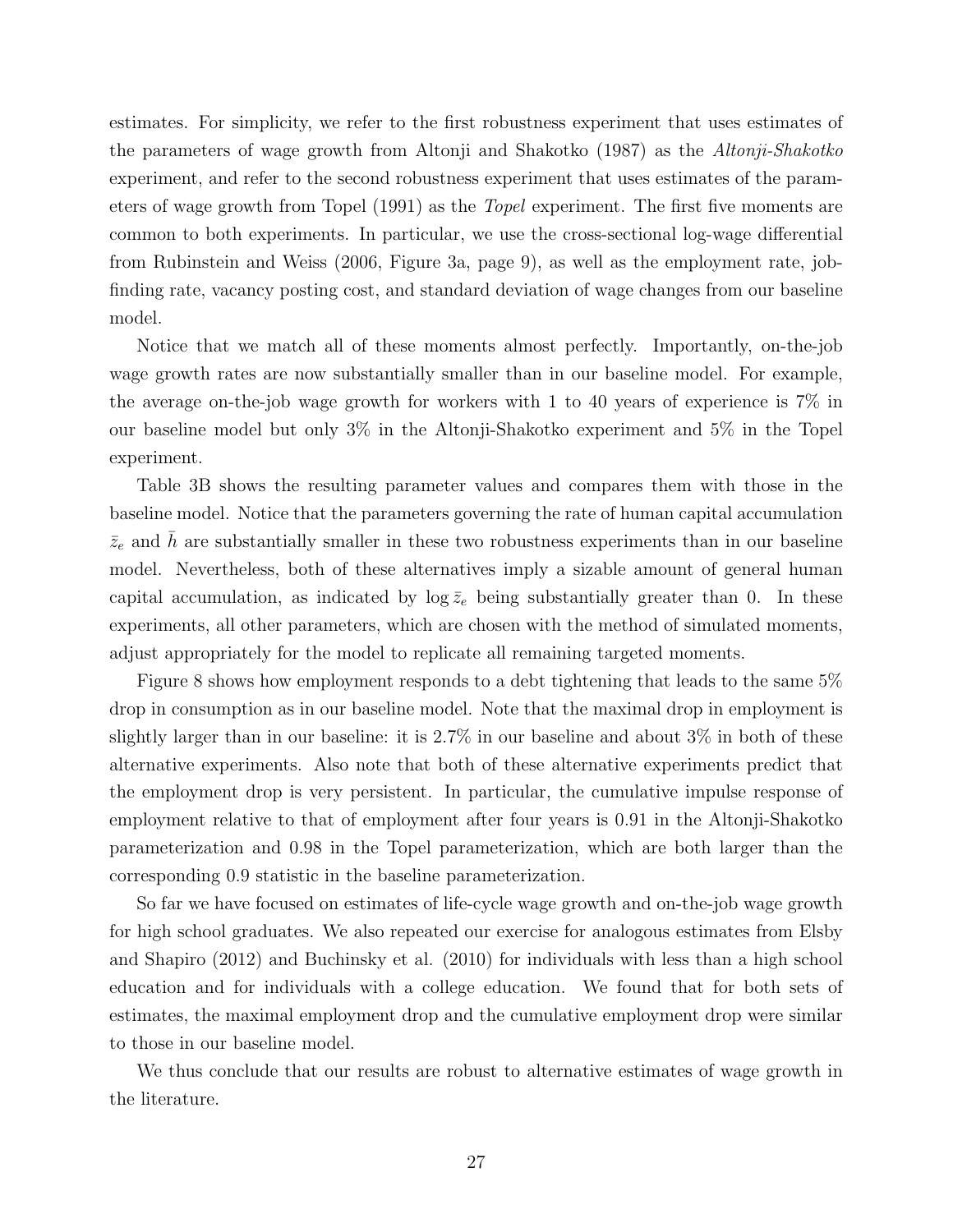Results for a Wide Range of Parameter Values. So far we have shown that our model's implications for how employment responds to a credit tightening are robust to a range of estimates of cross-sectional wage-experience profiles and on-the-job wage growth reported in the literature. In Figure 9 we vary the parameters  $\log \bar{z}_e$  and  $\log h$  governing the rate of general and firm-specific human capital accumulation in a wider region of the parameter space and present the model's implications for wage growth and the response of employment to a credit tightening. We show that as long as  $\log \bar{z}_e$  is above a threshold consistent with a lifecycle wage growth of 1.5% per year, the model's implications for employment are virtually identical. As earlier, when we vary these parameters, all other parameters, chosen with the method of simulated moments, adjust appropriately for the model to replicate all other statistics.

Panels A and B of Figure 9 report the model's implications for wage growth on the job and over the life cycle in these experiments. The lines marked with triangles set  $h$  equal to our baseline value, whereas the lines marked with circles eliminate all firm-specific human capital accumulation by setting h equal to 1. As we vary  $\bar{z}_e$ , the model produces a wide range of rates of wage growth over the life cycle and on the job. Also note, as we discussed earlier, that cross-sectional wage-experience profiles vary little with the amount of firm-specific human capital accumulation, in that the two lines in panel B are essentially on top of each other.

Consider next the models' implications for how employment responds to a credit tightening. We summarize these implications in panels C and D with two statistics: the maximal employment drop after a 5% drop in consumption and the cumulative drop in employment relative to consumption in the first four years after the tightening.

Notice from these figures that as long as the drift parameter of general human capital,  $\log \bar{z}_e$ , is greater than 1, our model's key predictions for employment responses are remarkably similar. In particular, the maximal employment drop is about 2.7% to 3%, whereas the cumulative drop is about 0.9 that of consumption in the first four years after the tightening. Figure 9 shows that we would have obtained similar employment responses even if we had chosen parameters of general and firm-specific human capital to imply an on-the-job wage growth as low as 2% per year and a differential between the wages of workers with 30 years of experience and no experience of 0.45 log points—namely, by setting log  $\bar{z}_e$  slightly less than 1 and  $\log \bar{h} = 0$ . For these parameter values, life-cycle wage growth is equal to  $1.5\% = 0.45/30$ per year.

As the panels C and D show, however, if there were no growth at all in either general or firm-specific human capital, our model would produce negligible employment responses. But, interestingly, once we allow for even modest growth in general human capital, our model produces similar employment responses.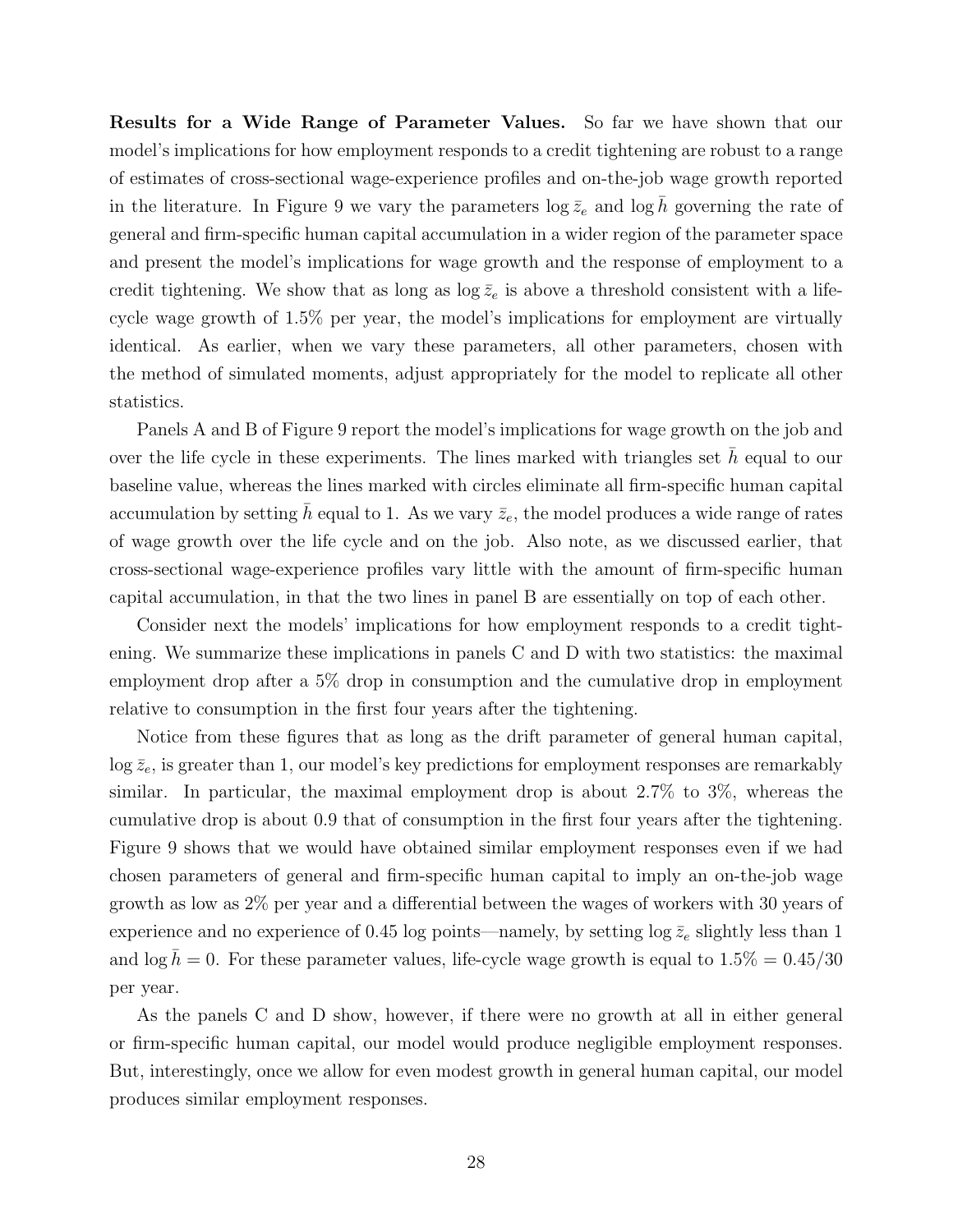We next provide some intuition for why the employment responses are nonlinear in the rate of general human capital accumulation. Part of the intuition can be obtained by realizing that the duration of benefit flows is nonlinear in the rate of human capital accumulation. Figure 10 shows how the duration varies as we vary the drift parameter  $\log \bar{z}_e$ . This figure makes clear that duration is highly concave in the drift parameter: as this parameter increases, the marginal effects on duration decrease and duration asymptotes to about 130 months. Intuitively, the combination of a consumer's finite lifetime, the positive separation rates from a firm, and the relatively high job-finding rates for nonemployed consumers gives rise to an upper bound on how long-lived are the benefit flows to a match.

The rest of the intuition is that when we consider a mean-reverting increase in the shadow prices of goods, the benefit flows received after some date in the future barely increase in their valuation, regardless of how distant they are. This explains why employment responses are even more concave in  $\bar{z}_e$  than is duration.

## 5 An Economy with Tradable and Nontradable Goods

Our one-good model discussed earlier is useful for illustrating the essential ideas behind the workings of our new mechanism. We next evaluate the ability of this mechanism to account for the cross-state evidence in the United States during the Great Recession on the comovement of consumption, employment, and wages. To do so, we embed the labor market structure of the one-good model into a richer model with tradable and nontradable goods. Importantly, this richer model has identical steady-state implications for labor market variables and human capital accumulation as the one-good model and can thus match both the cross-sectional and longitudinal evidence on how wages grow over the life cycle and during an employment spell.

We discuss the evidence from a cross section of U.S. states, develop the richer version of our model, and then present our main quantitative findings. We show that our richer model reproduces well the key cross-state patterns.

### 5.1 Motivating Evidence from U.S. States

Our work is motivated by several patterns that are closely related to those documented by Mian and Sufi (2014) and Beraja, Hurst, and Ospina (2016) for a cross section of U.S. regions.

The first pattern is that regions of the United States with the largest declines in consumption experienced the largest declines in employment, especially in the nontradable goods sector. The second observation is that regions with the largest employment declines experienced the largest declines in real wages relative to trend.

Here we illustrate the first pattern by using annual data on employment and consumption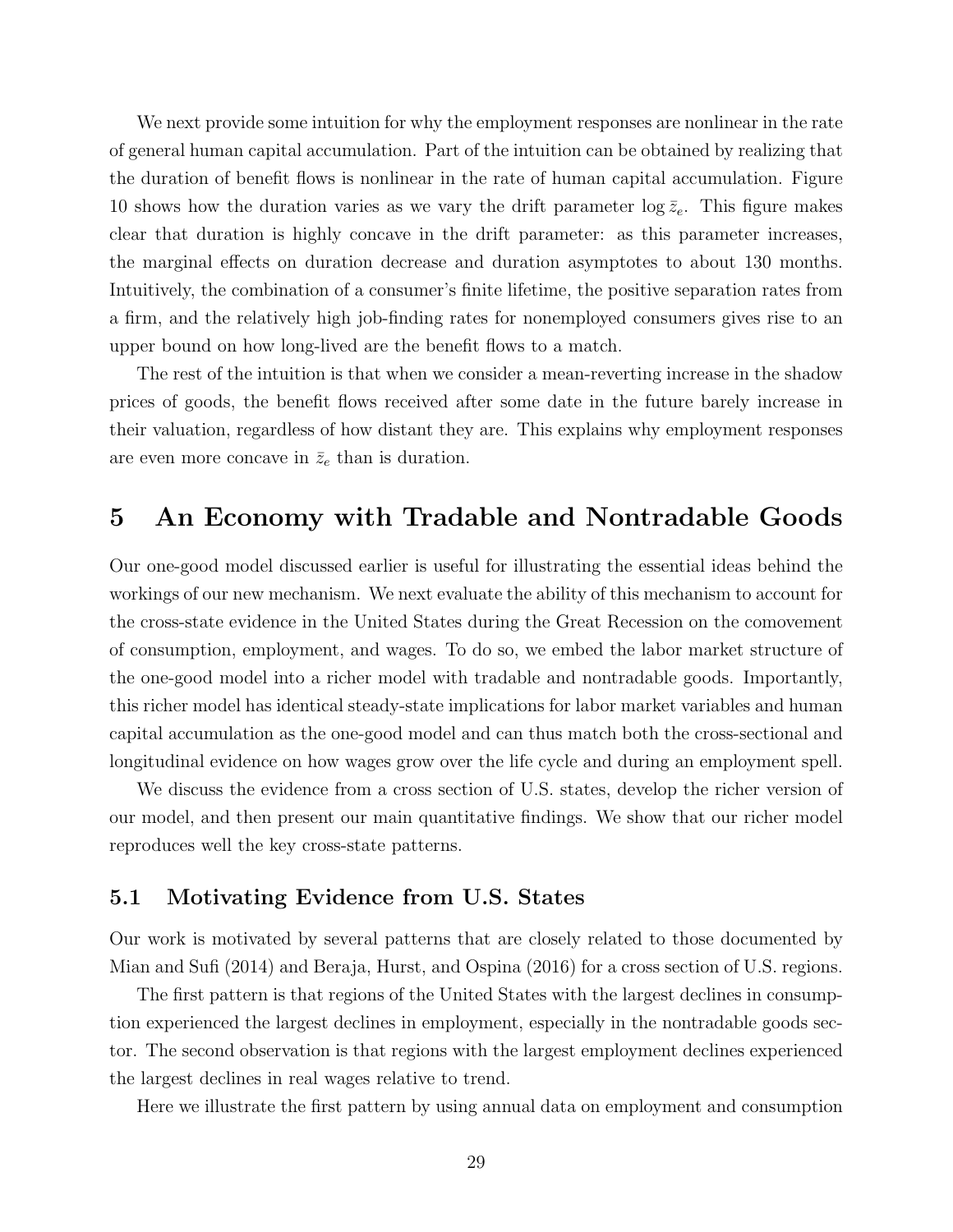from the Bureau of Economic Analysis (BEA) for U.S. states. We provide a brief description of the data and provide more detail in the Appendix. Employment is measured as total statelevel private nonfarm employment, excluding construction, relative to the total state-level working-age population. We exclude construction since our model abstracts from housing investment. We follow the BEA classification of sectors to break down overall employment into nontradable and tradable employment. We measure consumption as real per capita consumption expenditure in each state. In the spirit of the model, we isolate changes in consumption triggered by changes in households' ability to borrow, or more generally in credit conditions, as proxied by changes in house prices. To isolate this component, we project state-level consumption growth on the corresponding growth in state-level (Zillow) house prices, and use the resulting series for consumption growth in our analysis. See Charles, Hurst, and Notowidigdo (2015) for a similar approach.

In panel A of Figure 11, we plot state-level employment growth between 2007 and 2009 against state-level consumption growth over this same period. The figure shows that the elasticity of employment to consumption is 0.38; that is, a 10% decline in consumption is associated with a 3.8% decline in employment.

Panels B and C show that consumption declines are associated with relatively large declines in nontradable employment and essentially no changes in tradable employment: a 10% decline in consumption across states is associated with a 5.5% decline in nontradable employment and a negligible (and statistically insignificant) 0.3% increase in tradable employment. As the large negative intercept in the figure shows, the decline in tradable employment is large in all states but unrelated to changes in state-level consumption across states.

Now consider the second observation. Beraja, Hurst, and Ospina (2016) also interpret the cross-regional variation in employment as arising from shocks that lead to differential consumption declines across states. They document that states that experienced the largest employment declines experienced the largest decline in real wages relative to trend.

Here we reproduce a version of their findings. For wages we use data from the Integrated Public Use Microdata Series, and we control for observable differences in workforce composition both across states and within a state over time, closely following the approach in Beraja, Hurst, and Ospina (2016). We show in panel D that a decline in employment of 10% across states is associated with a decline in wages of 7.8%. As Beraja, Hurst, and Ospina (2016) argue, in this sense, in the cross section wages are moderately flexible.

In sum, state-level data show that consumption, employment, and real wages all strongly positively comove. We summarize these comovements in the first column of Table 4.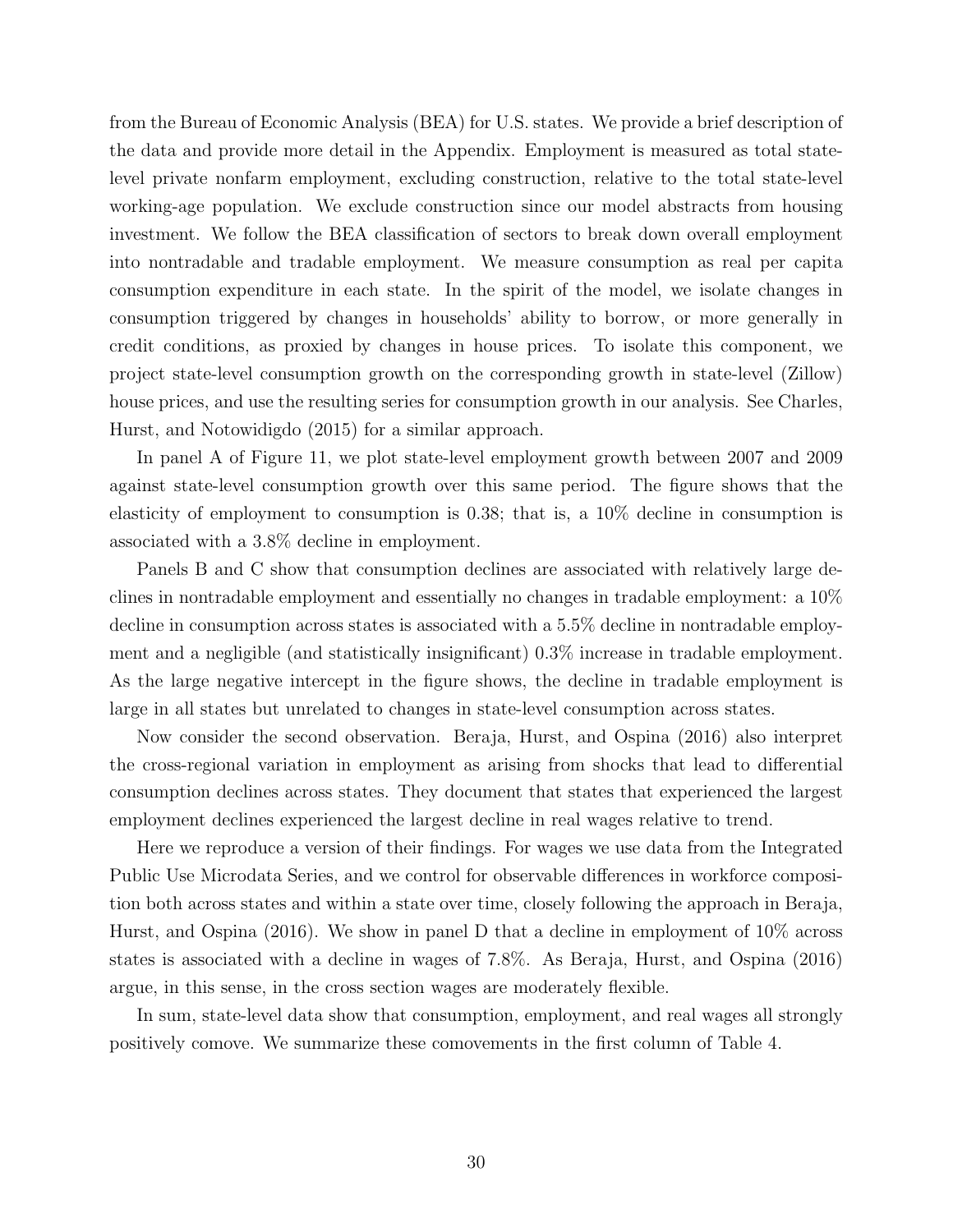### 5.2 The Richer Model with Tradable and Nontradable Goods

Here we extend our economy to one that can address the cross-state evidence just discussed. We first present the setup of the model and then the results from our quantitative experiments. Most of the details of the model are identical to those of the one-good model and are omitted for brevity. We only discuss the additional ingredients that we introduce.

The economy consists of a continuum of islands, each of which produces intermediate goods, which are combined to make nontradable goods that are only consumed on the island, and a differentiated variety of tradable goods that are consumed everywhere. Consumers receive utility from a composite good that is purchased in the market or produced at home. Each consumer is endowed with one of two types of skills. Labor is immobile across islands but can switch sectors. We let s index an individual island.

In our experiments, we consider shocks to only a subset of islands that, taken together, are small in the world economy and borrow from the rest of the world at a constant bond price  $q > \beta$ . In our simple interpretation, this subset of islands is a net borrower from the rest of the world. Of course, given our earlier equivalence results, there are alternative interpretations of these experiments, such as the illiquid asset interpretation, in which the subset of the islands we consider is not a net borrower from the rest of the world.

**Preferences and Demand.** The composite consumption good on island s is produced from nontradable goods on island s and tradable goods according to

$$
x_t(s) = \left[ \tau^{\frac{1}{\mu}} (x_{Nt}(s))^{1-\frac{1}{\mu}} + (1-\tau)^{\frac{1}{\mu}} (x_{Mt}(s))^{1-\frac{1}{\mu}} \right]^{\frac{\mu}{\mu-1}}.
$$

The demand for nontradable goods and tradable goods on island s is given by

$$
x_{Nt}(s) = \tau \left(\frac{p_{Nt}(s)}{p_t(s)}\right)^{-\mu} x_t(s) \text{ and } x_{Mt}(s) = (1-\tau) \left(\frac{p_{Mt}}{p_t(s)}\right)^{-\mu} x_t(s),
$$

where  $p_{Nt}(s)$  is the price of nontradable goods,  $p_{Mt}$  is the world price of tradable goods, and

$$
p_t(s) = \left[ \tau (p_{Nt}(s))^{1-\mu} + (1-\tau) p_{Mt}^{1-\mu} \right]^{\frac{1}{1-\mu}}
$$

is the price of the composite good on island s.

The tradable good itself is a composite of varieties of differentiated goods produced in all other islands  $s'$ , given by

$$
x_{Mt}(s) = \left(\int x_{Mt}(s,s')^{\frac{\mu_X - 1}{\mu_X}} ds'\right)^{\frac{\mu_X}{\mu_X - 1}},
$$

where  $x_{Mt}(s, s')$  is the amount of the island s' variety of tradable goods consumed on island s and  $\mu_X$  is the elasticity of substitution between varieties produced on different islands. We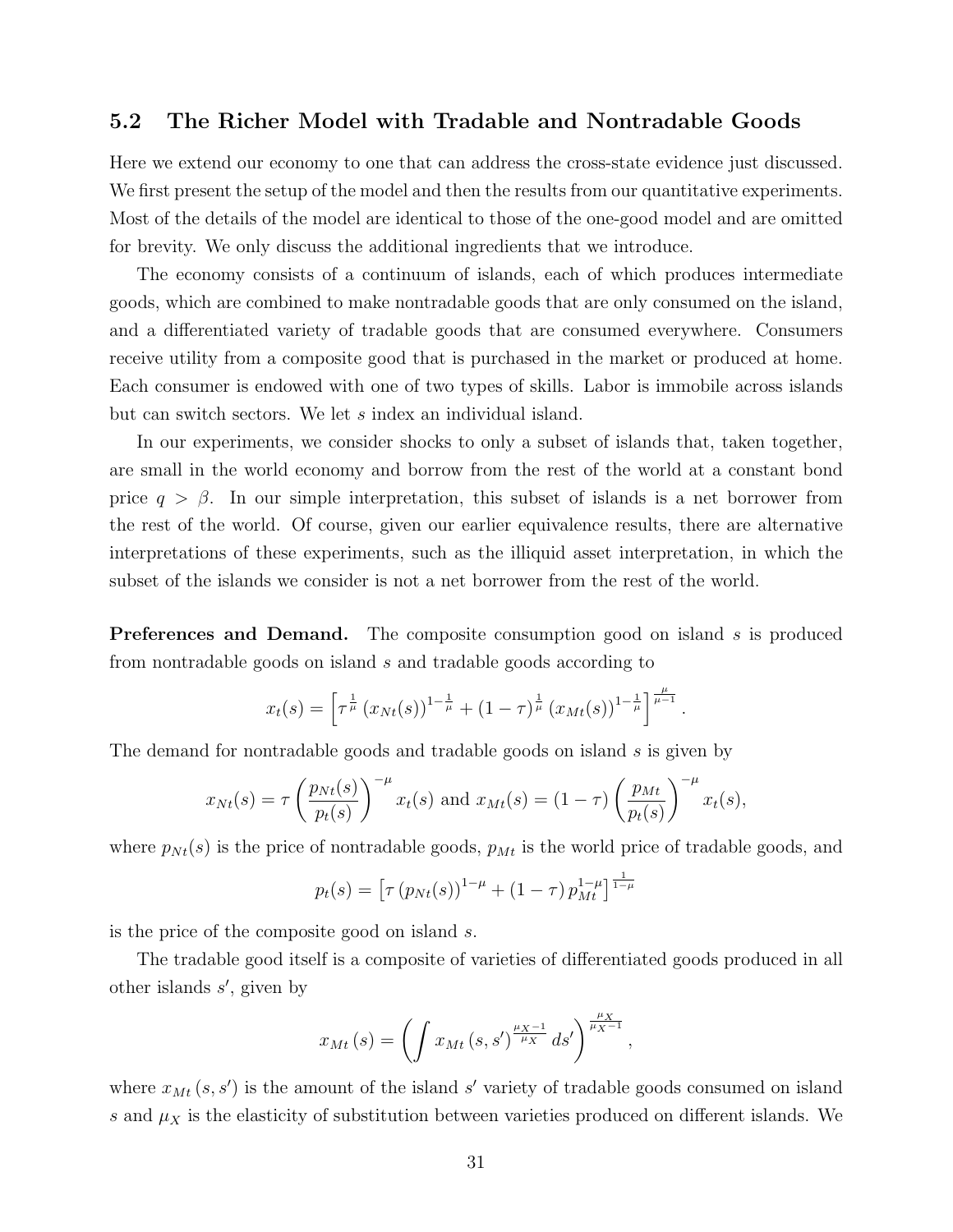assume that there are no costs of shipping goods from one island to another so that the law of one price holds and all islands purchase this particular variety s at the same common price. The composite price of tradable goods is thus common to all islands and given by

$$
p_{Mt} = \left(\int p_{Xt} \left(s\right)^{1-\mu} ds\right)^{\frac{1}{1-\mu}}
$$

where  $p_{Xt}(s)$  denotes the price of a tradable variety produced on island s. The demand on island  $s'$  for a tradable variety produced on  $s$  is therefore

$$
x_{Mt}(s',s) = \left(\frac{p_{Xt}(s)}{p_{Mt}}\right)^{-\mu} x_{Mt}(s'),
$$

so that the world demand for tradable goods produced by an island s is given by

<span id="page-33-0"></span>
$$
y_{Xt}(s) = \int x_{Mt}(s', s) ds' = p_{Xt}(s)^{-\mu} y_{Wt},
$$
\n(23)

,

where  $y_{Wt} = p_{Mt}^{\mu} \int x_{Mt} (s') ds'.$ 

Since any individual island is of measure zero, shocks to an individual island do not affect either the world aggregate price,  $p_{Mt}$ , or demand,  $y_{Wt}$ . Since we consider shocks to only a subset of islands that, taken together, are small in the world economy, world aggregate quantities and prices are constant. We normalize the constant world price of composite tradable goods,  $p_{Mt}$ , to 1 so that the composite tradable is the numeraire.

**Family's Problem.** Consider the problem of a family on a given island s. Since from now on we focus on one island s, for simplicity we suppress the dependence on s. The preferences of a family are

$$
\sum_{t=0}^{\infty} \beta^t u\left(c_t\right),\,
$$

where the family's consumption  $c_t = x_t + b_t$  is the sum of the amount of goods purchased,  $x_t$ , and home-produced,  $b_t$ . The budget constraint is

$$
p_t x_t + q a_{t+1} = y_t + d_t + b_t + a_t,
$$

where  $p_t$  is the price of composite goods on the island,  $a_t$  are the family's assets,  $y_t$  is the income of the family's workers in the form of wages, and  $d_t$  are the profits from the firms the family owns on island s. The debt constraint on island s is

$$
a_{t+1} \geq -\chi_t.
$$

Note that the consumption problem of the family is almost identical to that in the one-good model. The one difference is that the shadow price of one unit of composite goods at date t in units of date 0 composite goods is  $Q_t = \beta^t u'(c_t)/p_t$ , where for simplicity we normalize  $u'(c_0)/p_0=1.$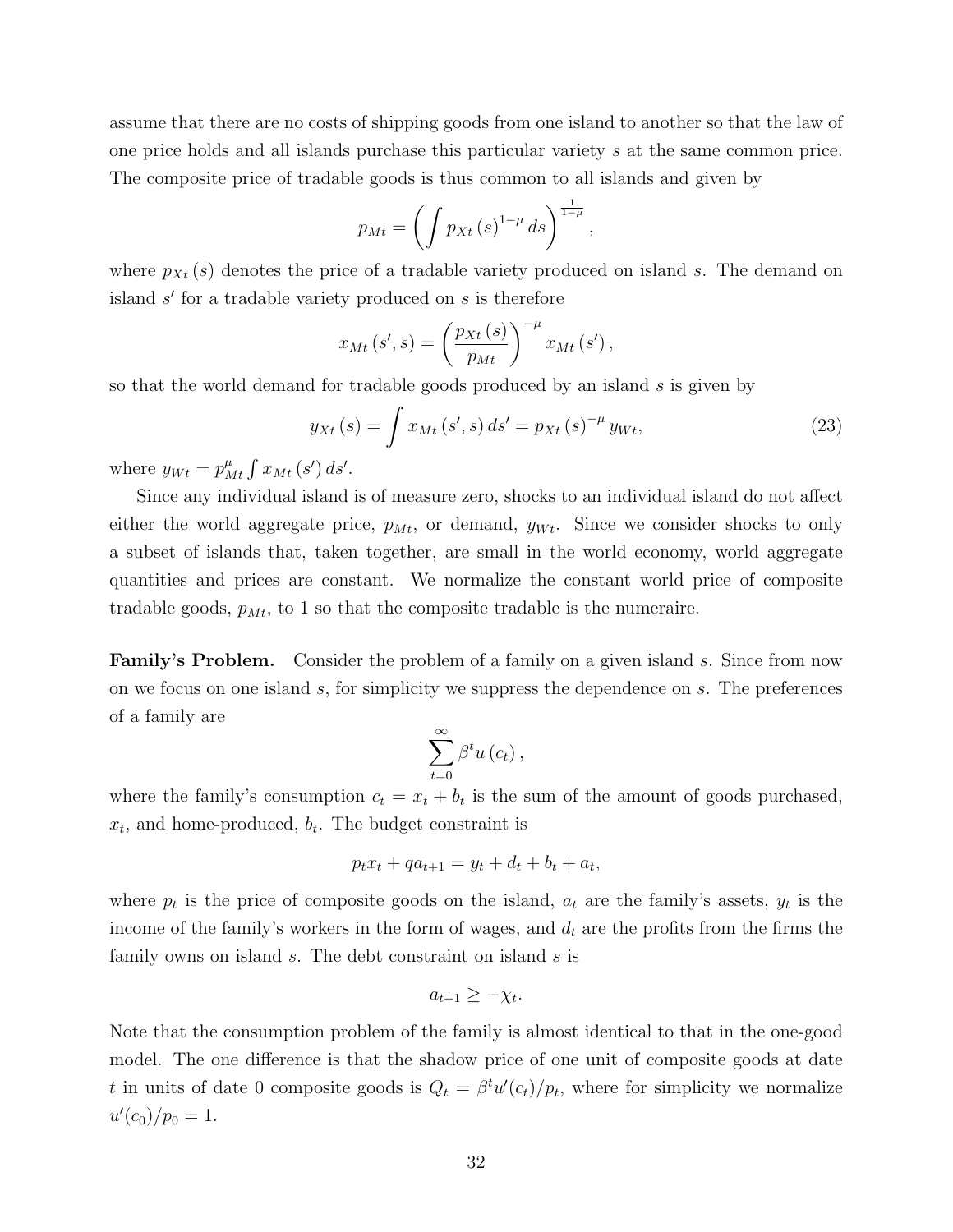Technology. Nontradable and tradable goods are produced with locally produced intermediate goods. These intermediate goods are used by the nontradable and tradable sectors in different proportions. This setup effectively introduces costs of sectoral reallocations of workers because it implies a curved production possibility frontier between nontradable and tradable goods.

Specifically, this economy has two types of intermediate goods: type  $\mathcal N$  and type  $\mathcal X$ goods. The technology for producing nontradable goods disproportionately uses type  $\mathcal N$ goods, whereas the technology for producing tradable goods disproportionately uses type  $\mathcal{X}$ goods according to the production technologies

<span id="page-34-0"></span>
$$
y_{Nt} = A (y_{Nt}^N)^{\nu} (y_{Nt}^{\chi})^{1-\nu}
$$
 and  $y_{Xt} = A (y_{Xt}^N)^{1-\nu} (y_{Xt}^{\chi})^{\nu}$ , (24)

with  $\nu \geq 1/2$ . Here  $y_N^{\mathcal{N}}$  and  $y_X^{\mathcal{N}}$  denote the use of intermediate inputs of type  $\mathcal{N}$  in the production of nontradable and tradable goods, whereas  $y_N^{\mathcal{X}}$  and  $y_X^{\mathcal{X}}$  denote the use of intermediate inputs of type  $\mathcal X$  in the production of nontradable and tradable goods. Both nontradable goods producers and tradable goods producers are competitive and take as given the price of their goods,  $p_{Nt}$  and  $p_{Xt}$ . The demands for intermediate inputs in the nontradable sector are given by

$$
y_{Nt}^{\mathcal{N}} = \nu \left(\frac{p_t^{\mathcal{X}}}{p_t^{\mathcal{N}}}\right)^{1-\nu} y_{Nt} \text{ and } y_{Nt}^{\mathcal{X}} = (1-\nu) \left(\frac{p_t^{\mathcal{N}}}{p_t^{\mathcal{X}}}\right)^{\nu} y_{Nt},
$$

where  $p_t^{\mathcal{X}}$  and  $p_t^{\mathcal{N}}$  are the prices of the intermediate goods  $\mathcal{N}$  and  $\mathcal{X}$ —here we have used the convenient normalization  $A = \nu^{-\nu} (1 - \nu)^{-(1 - \nu)}$ . Likewise, the demands for intermediate inputs in the tradable sector are

$$
y_{Xt}^{\mathcal{N}} = (1 - \nu) \left(\frac{p_t^{\mathcal{X}}}{p_t^{\mathcal{N}}}\right)^{\nu} y_{Xt} \quad \text{and} \quad y_{Xt}^{\mathcal{X}} = \nu \left(\frac{p_t^{\mathcal{N}}}{p_t^{\mathcal{X}}}\right)^{1-\nu} y_{Xt}.
$$

The zero profit conditions in the nontradable and tradable goods sectors imply

$$
p_{Nt} = (p_t^{\mathcal{N}})^{\nu} (p_t^{\mathcal{X}})^{1-\nu}
$$
 and  $p_{Xt} = (p_t^{\mathcal{N}})^{1-\nu} (p_t^{\mathcal{X}})^{\nu}$ .

We assume that there are measures of consumers that can produce each of the two types of intermediate goods, denoted  $i \in \{N, \mathcal{X}\}\$ . We refer to these consumers as being in *occupations*  $\mathcal N$  and  $\mathcal X$ . Consumers are hired by intermediate goods firms that produce these goods, which are then sold at competitive prices  $p_t^{\mathcal{N}}$  and  $p_t^{\mathcal{X}}$  to firms in the nontradable and tradable sectors. Of course, it is equivalent to think that the consumers in each occupation are assigned to the sector that purchases the goods they produce. Under this interpretation, we can think of consumers in occupation  $\mathcal X$  as employed in sector N and X and consumers in occupation  $\mathcal N$  as employed in sector N and X. Furthermore, sector N employs consumers in occupation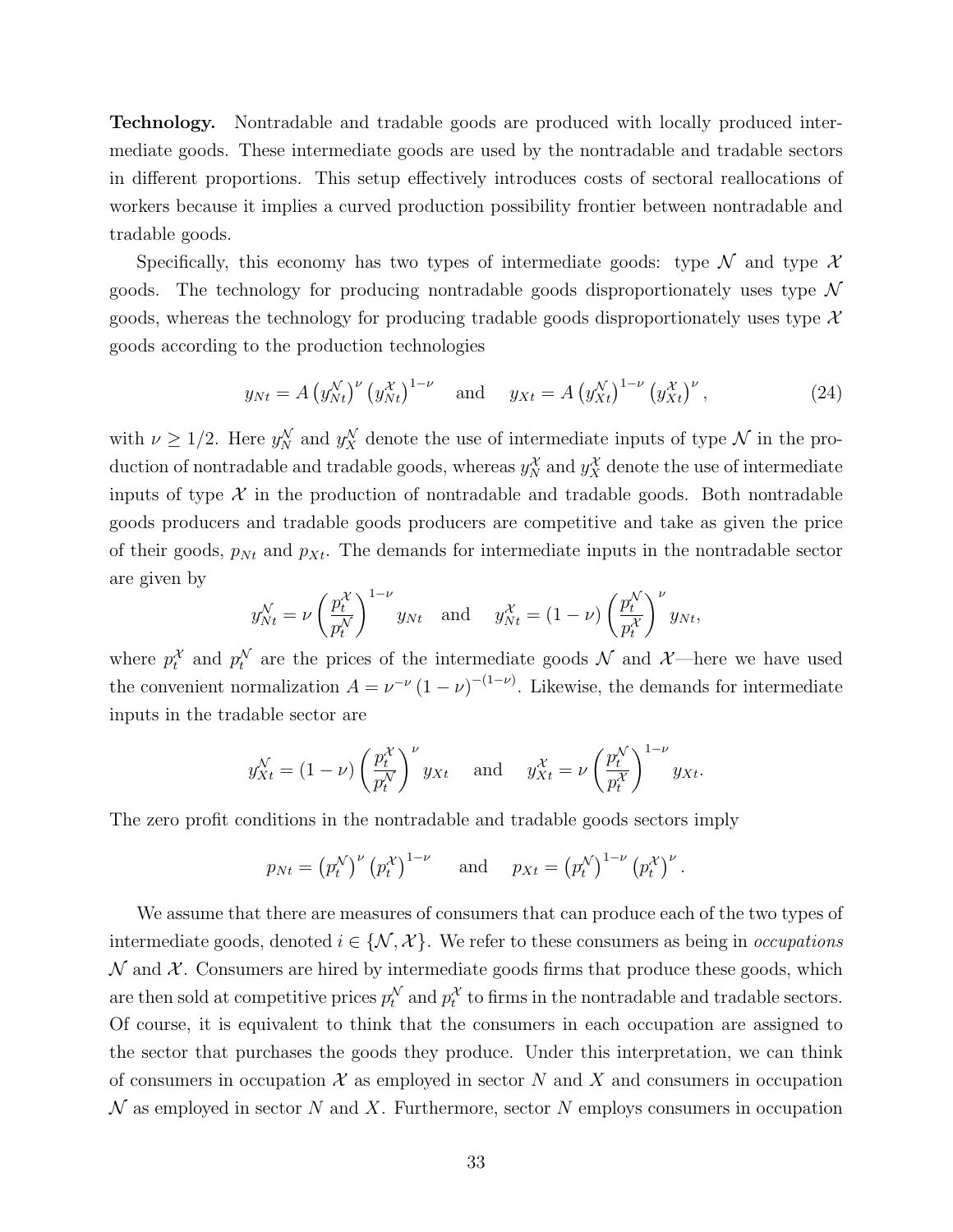$\mathcal N$  relatively intensively, whereas sector X employs consumers in occupation  $\mathcal X$  relatively intensively.

Our setup captures in a simple way the idea that switching sectors is relatively easy whereas switching occupations is difficult. Here any individual consumer faces no cost of switching sectors, but if a positive measure of consumers moves from one sector to another, it reduces those workers' marginal revenue products and, thus, their wages. This reduction in marginal revenue products acts like a switching cost in the aggregate.

**Labor Market.** Firms that produce intermediate good  $i \in \{N, \mathcal{X}\}$  post vacancies for consumers in occupation i with general human capital  $z$ , who produce intermediate good i when matched. We assume that consumers cannot switch occupations, so the measure of workers in each occupation is fixed. The values of consumers in occupation  $i$  with general human capital  $z$  and firm-specific human capital  $h$  are similar to those in our one-good model and are given by

$$
W_t^i(z, h) = Q_t \omega_t^i(z, h) + \phi(1 - \sigma) \int \psi_{t+1}^i(z', h') W_{t+1}^i(z', h') dF_e(z'|z)
$$
  
+ 
$$
\phi \int \left\{ (1 - \sigma)[1 - \psi_{t+1}^i(z', h')] + \sigma \right\} U_{t+1}^i(z') dF_e(z'|z),
$$
 (25)

and

$$
U_t^i(z) = Q_t b(z) + \phi \lambda_{wt}^i(z) \int \psi_{t+1}^i(z', 1) W_{t+1}^i(z', 1) dF_u(z'|z)
$$
  
+ 
$$
\phi \int {\lambda_{wt}^i(z)[1 - \psi_{t+1}^i(z', 1)] + 1 - \lambda_{wt}^i(z)} U_{t+1}^i(z') dF_u(z'|z),
$$
 (26)

where  $\omega_t^i(z, h)$  is the wage received by a consumer in occupation i as a function of human capital,  $\psi_t^i(z, h)$  is an indicator variable for whether a firm continues a match or destroys it, and  $\lambda_{wt}^i(z)$  is the consumer's job-finding probability.

The value of a firm producing intermediate good i matched with a worker in occupation i with productivity  $(z, h)$  is

$$
J_t^i(z,h) = Q_t[p_t^i z h - \omega_t^i(z,h)] + (1-\sigma)\phi \int \max\left[J_{t+1}^i(z',h'),0\right] dF_e(z'|z). \tag{27}
$$

That is, at date t a worker in occupation i with human capital  $(z, h)$  matched with a firm in intermediate good sector *i* produces  $zh$  units of good *i*, which sell for  $p_t^i zh$ , and the firm pays the worker  $\omega_t^i(z, h)$ . The cost of posting a vacancy is  $\kappa$  units of the composite tradable good. The free-entry condition in sector  $i$  is analogous to  $(11)$ .

The matching technology for firms producing intermediate good  $i$  is the same as in the one-good model. The matches of firms that produce intermediate good  $i$  with workers with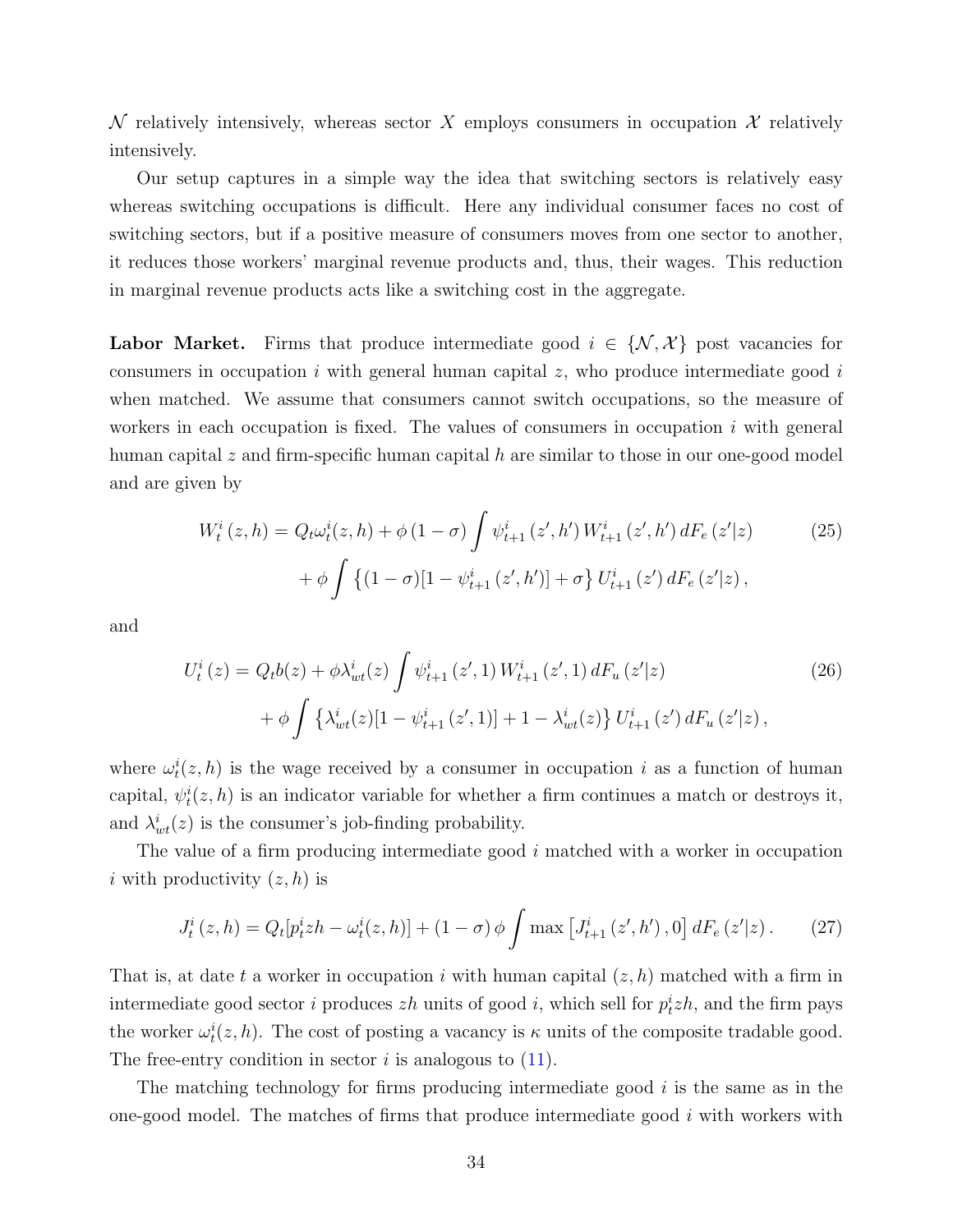general human capital z are given by

$$
m_t^{i}(z) = u_t^{i}(z) v_t^{i}(z) / [u_t^{i}(z)^{\eta} + v_t^{i}(z)^{\eta}]^{\frac{1}{\eta}},
$$

where  $u_t^i(z)$  is the measure of nonemployed workers and  $v_t^i(z)$  is the measure of vacancies directed at such workers. The associated worker job-finding rate  $\lambda_{wt}^{i}(z)$  and firm matching rate  $\lambda_{ft}^{i}(z)$  then follow as before. The determination of wages by Nash bargaining is exactly analogous to that in the one-good model.

Consider next the market clearing conditions. Market clearing for the two types of intermediate goods requires

$$
\int_{z,h} zh \, de_t^i(z,h) = y_{Nt}^i + y_{Xt}^i \text{ for } i \in \{\mathcal{N}, \mathcal{X}\}.
$$
 (28)

The left side of this equation is the total amount of intermediate goods of type i produced by the measure of employed workers,  $e_t^i(z, h)$ , and the right side is the total amount of these intermediate goods used by firms in the nontradable and tradable sectors.

Market clearing for nontradable goods can be written as  $x_{N_t} = y_{N_t}$ . Market clearing for tradable goods requires that the demand for these goods in [\(23\)](#page-33-0) equals the supply of these goods in  $(24)$ .

## 5.3 The Workings of the Richer Model

Consider how employment responds to a debt tightening in this version of the model. In contrast to the one-good model, here consumers can reallocate across sectors. The cost of this reallocation is governed by the curvature of the production possibility frontier between nontradable and tradable goods: the more curved this frontier (the higher is  $\nu$ ), the higher the cost of reallocation. Mechanically, as  $\nu$  increases, a given flow of consumers into a sector leads to a greater fall in the marginal product and thus wages in that sector.

In this environment, a credit tightening has two effects on employment. The first, the investment effect, is similar to that in the one-good model: the cost of posting vacancies increases by more than the surplus from a match, leading firms in both sectors to post fewer vacancies and, hence, to a drop in overall employment.

The second, the *relative demand* effect, is due to the reduction in the demand for nontradable goods produced on the island and thus their relative price. This drop in prices amplifies the drop in employment in the nontradable sector relative to that in the tradable sector. When the cost of sectoral reallocation is small, a large flow of labor from the nontradable to the tradable sector ensues. This reallocation can be so large that even though overall employment declines, employment in the tradable sector increases. In contrast, when the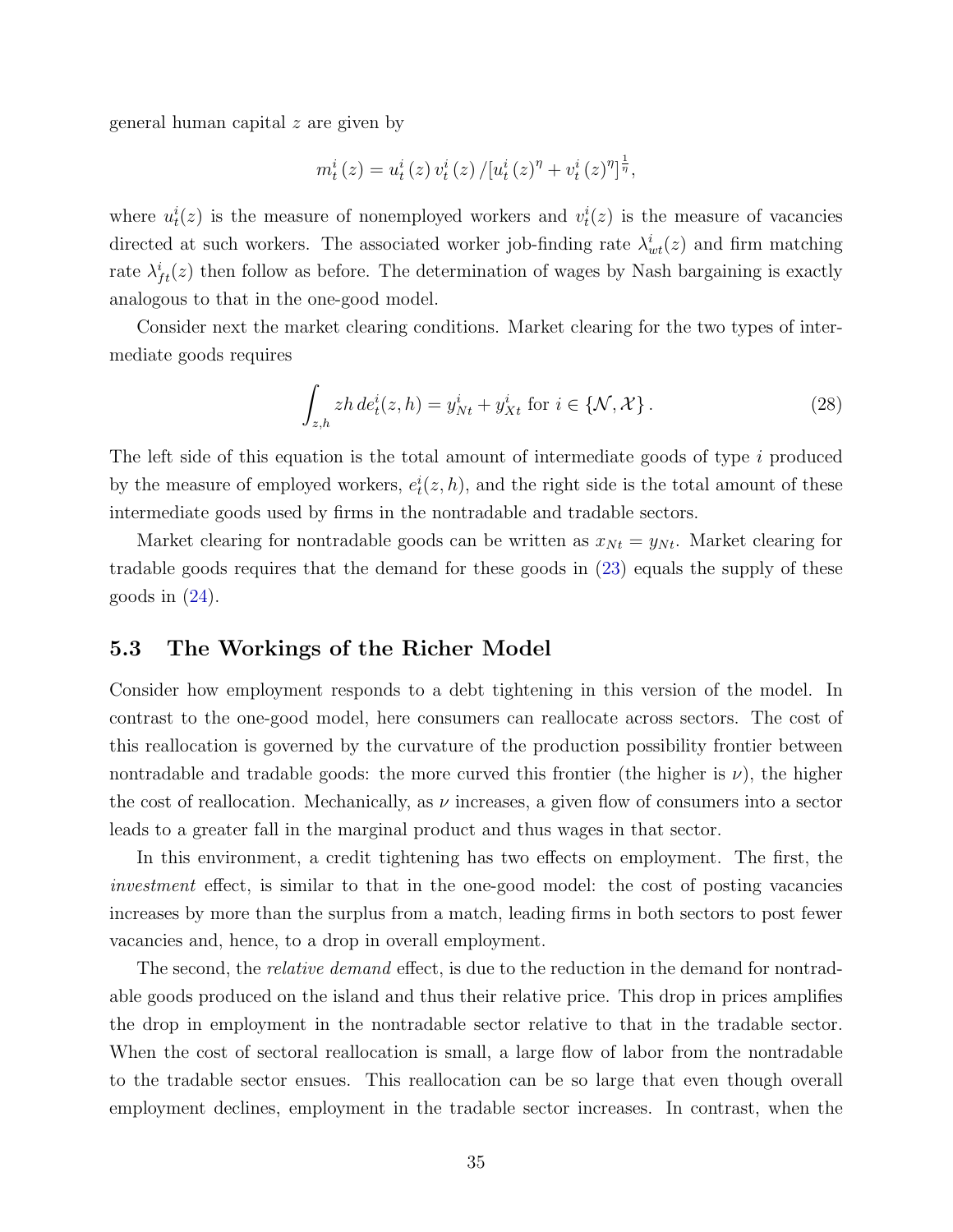cost of sectoral reallocation is large, there is little flow of labor from the nontradable to the tradable sector so that employment falls in both sectors.

Thus, in response to a credit tightening, nontradable employment falls unambiguously, because of both the investment effect and the reallocation effect. The response of tradable employment is ambiguous. If sectoral reallocation is costly (high  $\nu$ ), then tradable employment falls because the investment effect dominates the reallocation effect. If, in contrast, sectoral reallocation is not too costly (low  $\nu$ ), then tradable employment increases because the reallocation effect more than offsets the investment effect.

To see these effects, consider first the extreme case in which the two sectors use the two occupations equally intensively, that is, an economy with  $\nu = 1/2$ , in which the costs of sectoral reallocation are relatively low and the remaining parameter values are equal to those in the quantitative model discussed later. Figure 12 shows the response to a credit tightening that generates a 5% drop in consumption. As the figure shows, in this case tradable employment expands because of the inflow of workers from the nontradable sector.

Consider the second extreme case in which consumers cannot switch sectors, that is, an economy with  $\nu = 1$ . As Figure 13 shows, in this case a similar credit tightening leads both tradable and nontradable employment to fall. The drop in tradable employment is somewhat smaller since it is driven solely by the investment effect. Because the price of nontradable output falls more than tradable output, firms find it even less attractive to post vacancies in that sector.

For  $\nu$  in between these two extremes, employment in both occupations falls, employment in the nontradable sector falls and employment in the tradable sector can either rise or fall depending on  $\nu$ . As we discuss later, we discipline our choice of  $\nu$  by the patterns of tradable employment in the Great Recession.

#### 5.4 Comparison with Cross-Sectional Data

We begin by discussing how we set parameters in this new version of the model. There are five new parameters, in addition to those in the one-good model. We choose the parameter  $\tau$  so that the share of spending on nontradable goods is 2/3 and the trade elasticity  $\mu_X$  is 4. Both of these numbers are fairly standard in the trade literature. We choose the fraction of consumers in the two occupations to ensure that in the steady state, wages in the two occupations are the same for a given level of human capital. Given this choice, the steadystate implications of this richer model are identical to those of the one-good model reported in panel A of Table 1, and so we choose the rest of the parameters as we did before in panel B of Table 1.

As discussed earlier, one key parameter in this richer version of the model is the param-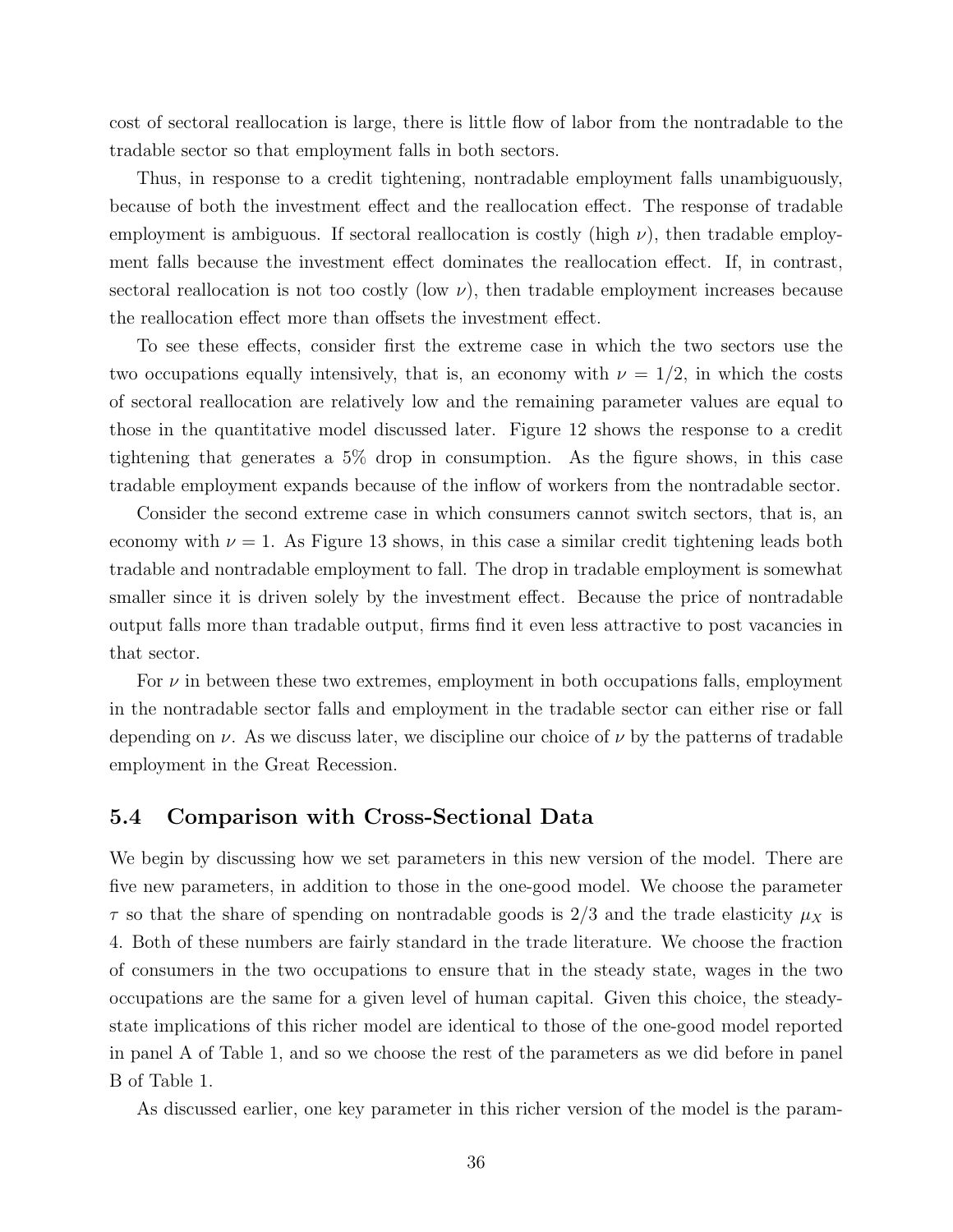eter  $\nu$  governing the curvature of the production possibility frontier between tradable and nontradable goods. This parameter allows us to capture, in a parsimonious yet flexible way, the cost of reallocating workers across the two sectors. We choose this parameter by requiring our model to reproduce the Mian and Sufi (2014) observation that declines in consumption across states were essentially unrelated to changes in tradable employment. Specifically, we choose  $\nu$  so as to generate an elasticity of tradable employment to consumption of  $-0.03$ . The resulting share is  $\nu = 0.87$ .

A second key parameter is  $\mu$ , the elasticity of substitution between tradable and nontradable goods. The lower  $\mu$  is, the more the relative price of nontradable goods falls following a credit tightening and, thus, the more wages fall. We choose this parameter to reproduce the observation of Beraja, Hurst, and Ospina (2016) that in the cross section of U.S. states, wages are moderately flexible. Specifically, we choose  $\mu$  so as to generate an elasticity of wages to employment of 0.78. The resulting elasticity of substitution is  $\mu = 2.5$ .

We next describe the experiments we conduct. For each state, we choose a sequence of shocks to the debt limit so that the model exactly reproduces the predicted consumption series for each state in the data. Each of these shocks is unanticipated. As in our one-good model, the path for shocks is such that agents believe that consumption will revert to its steady state at a rate of 10% per quarter. Given these paths for shocks, we calculate the evolution of state-level variables. We then calculate the summary statistics in our model and compare these with the corresponding statistics in the data summarized in Table 4.

As discussed, we have chosen the parameters  $\nu$  and  $\mu$  so that the model reproduces the observed elasticities of nontradable employment to consumption and of wages to employment. We now evaluate the extent to which the model can account for how overall employment and nontradable employment fell as consumption fell during the Great Recession.

Recall that in the data, a fall in consumption across states of 10% is associated with a fall in nontradable employment of 5.5% and a drop in employment of 3.8%. As Table 4 shows, our model implies that such a fall in consumption is associated with a fall in nontradable employment of 5.7% and a fall in overall employment of 3.3%. Thus, our model successfully accounts for the comovements of consumption and both nontradable employment and overall employment.

Table 5 shows how these elasticities change as we vary the cost of reallocating workers from one extreme case with low costs of reallocating workers ( $\nu = 0.5$ ) to the other extreme case with prohibitively high costs of reallocating workers  $(\nu = 1)$ . When reallocation costs are low, the relative demand effect dominates the investment effect, leading to a counterfactually sharp decline in nontradable employment and a sharp increase in tradable employment. The model's implication for the comovement of employment and wages is also grossly at odds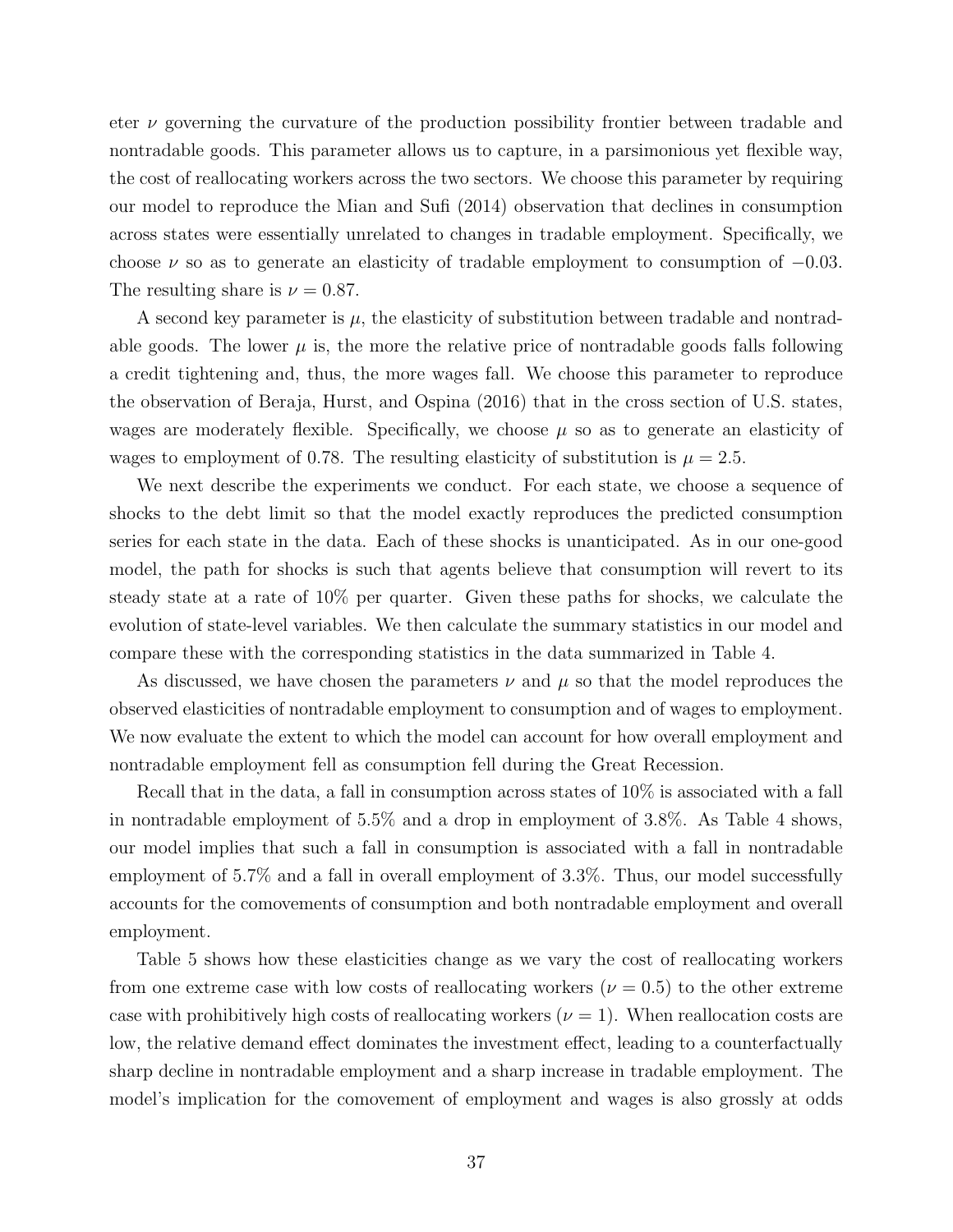with the data: wages comove too little with employment compared with the data. When reallocation costs are high, the investment effect dominates the relative demand effect, leading, counterfactually, to similarly sized declines in nontradable and tradable employment following a credit tightening.

Table 5 also shows how these elasticities change as we vary the elasticity of substitution between tradable and nontradable goods from a relatively low elasticity of  $\mu = 1$  to a relatively high elasticity of  $\mu = 5$ . When this elasticity is low, nontradable goods prices fall a lot, leading to a counterfactually large wage drop, whereas when this elasticity is high, nontradable goods prices fall little, leading to a counterfactually small wage drop.

Table 6 shows the effects of eliminating the growth in human capital accumulation. In our baseline model, we chose the values of  $\nu$  and  $\mu$  so that the model reproduces the features that wages are moderately flexible and that tradable employment does not comove with consumption in the cross section. Table 6 shows that, regardless of the values of these parameters, the model without human capital is unable to come anywhere close to reproducing these features. Moreover, consistent with our results from the one-good model, for all such values, the overall employment responses are much smaller than those in both the baseline model and the data.

# 6 Conclusion

We have explored the interplay between credit and labor market frictions in accounting for the regional comovements between consumption, employment, and wages during the Great Recession in the United States. The key idea we developed is that in a search and matching model, hiring a worker is an investment activity and is thus affected by credit frictions.

In the standard DMP model, the returns to posting vacancies are so short-lived, though, that the model is essentially static so that vacancies are not sensitive to a tightening of credit. In contrast, once we introduce on-the-job human capital accumulation large enough to allow the model to reproduce the evidence on wage growth over the life cycle and on the job, the returns to posting vacancies are much longer-lived and thus sensitive to a tightening of credit. We show that the model accounts well for the cross-regional patterns of consumption, employment, and wages observed during the Great Recession.

## References

Altonji, Joseph G., and Robert A. Shakotko. 1987. Do wages rise with job seniority? Review of Economic Studies, 54 (3), 437-459.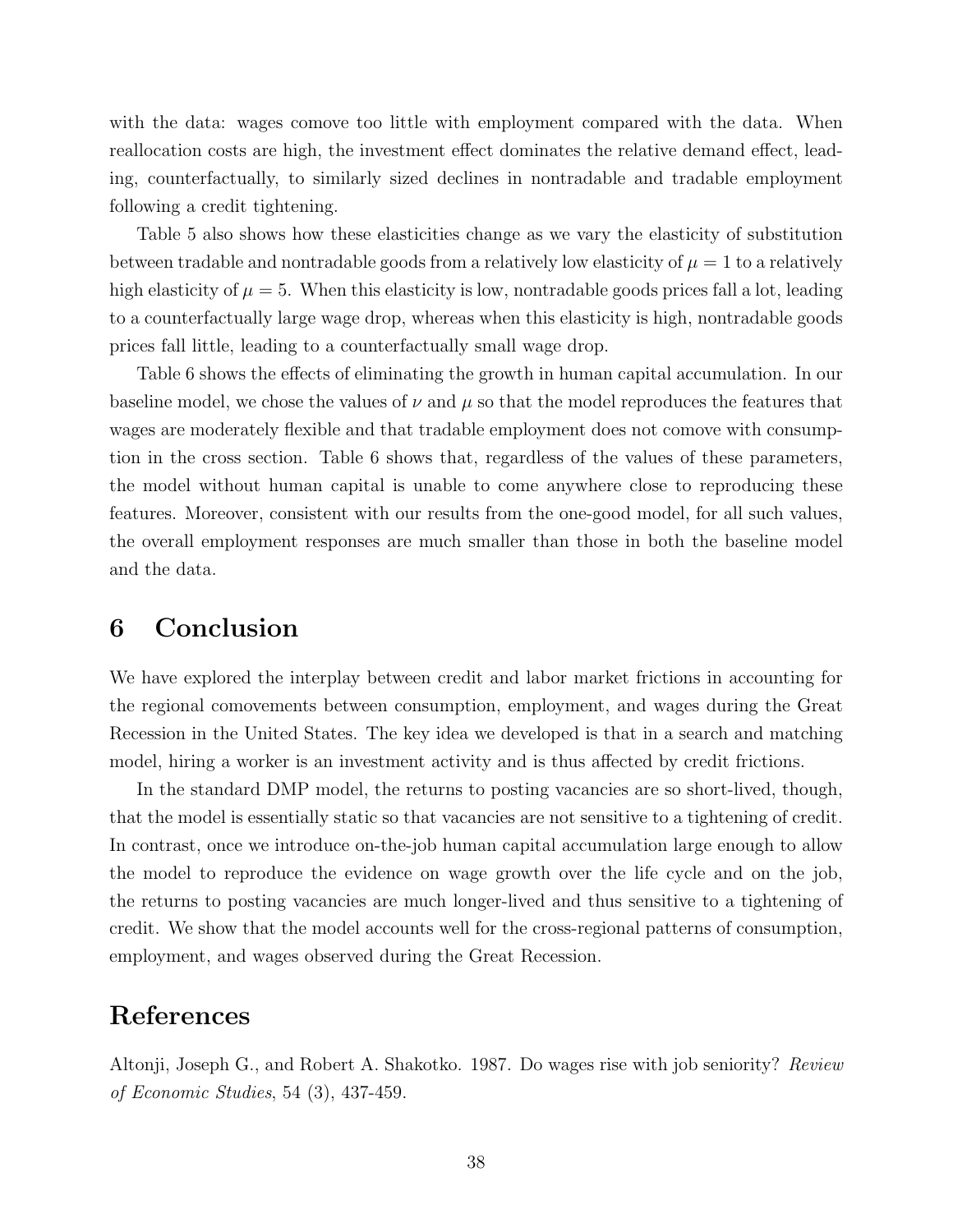Andolfatto, David. 1996. Business cycles and labor-market search. American Economic Review, 86 (1), 112-132.

Beraja, Martin, Erik Hurst, and Juan Ospina. 2016. The aggregate implications of regional business cycles. National Bureau of Economic Research Working Paper 21956.

Bernanke, Ben, and Mark Gertler. 1989. Agency costs, net worth, and business fluctuations. American Economic Review, 79 (1), 14-31.

Bernanke, Ben S., Mark Gertler, and Simon Gilchrist. 1999. The financial accelerator in a quantitative business cycle framework. In Handbook of Macroeconomics, vol. 1C, ed. John B. Taylor and Michael Woodford, 1341-1393. Amsterdam: North-Holland.

Buchinsky, Moshe, Denis Fougère, Francis Kramarz, and Rusty Tchernis. 2010. Interfirm mobility, wages and the returns to seniority and experience in the United States. Review of Economic Studies, 77 (3), 972-1001.

Chari, V.V., Patrick J. Kehoe, and Ellen R. McGrattan. 2005. Sudden stops and output drops. American Economic Review, 95 (2), 381-387.

Charles, Kerwin Kofi, Erik Hurst, and Matthew J. Notowidigdo. 2015. Housing booms and busts, labor market opportunities, and college attendance. National Bureau of Economic Research Working Paper 21587.

Davis, Morris A., and Stijn Van Nieuwerburgh. 2014. Housing, finance and the macroeconomy. National Bureau of Economic Research Working Paper 20287.

Den Haan, Wouter J., Garey Ramey, and Joel Watson. 2000. Job destruction and the experiences of displaced workers. In Carnegie-Rochester Conference Series on Public Policy, vol. 52, ed. Bennett T. McCallum and Charles I. Plosser, 87-128. Amsterdam: North-Holland.

Eggertsson, Gauti B., and Paul Krugman. 2012. Debt, deleveraging, and the liquidity trap: A Fisher-Minsky-Koo approach. Quarterly Journal of Economics, 127 (3), 1469-1513.

Eisfeldt, Andrea L., and Adriano A. Rampini. 2007. New or used? Investment with credit constraints. Journal of Monetary Economics, 54 (8), 2656-2681.

Elsby, Michael W.L., and Matthew D. Shapiro. 2012. Why does trend growth affect equilibrium employment? A new explanation of an old puzzle. American Economic Review, 102 (4), 1378-1413.

Floden, Martin, and Jesper Lindé. 2001. Idiosyncratic risk in the United States and Sweden: Is there a role for government insurance? Review of Economic Dynamics, 4 (2), 406-437.

Gertler, Mark, and Peter Karadi. 2011. A model of unconventional monetary policy. Journal of Monetary Economics, 58 (1), 17-34.

Gertler, Mark, and Nobuhiro Kiyotaki. 2010. Financial intermediation and credit policy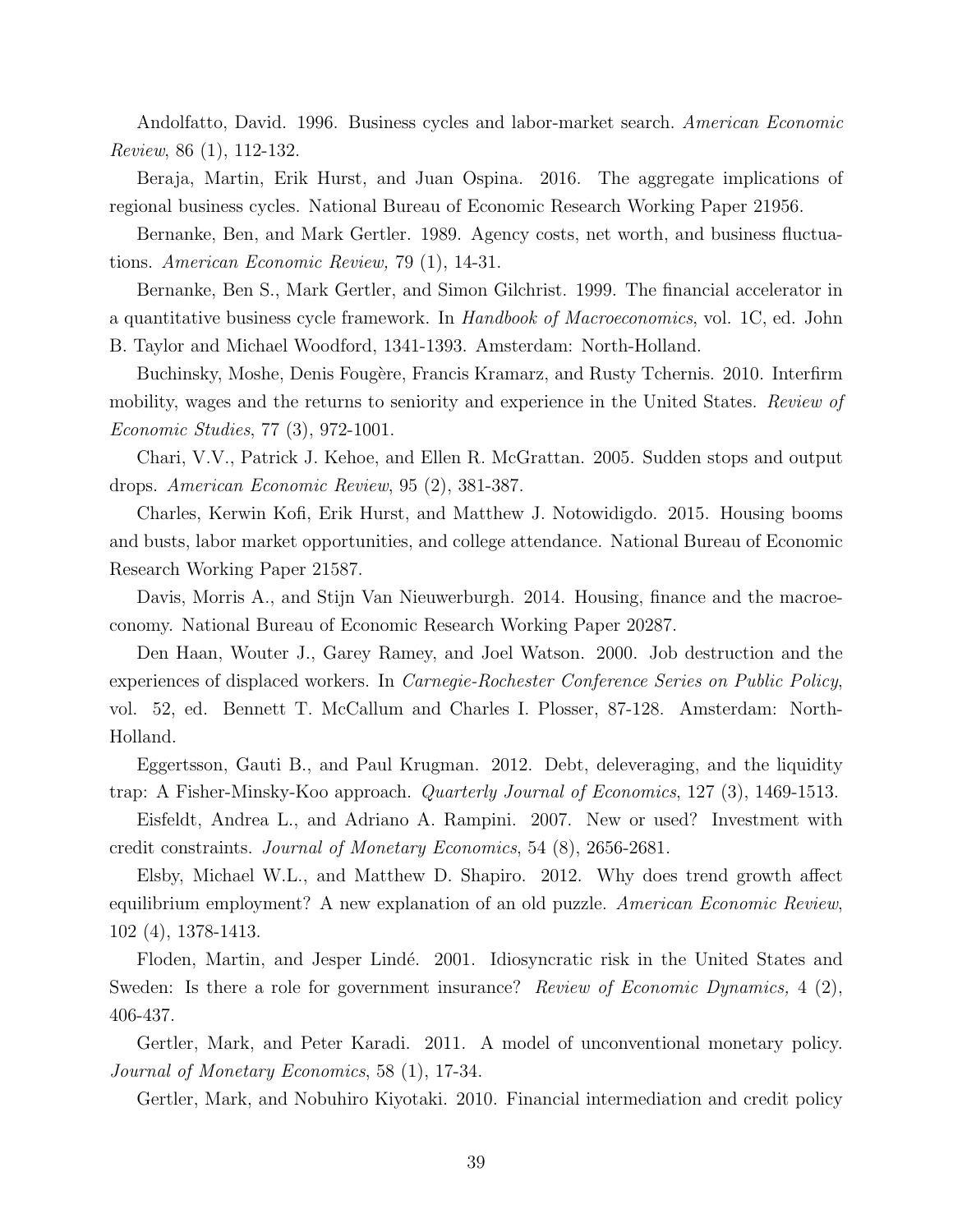in business cycle analysis. In *Handbook of Monetary Economics*, vol. 3, ed. Benjamin M. Friedman and Michael Woodford, 547-599. Amsterdam: North-Holland.

Gilchrist, Simon, and Egon Zakrajšek. 2012. Credit spreads and business cycle fluctuations. American Economic Review, 102 (4), 1692-1720.

Giroud, Xavier, and Holger M. Mueller. Forthcoming. Firm leverage and unemployment during the Great Recession. *Quarterly Journal of Economics*.

Guerrieri, Veronica, and Guido Lorenzoni. 2015. Credit crises, precautionary savings, and the liquidity trap. Chicago Booth mimeo.

Guvenen, Fatih. 2006. Reconciling conflicting evidence on the elasticity of intertemporal substitution: A macroeconomic perspective. Journal of Monetary Economics, 53 (7), 1451- 1472.

Hagedorn, Marcus, and Iourii Manovskii. 2008. The cyclical behavior of equilibrium unemployment and vacancies revisited. American Economic Review, 98 (4), 1692-1706.

Hall, Robert E. 2014. High discounts and high unemployment. National Bureau of Economic Research Working Paper 19871.

Hall, Robert E., and Paul R. Milgrom. 2008. The limited influence of unemployment on the wage bargain. American Economic Review, 98 (4), 1653-1674.

Head, Allen, and Huw Lloyd-Ellis. 2012. Housing liquidity, mobility, and the labor market. Review of Economic Studies, 79 (4), 1559-1589.

Itskhoki, Oleg, and Elhanan Helpman. 2015. Trade liberalization and labor market dynamics with heterogeneous firms. Princeton University mimeo.

Kaplan, Greg, and Giovanni L. Violante. 2014. A model of the consumption response to fiscal stimulus payments. Econometrica, 82 (4), 1199-1239.

Kiyotaki, Nobuhiro, and John Moore. 1997. Credit cycles. Journal of Political Economy, 105 (2), 211-248.

Krusell, Per, Toshihiko Mukoyama, and Ayşegül Şahin. 2010. Labour-market matching with precautionary savings and aggregate fluctuations. *Review of Economic Studies*, 77 (4), 1477-1507.

Krusell, Per, Toshihiko Mukoyama, Richard Rogerson, and Ayşegül Şahin. 2011. A three state model of worker flows in general equilibrium. Journal of Economic Theory, 146 (3), 1107-1133.

Ljungqvist, Lars, and Thomas J. Sargent. 2008. Two questions about European unemployment. Econometrica, 76 (1), 1-29.

-1998. The European unemployment dilemma. Journal of Political Economy, 106 (3), 514-550.

McCall, John, J. 1970. Economics of information and job search. Quarterly Journal of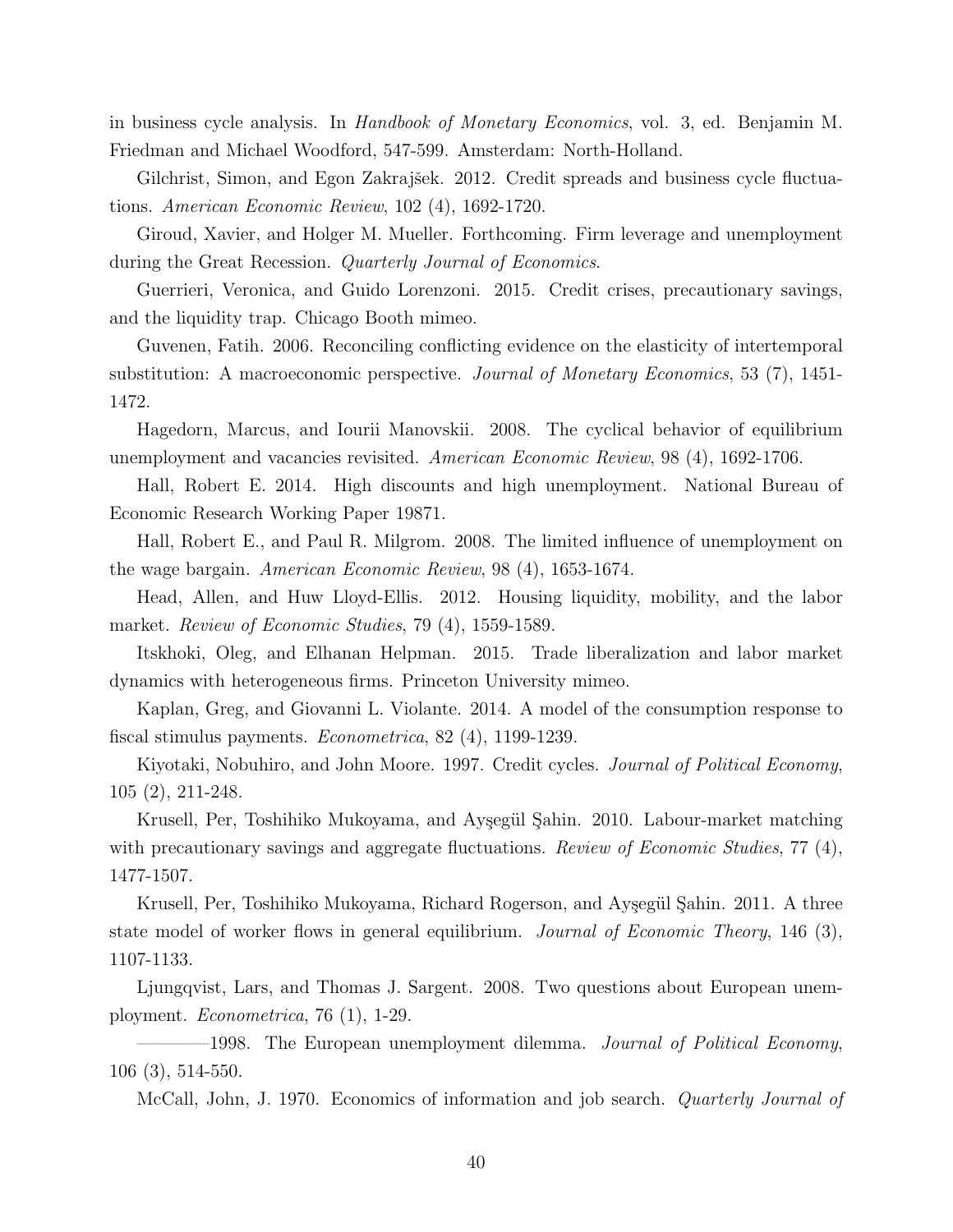Economics, 84 (1), 113-126.

Mendoza, E. 2010. Sudden stops, financial crises, and leverage. American Economic Review, 100 (5), 1941-1946.

Merz, Monika. 1995. Search in the labor market and the real business cycle. *Journal of* Monetary Economics, 36 (2), 269–300.

Mian, Atif, and Amir Sufi. 2014. What explains the 2007–2009 drop in employment? Econometrica, 82 (6), 2197-2223.

-2011. House prices, home equity-based borrowing, and the U.S. household leverage crisis. American Economic Review, 101 (5), 2132-2156.

Mian, Atif, Kamalesh Rao, and Amir Sufi. 2013. Household balance sheets, consumption, and the economic slump. Quarterly Journal of Economics, 128 (4), 1687-1726.

Midrigan, Virgiliu, and Thomas Philippon. 2016. Household leverage and the recession. NYU mimeo.

Ohanian, Lee. 2010. The economic crisis from a neoclassical perspective. Journal of Economic Perspectives, 24 (4), 45-66.

Pinheiro, Roberto, and Ludo Visschers. 2015. Unemployment risk and wage differentials. Journal of Economic Theory, 157 (3), 397-424.

Pissarides, Christopher A. 1992. Loss of skill during unemployment and the persistence of employment shocks. Quarterly Journal of Economics, 107 (4), 1371-1391.

Rubinstein, Yona, and Yoram Weiss. 2006. Post schooling wage growth: Investment, search and learning. In Handbook of the Economics of Education, vol. 1, ed. Eric A. Hanushek and Finis Welch, 1-67. Amsterdam: North Holland.

Shimer, R. 2012. Reassessing the ins and outs of unemployment. Review of Economic Dynamics, 15 (2), 127-148.

 $-2005$ . The cyclical behavior of equilibrium unemployment and vacancies. American Economic Review, 95 (1), 25-49.

Song, Jae, David J. Price, Fatih Guvenen, Nicholas Bloom, and Till von Wachter. Forthcoming. Firming up inequality. In Firms and the Distribution of Income: The Roles of Productivity and Luck. National Bureau of Economic Research.

Topel, Robert. 1999. Labor markets and economic growth. In Handbook of Labor Economics, vol 3C, ed. Orley C. Ashenfelter and David Card, 2943-2984. Amsterdam: North-Holland.

-1991. Specific capital, mobility, and wages: Wages rise with job seniority. Journal of Political Economy, 99 (1), 145-176.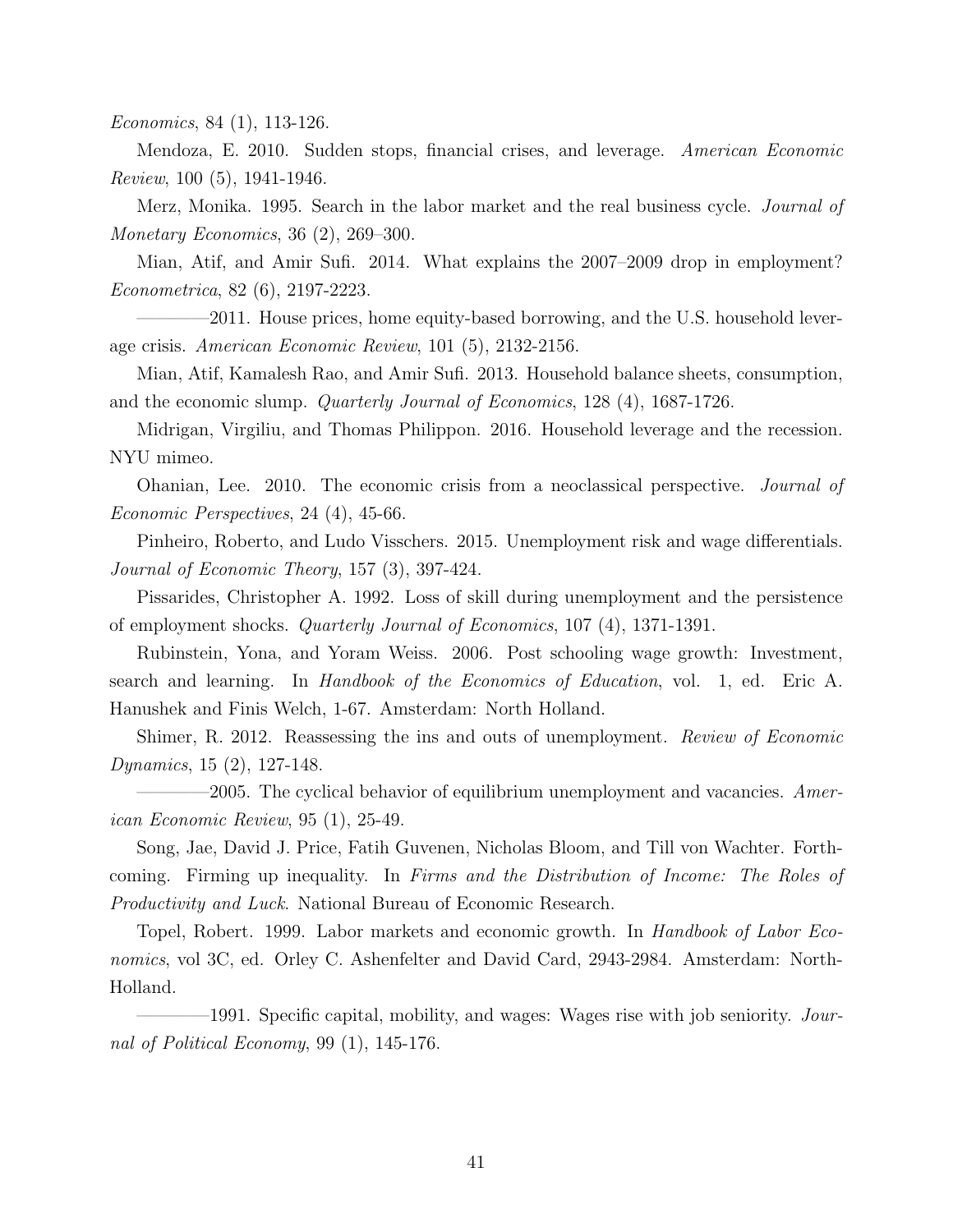| Panel A: Moments                            |                                             |            | Panel B: Parameters                                                                                 |                                             |
|---------------------------------------------|---------------------------------------------|------------|-----------------------------------------------------------------------------------------------------|---------------------------------------------|
|                                             | Data                                        | Model      | Endogenously chosen                                                                                 |                                             |
| Employment rate                             | $\,0.63$                                    | $\!0.63\!$ | $b_0$ , home production (rel. to mean output)<br>$\eta$ , matching function elasticity              | 0.42                                        |
| Job-finding rate                            | 0.45                                        | 0.45       | $\kappa$ , vacancy cost (rel. to mean output)                                                       | $\begin{array}{c} 0.61 \\ 0.15 \end{array}$ |
| Vacancy cost (% output)                     | $15.0\,$                                    | 15.0       | $\sigma_z$ , standard deviation of shocks                                                           | $0.06$                                      |
| Standard deviation of wage changes          | 0.21                                        | 0.21       | $\rho,$ convergence rate                                                                            | $0.95^{1/12}\,$                             |
|                                             |                                             |            | $\log h$ , firm-specific human capital drift<br>$\log \overline{z}_e$ , general human capital drift | 2.44<br>0.82                                |
| Cross-sectional difference in log wages:    |                                             |            |                                                                                                     |                                             |
|                                             |                                             |            | Assigned                                                                                            |                                             |
| 30 to 1 years of experience                 | 1.21                                        | 1.19       |                                                                                                     |                                             |
|                                             |                                             |            | Period length                                                                                       | 1 month                                     |
|                                             |                                             |            | $\beta,$ discount factor                                                                            | $0.96^{1/12}\,$                             |
| Annual wage growth during employment spell: |                                             |            | $q$ , bond price                                                                                    | $0.98^{1/12}\,$                             |
|                                             |                                             |            | $\phi,$ survival probability                                                                        | $1 - 1/480$                                 |
| 1-10 years of experience                    |                                             |            | $\sigma$ , probability of separation                                                                | 0.026                                       |
| 11-20 years of experience                   | $\begin{array}{c} 0.10 \\ 0.08 \end{array}$ |            | $\alpha,$ inverse EIS                                                                               |                                             |
| 21-30 years of experience                   | $0.06$<br>$0.05$                            | 0.06       | $b_1$ , replacement rate                                                                            | 0.25                                        |
| 31-40 years of experience                   |                                             | 0.06       | $\gamma$ , worker's bargaining share                                                                | 0.50                                        |
| 1-40 years of experience                    | 0.07                                        | 0.07       |                                                                                                     |                                             |

Table 1: Parameterization Table 1: Parameterization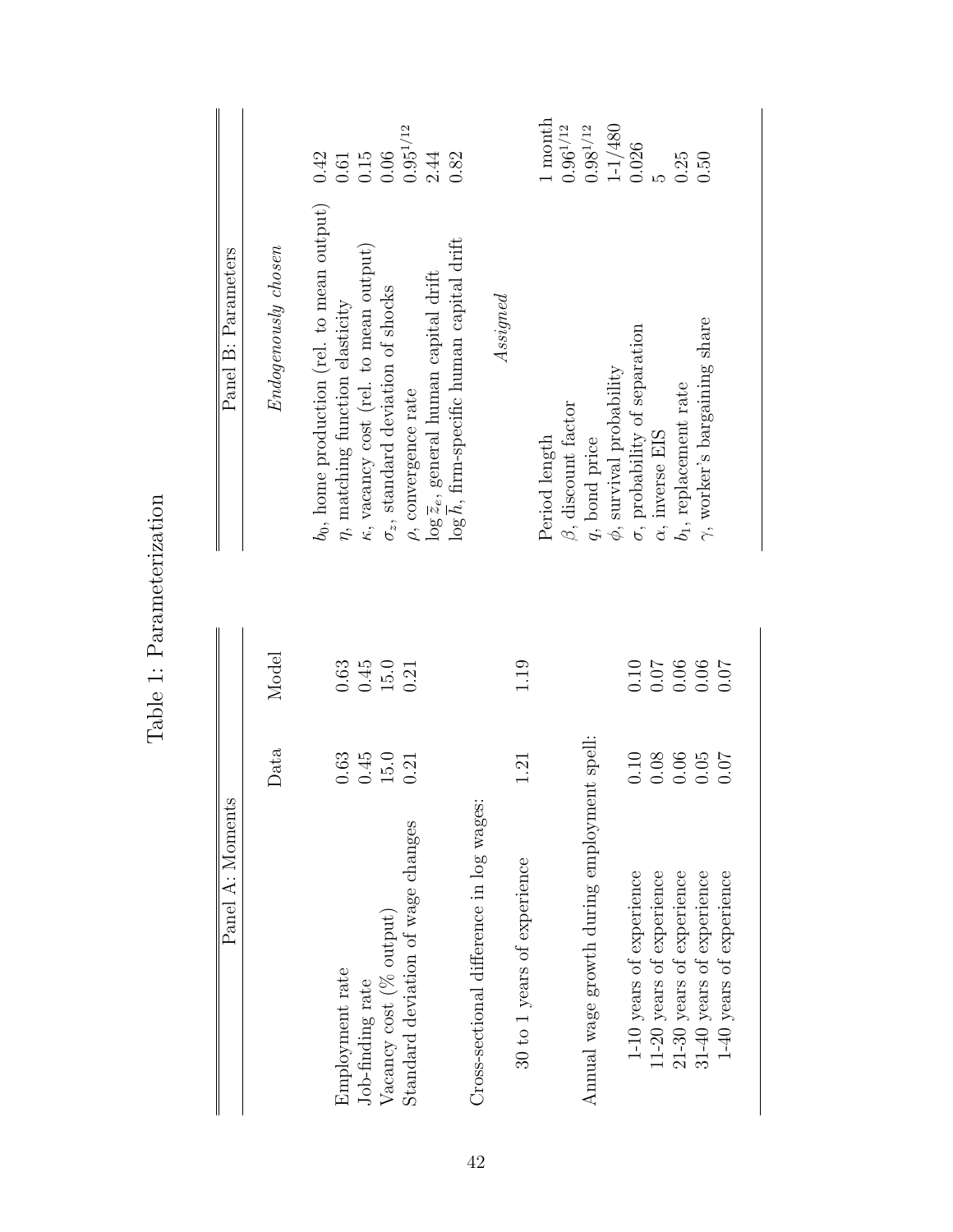| Fraction both nonemployed and with positive match probability | 0.04 |
|---------------------------------------------------------------|------|
| Mean home production to mean wage                             | 0.48 |
| Endogenous separations, %                                     | 0.02 |
| Std. dev. log wages                                           | 0.82 |
| Profit share of revenue                                       | 0.06 |
| Mean wage drop after unemployment spell                       | 0.05 |

## Table 2: Additional Model Implications

Table 3A: Moments Targeted in Robustness Checks<sup>∗</sup>

|                                                 | Altonji-Shakotko |       | Topel |       |
|-------------------------------------------------|------------------|-------|-------|-------|
|                                                 | Data             | Model | Data. | Model |
| Employment rate                                 | 0.63             | 0.63  | 0.63  | 0.63  |
| Job-finding rate                                | 0.45             | 0.44  | 0.45  | 0.45  |
| Vacancy cost $(\%$ output)                      | 0.15             | 0.15  | 0.15  | 0.15  |
| Std. dev. of wage changes                       | 0.21             | 0.21  | 0.21  | 0.21  |
| Cross-sectional $\Delta \log w$ (30 to 1 years) | 0.80             | 0.78  | 0.80  | 0.81  |
| On-the-job wage growth (1-10 years)             | 0.05             | 0.05  | 0.08  | 0.08  |
| On-the-job wage growth (11-20 years)            | 0.04             | 0.04  | 0.05  | 0.06  |
| On-the-job wage growth (21-30 years)            | 0.03             | 0.03  | 0.04  | 0.05  |
| On-the-job wage growth (31-40 years)            | 0.02             | 0.02  | 0.04  | 0.04  |
| On-the-job wage growth (1-40 years)             | 0.03             | 0.03  | 0.05  | 0.05  |

<sup>∗</sup>Both calibrations use cross-sectional wage growth from Rubinstein and Weiss (2006).

|                                                | <b>Baseline</b> | Altonji-Shakotko | Topel         |
|------------------------------------------------|-----------------|------------------|---------------|
|                                                |                 |                  |               |
| $b_0$ , home production (rel. to mean output)  | 0.42            | 0.39             | 0.51          |
| $\eta$ , matching function elasticity          | 0.61            | 0.77             | 0.72          |
| $\kappa$ , vacancy cost (rel. to mean output)  | 0.15            | 0.15             | 0.15          |
| $\sigma_z$ , std. dev. of shocks               | 0.06            | 0.06             | 0.06          |
| $\rho$ , convergence rate                      | $0.95^{1/12}$   | $0.96^{1/12}$    | $0.93^{1/12}$ |
| $\log \bar{z}_e$ , general human capital drift | 2.44            | 1.68             | 1.56          |
| $\log h$ , firm-specific human capital drift   | 0.82            | 0.00             | 0.57          |
|                                                |                 |                  |               |

Table 3B: Parameters Used in Robustness Checks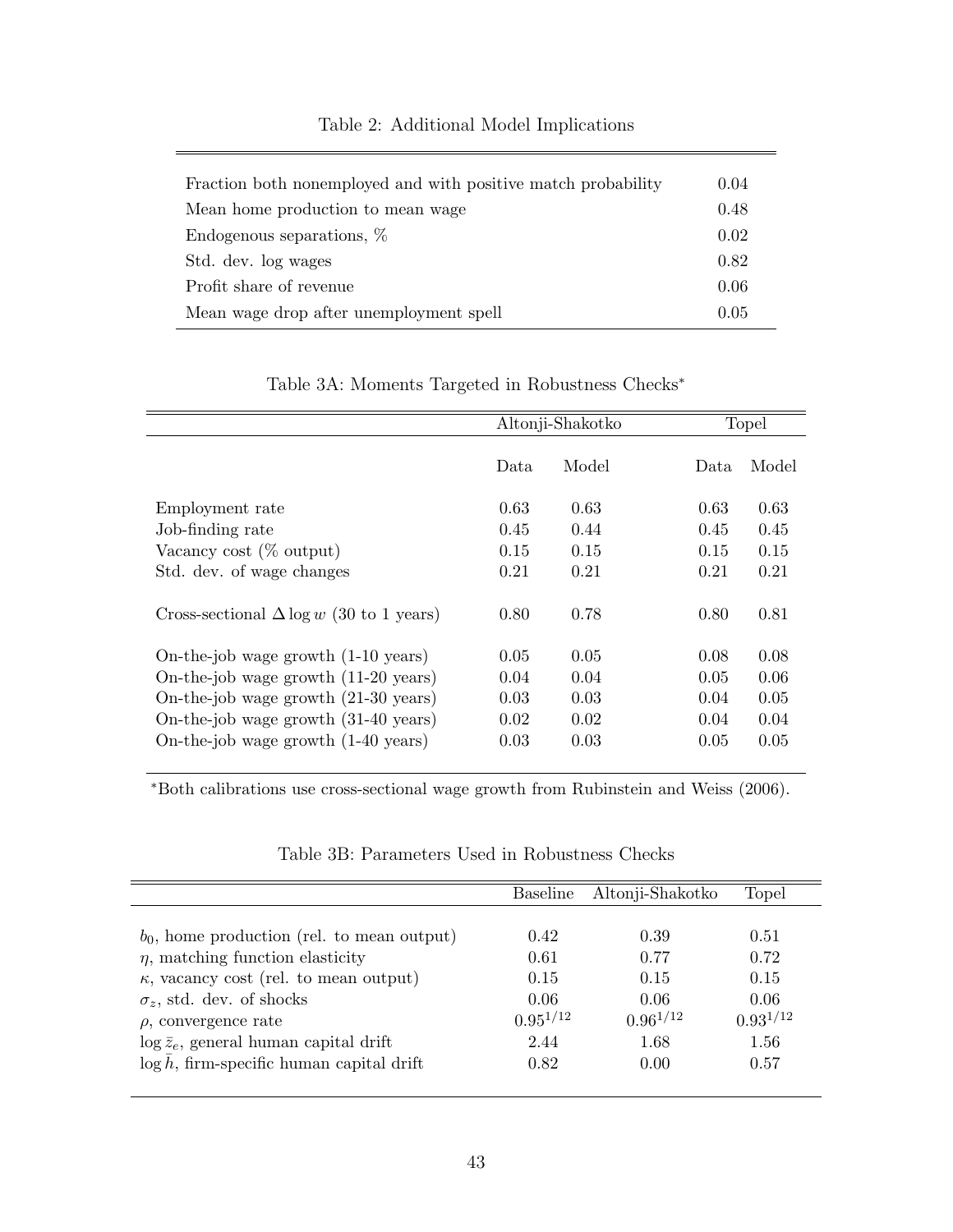|                                        | Data    | Baseline Model |
|----------------------------------------|---------|----------------|
| Elasticity $\Delta e$ vs. $\Delta c$   | 0.38    | 0.33           |
| Elasticity $\Delta e_N$ vs. $\Delta c$ | 0.55    | 0.57           |
| Elasticity $\Delta e_T$ vs. $\Delta c$ | $-0.03$ | $-0.03$        |
| Elasticity $\Delta w$ vs. $\Delta e$   | 0.78    | 0.78           |

Table 4: Cross-State Elasticities

Note:  $\Delta e$ ,  $\Delta e_{NT}$ , and  $\Delta e_T$  denote changes in overall, nontradable, and tradable employment;  $\Delta c$  denotes changes in predicted consumption;  $\Delta w$  denotes changes in wages.

Table 5: Alternative Parameterizations

|                                        | <b>Baseline</b> | Varying $\nu$ |           |                     | Varying $\mu$ |
|----------------------------------------|-----------------|---------------|-----------|---------------------|---------------|
|                                        | Model           | $\nu = 0.5$   | $\nu = 1$ | $\mu = 1$ $\mu = 5$ |               |
|                                        |                 |               |           |                     |               |
| Elasticity $\Delta e$ vs. $\Delta c$   | 0.33            | 0.49          | 0.27      | 0.25                | 0.40          |
| Elasticity $\Delta e_N$ vs. $\Delta c$ | 0.57            | 1.42          | 0.30      | 0.57                | 0.58          |
| Elasticity $\Delta e_T$ vs. $\Delta c$ | $-0.03$         | $-0.85$       | 0.23      | $-0.21$             | 0.13          |
| Elasticity $\Delta w$ vs. $\Delta e$   | 0.78            | 0.03          | 1.21      | 1.70                | 0.22          |

Table 6: Model without Human Capital Accumulation

|                                        | $\nu = 0.87$ | Varying $\nu$         |         |                     | Varying $\mu$ |
|----------------------------------------|--------------|-----------------------|---------|---------------------|---------------|
|                                        | $\mu = 2.5$  | $\nu = 0.5$ $\nu = 1$ |         | $\mu = 1$ $\mu = 5$ |               |
| Elasticity $\Delta e$ vs. $\Delta c$   | 0.07         | 0.14                  | 0.05    | 0.08                | 0.07          |
| Elasticity $\Delta e_N$ vs. $\Delta c$ | 0.41         | 0.90                  | 0.22    | 0.51                | 0.31          |
| Elasticity $\Delta e_T$ vs. $\Delta c$ | $-0.47$      | $-1.07$               | $-0.23$ | $-0.61$             | $-0.33$       |
| Elasticity $\Delta w$ vs. $\Delta e$   | 5.72         | 2.07                  | 9.89    | 6.71                | 4.57          |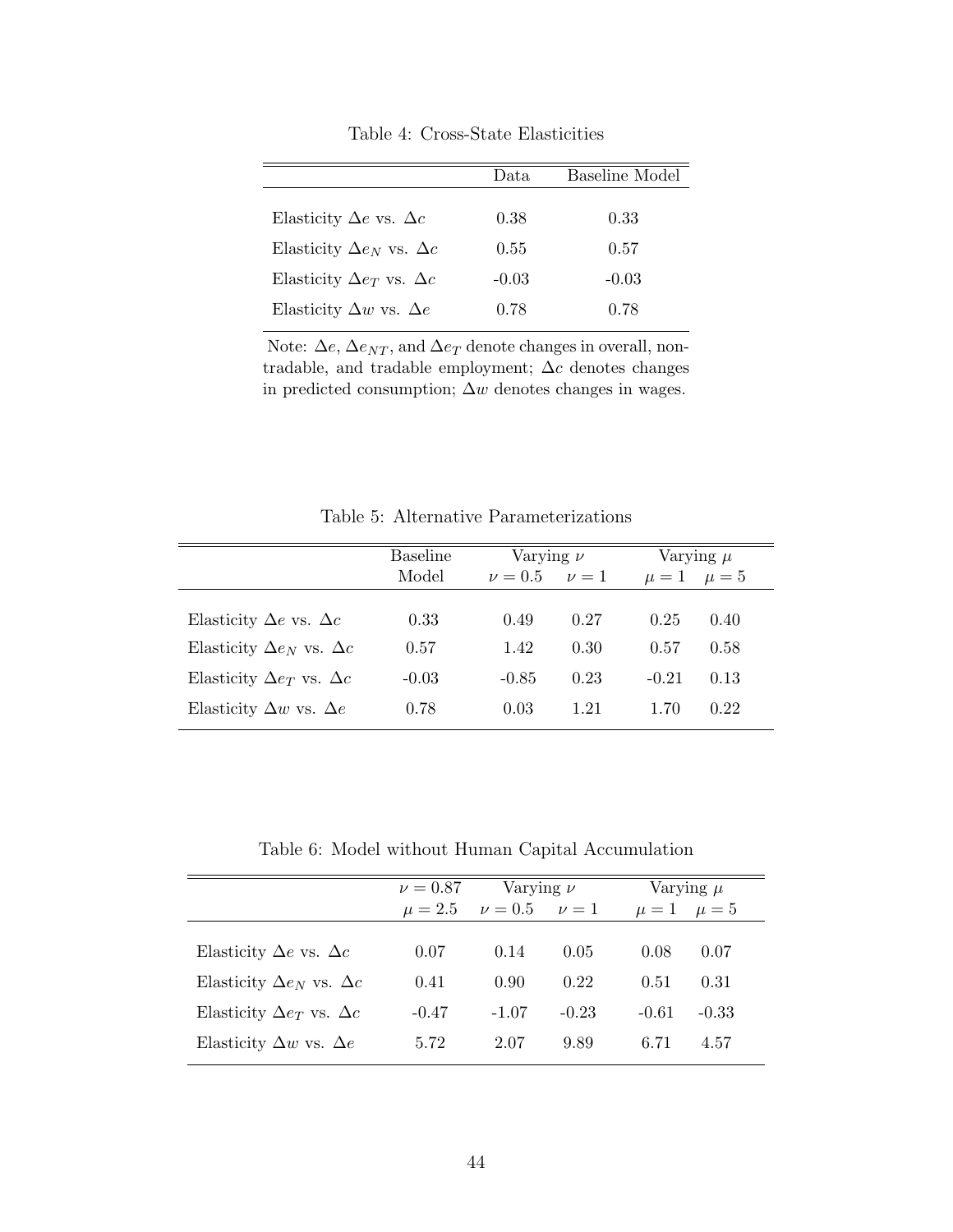

Figure 1: Steady-State Measures and Matching Rates

Figure 2: Example of Individual Wage Path

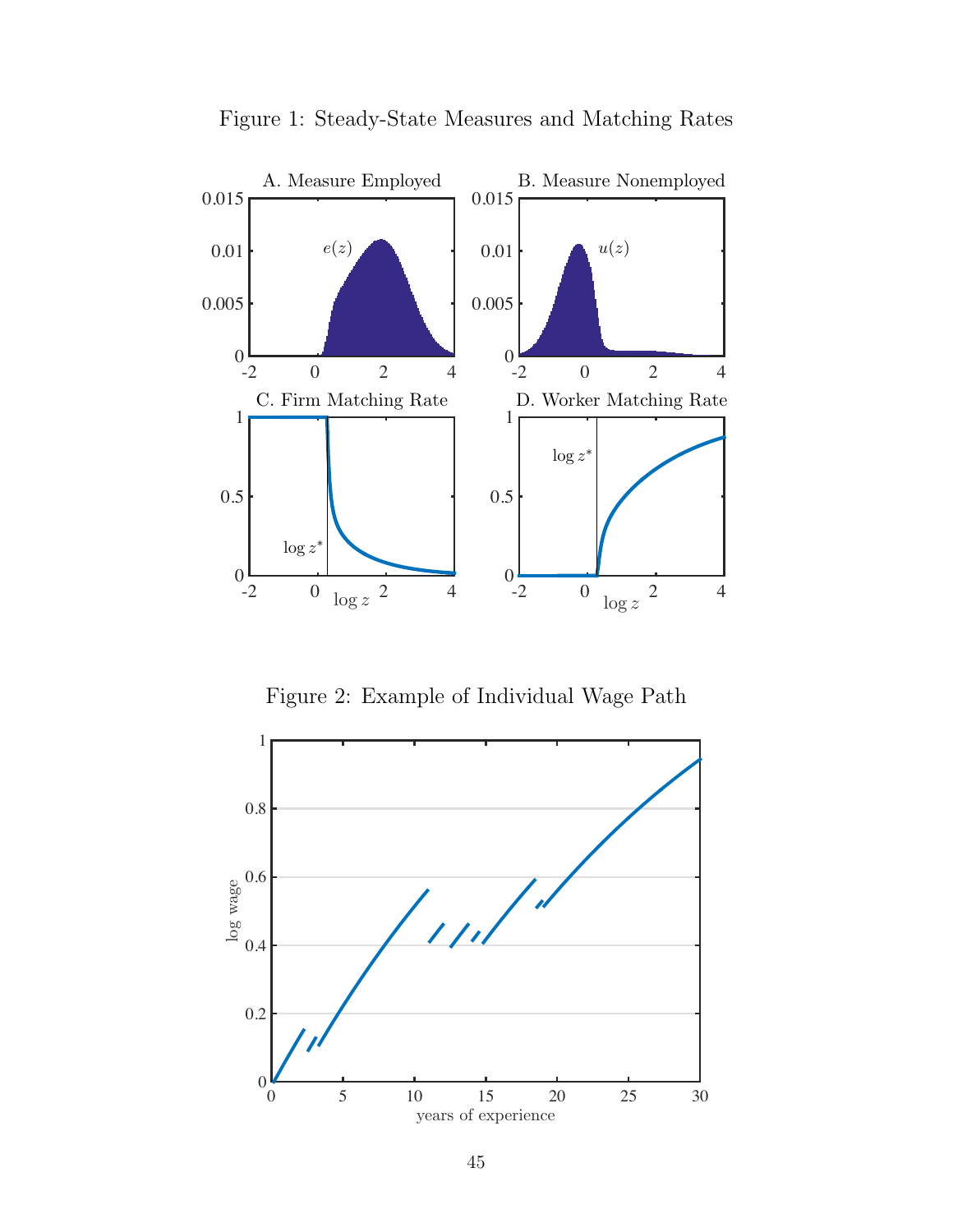

Figure 3: Employment Response to a Credit Tightening

Figure 4: Shimer Decomposition of Employment

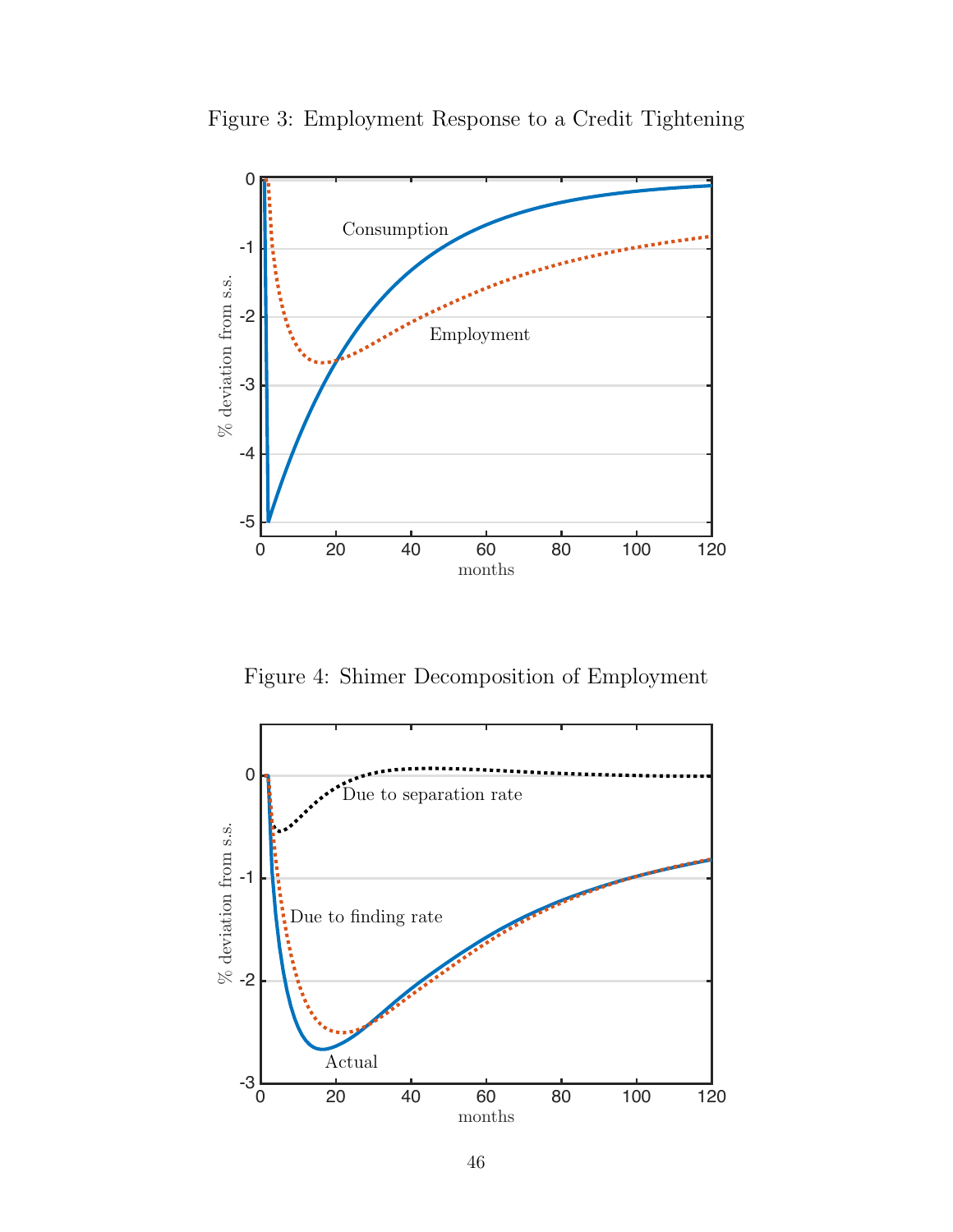



Figure 6: Employment Response without Human Capital Accumulation

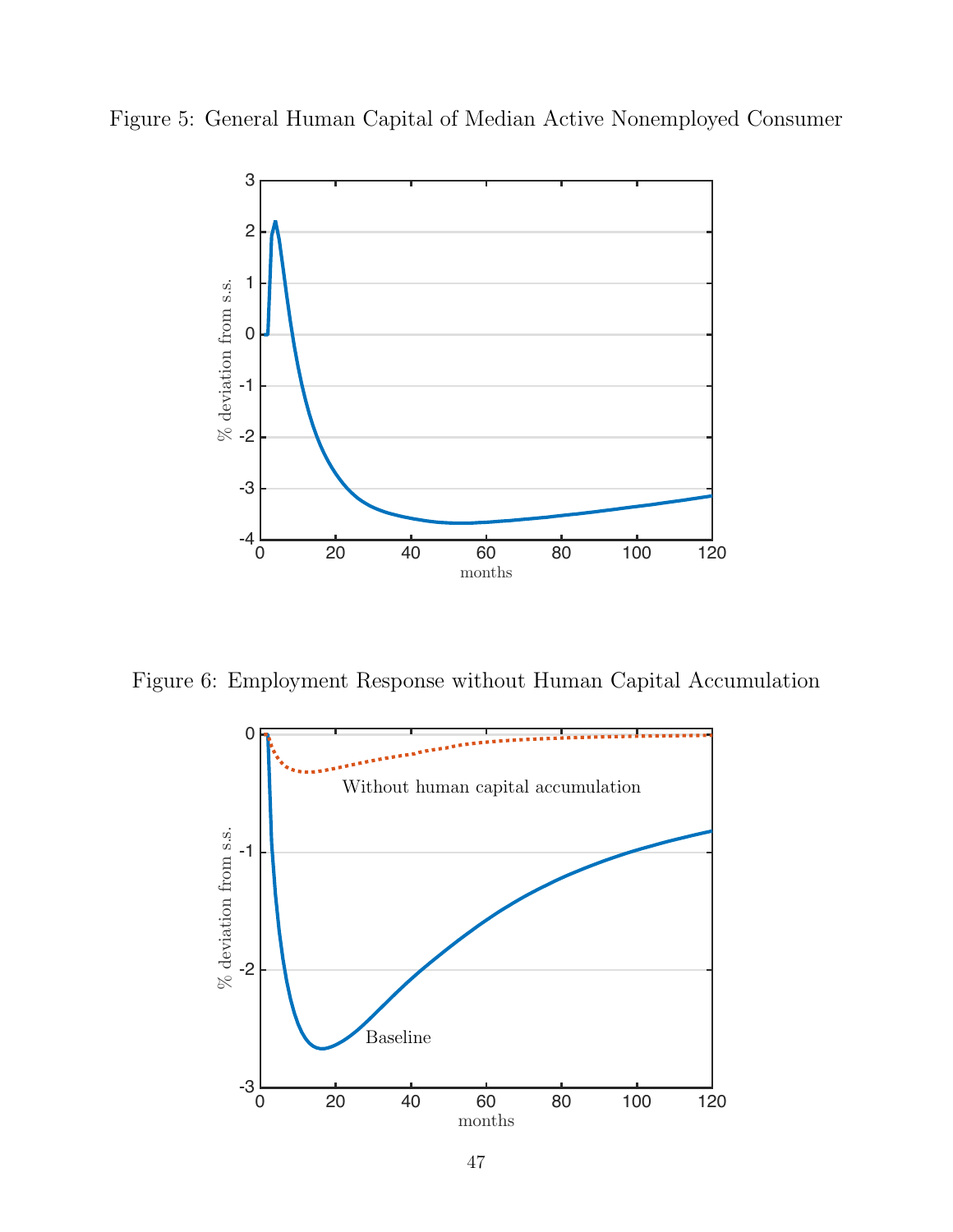Figure 7: Employment Response with Only Firm-Side Credit Frictions



Figure 8: Employment Responses under Alternative Parameterizations

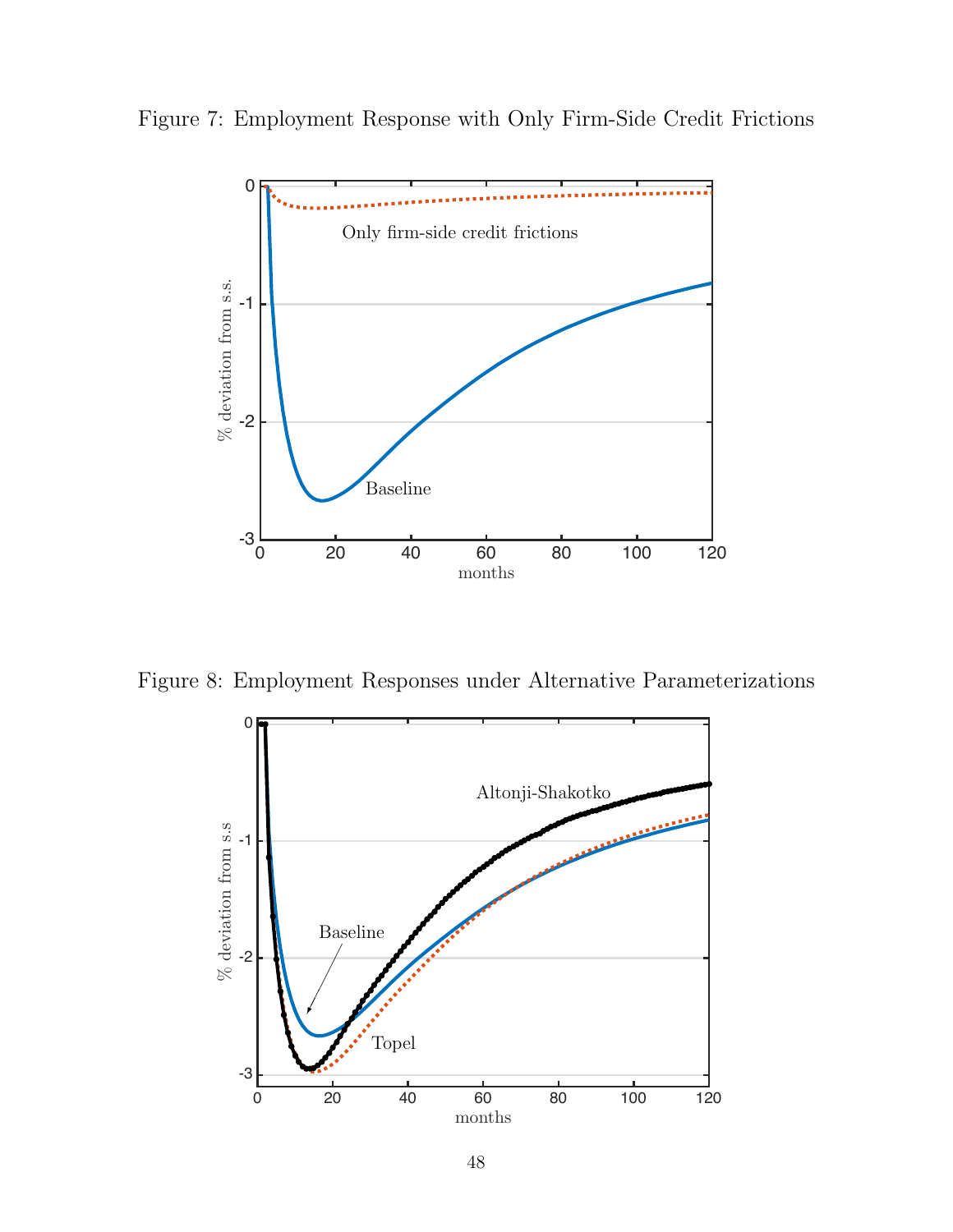

## Figure 9: Robustness Analysis

Figure 10: Macaulay Duration of Match Flows

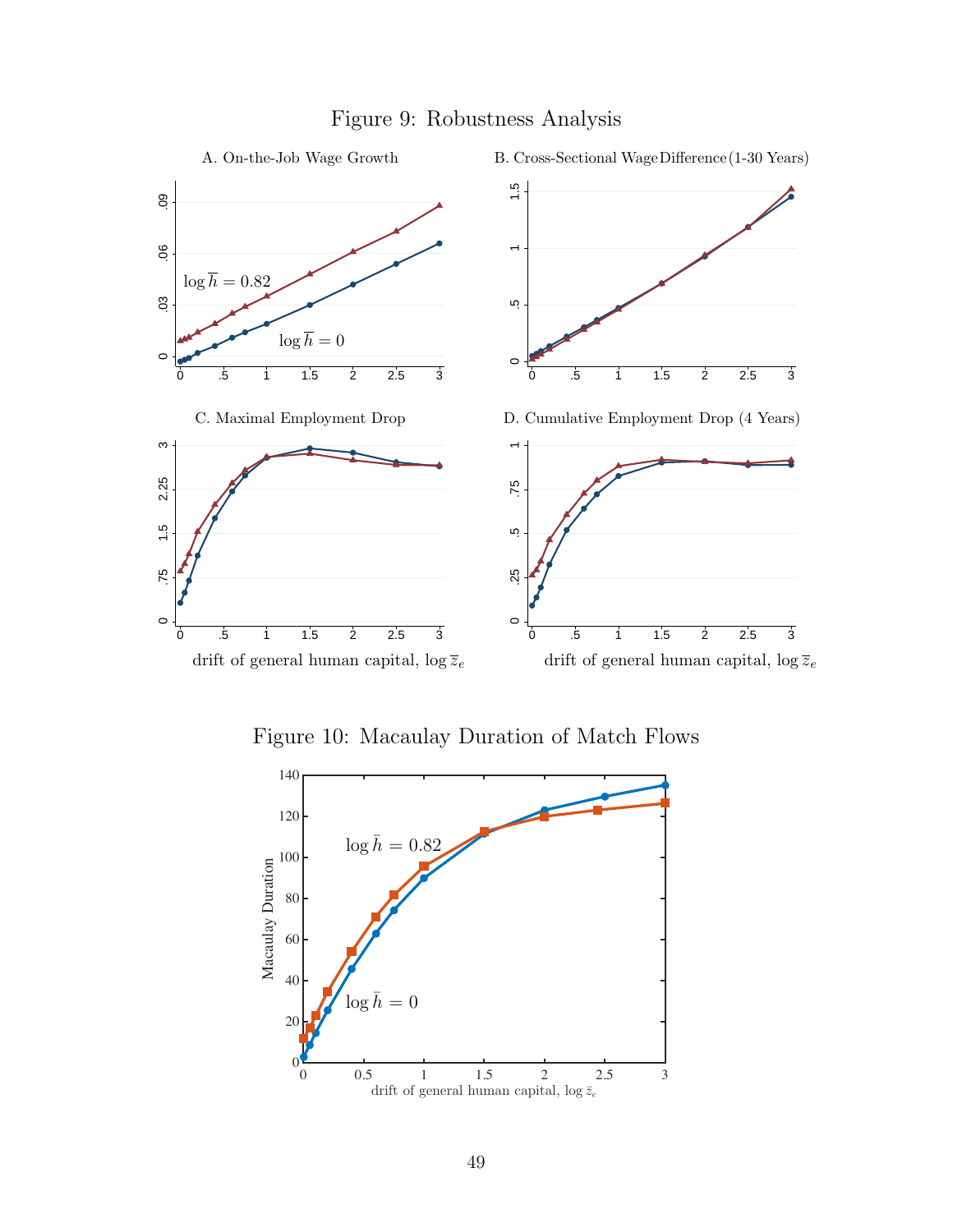